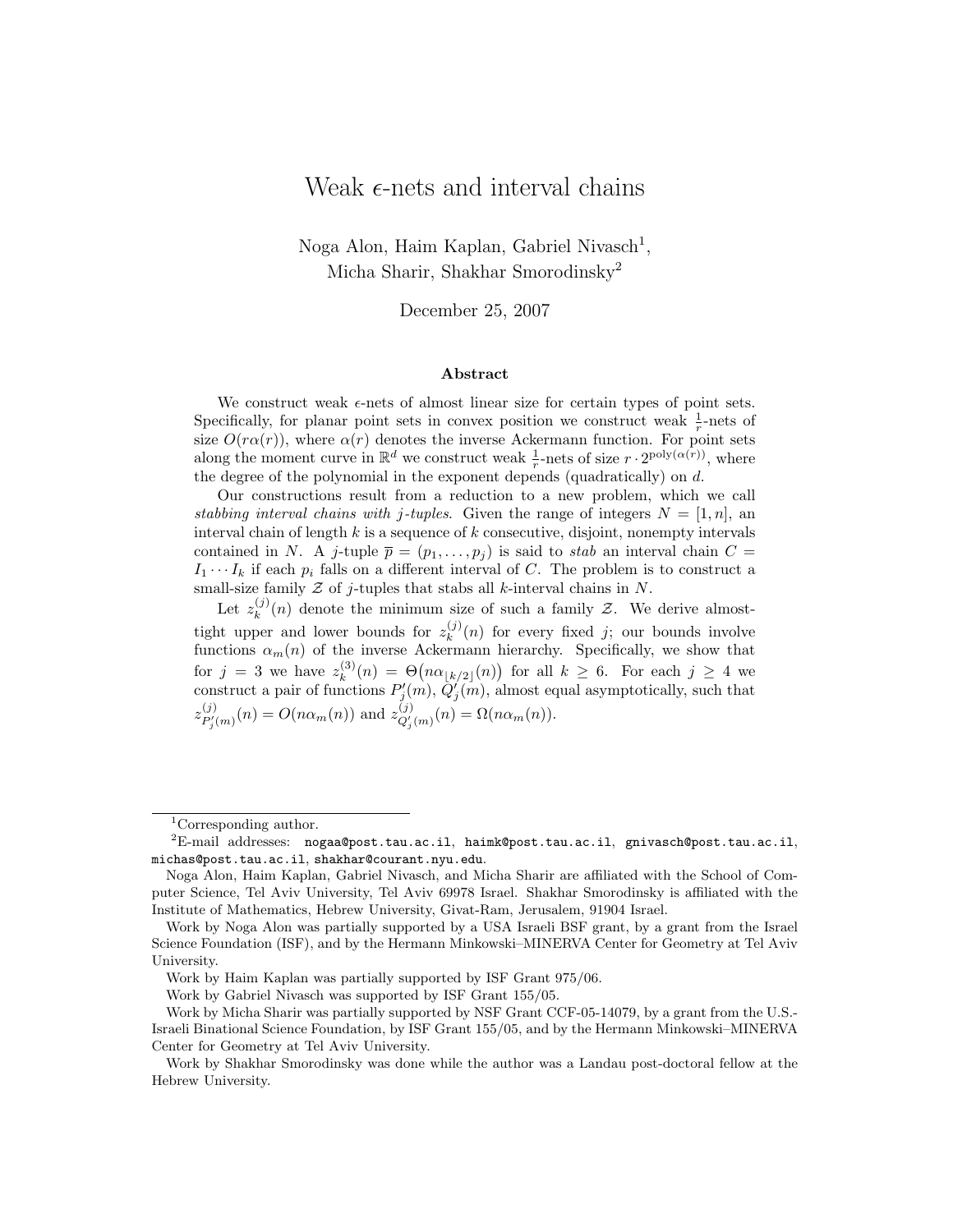## 1 Introduction

Let S be an *n*-point set in  $\mathbb{R}^d$ , and let  $\epsilon$  be a real number,  $0 < \epsilon < 1$ . A weak  $\epsilon$ -net for S with respect to convex sets is a set of points  $N \subset \mathbb{R}^d$ , such that every convex set in  $\mathbb{R}^d$  that contains at least  $\epsilon n$  points of S contains a point of N.<sup>3</sup>

In this paper we only consider weak  $\epsilon$ -nets with respect to convex sets, so we simply call them "weak  $\epsilon$ -nets". Also, for convenience, we let  $r = 1/\epsilon$ , and we speak of weak 1  $\frac{1}{r}$ -nets,  $r > 1$ , so our bounds increase with r.

Alon et al. [1] showed that, for every d, for every finite  $S \subset \mathbb{R}^d$  and every  $r > 1$ there exists a weak  $\frac{1}{r}$ -net of size at most  $f_d(r)$ , for some family of functions  $f_d$ , each depending only on r.

The best known upper bound for the planar case is  $f_2(r) = O(r^2)$ , by Alon et al. [1] (see also Chazelle et al. [8]). For general  $d \geq 3$  we have  $f_d(r) = O(r^d(\log r)^{c(d)})$ , for some constants  $c(d)$ . This was first shown by Chazelle et al. [8], and later on by Matoušek and Wagner [14] via an alternative, simpler technique (which significantly reduced the exponents  $c(d)$ , to  $c(d) = O(d^3 \log d)$ .

On the other hand, there are no known lower bounds for fixed  $d$ , besides the trivial  $f_d(r) = \Omega(r)$ . (Matoušek [12] showed, though, that  $f_d(r)$  increases exponentially in d for fixed r; specifically,  $f_d(50) = \Omega\left(e^{\sqrt{d/2}}\right)$ .)

If the points of  $S$  lie in certain special configurations, better bounds exist on the size of the weak  $\epsilon$ -net. For example, Chazelle et al. [8] showed that if  $S \subset \mathbb{R}^2$  is in convex position, then S has a weak  $\frac{1}{r}$ -net of size  $O(r(\log r)^{\log_2 3}) = O(r(\log r)^{1.59})$ . Furthermore, if S is the vertex set of a regular n-gon, then S admits a weak  $\frac{1}{r}$ -net of size  $\Theta(r)$ .

The techniques of Matoušek and Wagner  $[14]$  also yield improved bounds for some special cases. That is, they showed that if the points of  $S \subset \mathbb{R}^d$  lie along the moment curve

$$
\mu_d = \{ (t, t^2, \dots, t^d) \mid t \in \mathbb{R} \},\tag{1}
$$

then S has a weak  $\frac{1}{r}$ -net of size  $O(r(\log r)^{c'(d)})$ , for some constants  $c'(d) \approx 2d^2 \ln d$ . They also obtained improved bounds for point sets on algebraic varieties of bounded degree, among other cases.

Bradford and Capoyleas  $[5]$  showed that if  $S$  is, in some sense, uniformly distributed on the  $(d-1)$ -dimensional sphere, then S has a weak  $\frac{1}{r}$ -net of size  $O(r \log^2 r)$  (with the constant of proportionality depending on d).

(Aronov et al. [3] have tackled the weak  $\epsilon$ -net problem from another angle, for the planar case: They seek to determine, given an integer  $k \geq 1$ , the maximum value  $r_k$ for which every set  $S \subset \mathbb{R}^2$  has a weak  $\frac{1}{r_k}$ -net of size k. They derive upper and lower

<sup>&</sup>lt;sup>3</sup>The set N is called a *weak*  $\epsilon$ -net because we do not necessarily have  $N \subseteq S$ ; otherwise, N would be a regular (or "strong")  $\epsilon$ -net. The need to consider weak  $\epsilon$ -nets here stems from the fact that the system of all convex sets in  $\mathbb{R}^d$  has *infinite VC-dimension*. In contrast, consider a set system with *finite* VC-dimension, such as the system of all ellipsoids or all axis-parallel boxes in  $\mathbb{R}^d$ . Then, every finite set  $S \subset \mathbb{R}^d$  has a *strong*  $\epsilon$ -net of size  $O(\frac{1}{\epsilon} \log \frac{1}{\epsilon})$  with respect to such a set system. See Matoušek [13, Ch. 10] for details.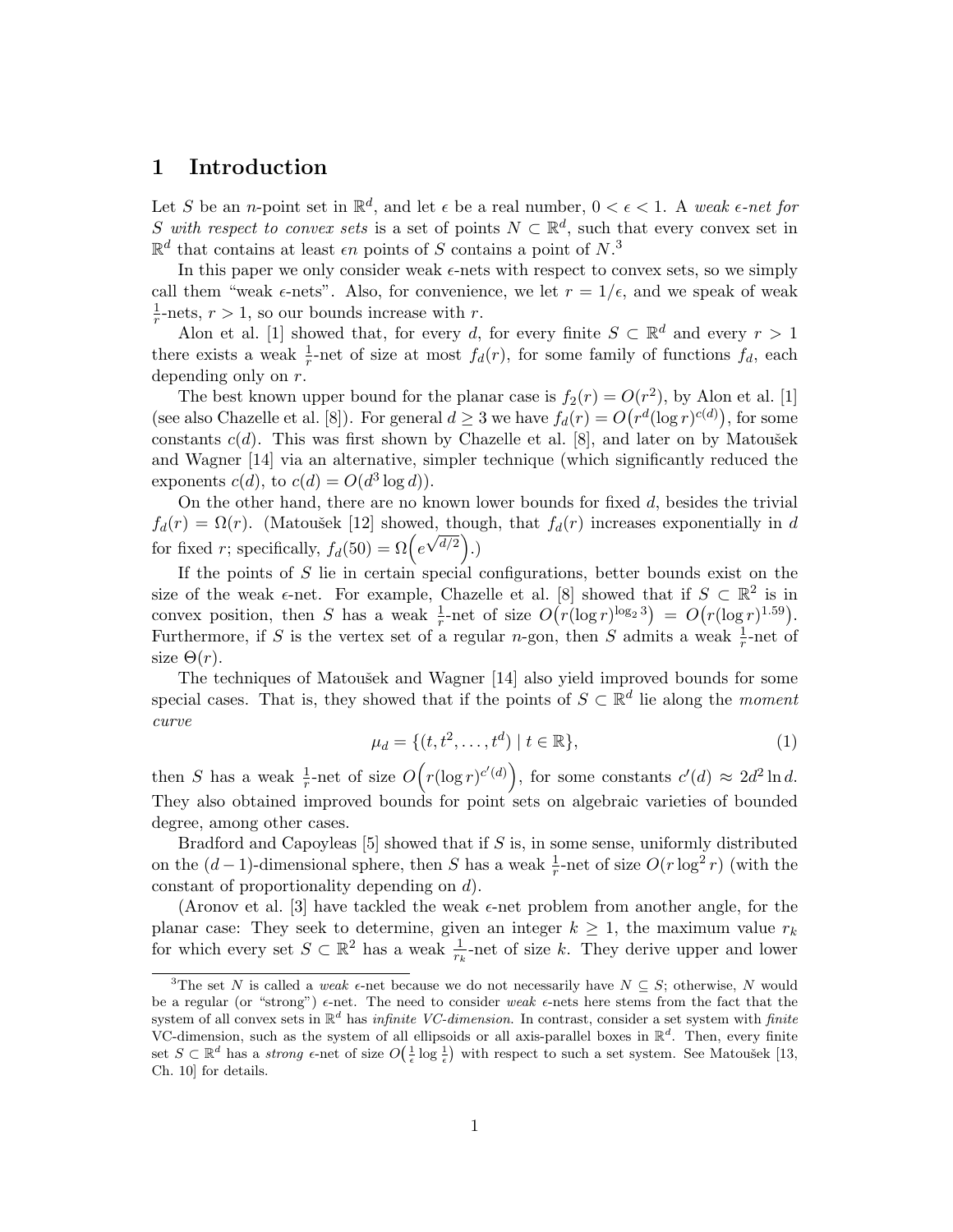bounds for  $r_k$ , for small values of k. Babazadeh and Zarrabi-Zadeh [4] extended this work to the case  $d = 3$ .

Mustafa and Ray [15] have found a connection between weak  $\epsilon$ -nets with respect to convex sets, and "strong"  $\epsilon$ -nets with respect to other set systems with finite VCdimension.)

Algorithmic aspects. The constructions of Matoušek and Wagner  $[14]$  yield an algorithm for building, for a given *n*-point set  $S \subset \mathbb{R}^d$ ,  $d \geq 2$ , a weak  $\frac{1}{r}$ -net of size  $O(r^d$ polylog $(r)$ ) in time  $O(n \log r)$ . For the case  $d = 2$ , a weak  $\frac{1}{r}$ -net of size  $O(r^2)$  can be constructed in time  $O(nr^2)$ , as was shown earlier by Chazelle et al. [7].

Chazelle et al. [7] also show how to determine, in time  $O(n^3)$ , the largest r for which a given set N is a weak  $\frac{1}{r}$ -net of a given planar *n*-point set S. There is no known polynomial-time algorithm for this problem for dimensions 3 and larger.

Our results. In this paper we derive improved upper bounds for two of the abovementioned cases: namely, for planar point sets in convex position, and for point sets along the moment curve  $\mu_d$  (1). Our bounds involve the inverse Ackermann function  $\alpha(r)$ , a function that grows extremely slowly. Our bounds are as follows:

**Theorem 1.1** Let  $S$  be an n-point set in convex position in the plane. Then,  $S$  has a weak  $\frac{1}{r}$ -net of size  $O(r\alpha(r))$ .

**Theorem 1.2** Let S be a set of n points along the d-dimensional moment curve  $\mu_d$ ,  $d \geq 3$ . Let

$$
j = \begin{cases} (d^2 + d)/2, & d \text{ even}; \\ (d^2 + 1)/2, & d \text{ odd}; \end{cases}
$$

and let  $s = \lfloor (j - 2)/2 \rfloor$ . Then, S has a weak  $\frac{1}{r}$ -net of size

$$
\begin{array}{ll} r \cdot 2^{O(\alpha(r)^s)}, & j \text{ even}; \\ r \cdot 2^{O(\alpha(r)^s \log \alpha(r))}, & j \text{ odd}. \end{array}
$$

(Note that j is even if and only if d is divisible by 4.)

Furthermore, these weak  $\frac{1}{r}$ -nets can easily be constructed in time  $O(n \log r)$ , as we will show.

#### 1.1 The inverse Ackermann function

Let us introduce (our version of) the inverse Ackermann functions  $\alpha_k(x)$  and  $\alpha(x)$ .

The *inverse Ackermann hierarchy* is a sequence of functions  $\alpha_k(x)$ , for  $k = 1, 2, 3, \ldots$ and real  $x \ge 0$ , defined as follows. We let  $\alpha_1(x) = x/2$ , and for each  $k \ge 2$ , we let  $\alpha_k(x)$ be the number of times we have to apply  $\alpha_{k-1}$ , starting from x, until we reach a value not larger than 1. Formally, for  $k \geq 2$ , we define  $\alpha_k(x)$  recursively by

$$
\alpha_k(x) = \begin{cases} 0, & \text{if } x \le 1; \\ 1 + \alpha_k(\alpha_{k-1}(x)), & \text{otherwise.} \end{cases}
$$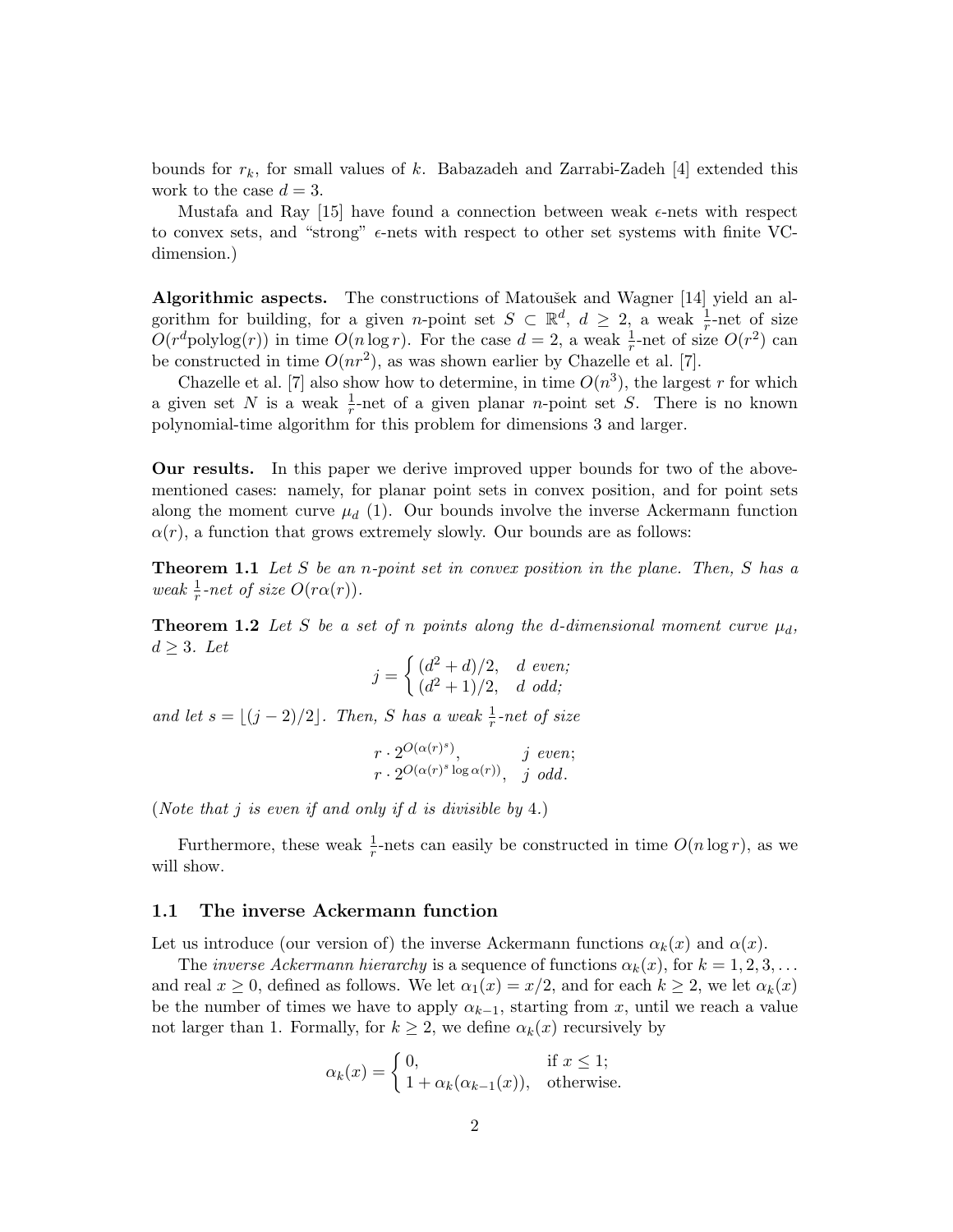

Figure 1: A 9-chain stabbed by a 5-tuple.

Then, we have  $\alpha_2(x) = \log_2 x$  for  $x \geq 1$ , and  $\alpha_3(x) = \log^* x$ . (Note that  $\alpha_k(x)$  is always an integer for  $k \geq 2$ .)

Each function in this hierarchy grows much more slowly than the previous one. In particular, for all fixed k and j, we have  $\alpha_{k+1}(x) = o(\alpha_k^{(j)})$  $\binom{(j)}{k}(x)$ . (Here  $f^{(j)}$  denotes the  $j$ -fold composition of  $f$ .)

Now, for every fixed  $x \geq 6$ , the sequence  $\alpha_1(x), \alpha_2(x), \alpha_3(x), \ldots$  decreases strictly until it settles at 3. The *inverse Ackermann function*<sup>4</sup>  $\alpha(x)$  assigns to each real number x the smallest integer k for which  $\alpha_k(x) \leq 3$ :

$$
\alpha(x) = \min\{k \mid \alpha_k(x) \le 3\}.
$$

The inverse Ackermann function satisfies  $\alpha(x) = o(\alpha_k(x))$  for every fixed k.

In our constructions, we will sometimes work with variants  $\hat{\alpha}_k(x)$  of the inverse Ackermann function, which better suit our specific purposes (Lemmas 3.5 and 3.8). This makes no asymptotic difference, for in each case there exists an absolute constant c such that

$$
|\widehat{\alpha}_k(x) - \alpha_k(x)| \leq c
$$

for all large enough  $k$  and all  $x$ . We address this issue in Appendix B.

#### 1.2 Interval chains

Our constructions of weak  $\epsilon$ -nets follow by a reduction to a new problem, which we call stabbing interval chains.

Let  $[i, j]$  denote the interval of integers  $\{i, i+1, \ldots, j\}$ ; the case  $i = j$  is also denoted as [i]. An interval chain<sup>5</sup> of size k (also called a k-chain) is a sequence of k consecutive, disjoint, nonempty intervals

$$
C = I_1 I_2 \cdots I_k
$$
  
=  $[a_1, a_2][a_2 + 1, a_3] \cdots [a_k + 1, a_{k+1}],$ 

where  $a_1 \le a_2 < a_3 < \cdots < a_{k+1}$ . We say that a *j*-tuple of integers  $(p_1, \ldots, p_j)$  stabs an interval chain C if each  $p_i$  lies in a different interval of C (see Figure 1).

<sup>&</sup>lt;sup>4</sup>We follow Seidel [17, slide 85]. The inverse Ackermann function is usually defined as follows (see, for example, [13, p. 173], though there are other definitions). Define  $A_k(n)$  for integers  $k, n \ge 1$ by  $A_1(n) = 2n$ , and  $A_k(n) = A_{k-1}^{(n)}(1)$  for  $k \ge 2$ . Then, let  $\alpha'(x) = \min\{m \mid A_m(m) \ge x\}$ . Now, we have  $\alpha_k(x) = \min \{m \mid A_k(m) \geq x\}$  for  $k \geq 2$ , and  $\alpha(x) = \min \{m \mid A_m(3) \geq x\}$ . Thus, since  $A_{m-2}(m-2) \leq A_m(3) \leq A_m(m)$  for  $m \geq 3$ , it follows that  $0 \leq \alpha(x) - \alpha'(x) \leq 2$  for  $x > 8$ . We note that we make no explicit use of the functions  $A_k(n)$  in this paper.

<sup>&</sup>lt;sup>5</sup>An identical definition of interval chains has already been given by Condon and Saks [10, sec. 2.2], for an unrelated application.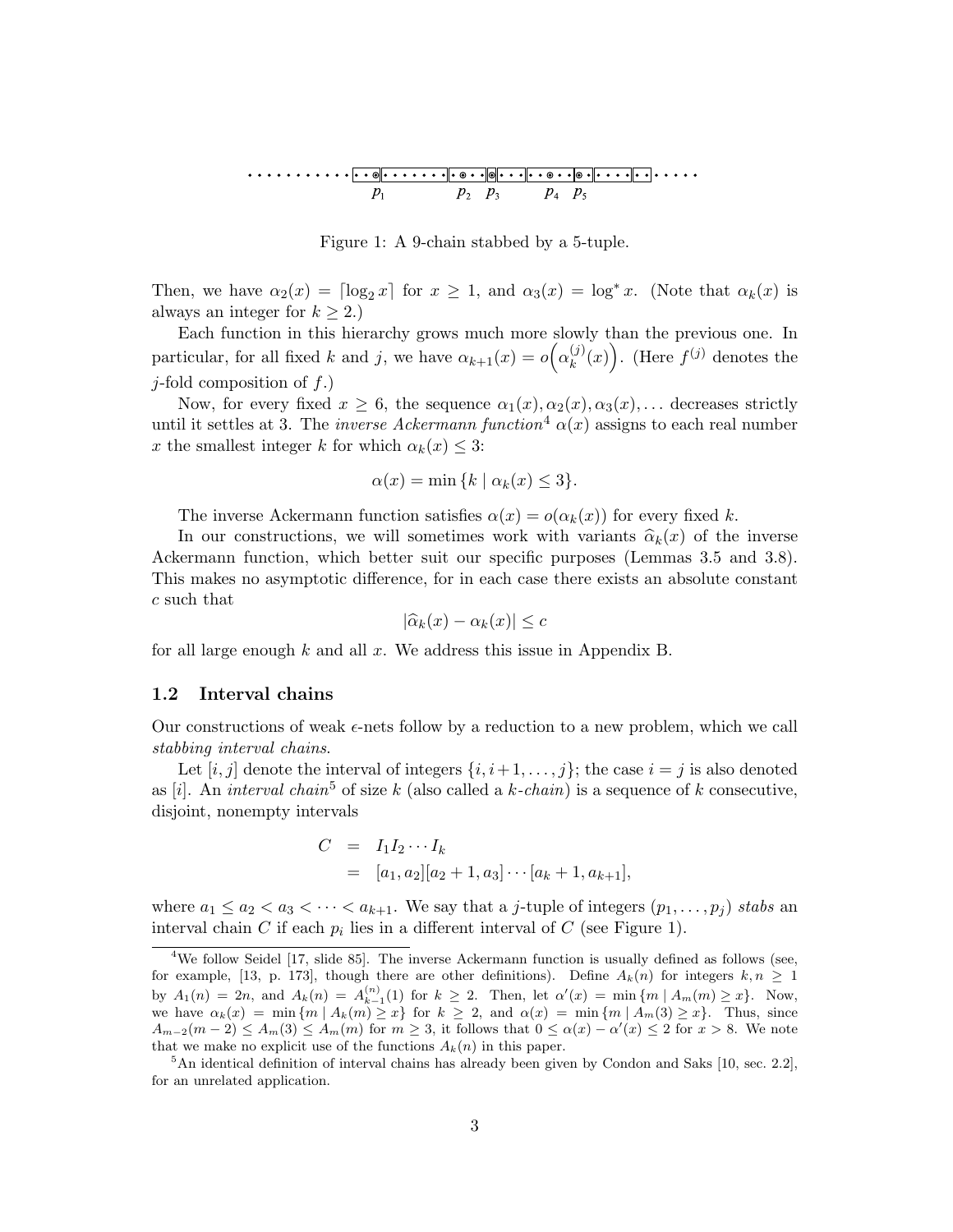Our problem is to stab, with as few j-tuples as possible, all interval chains of size  $k$ that lie within a given range  $[1, n]$ .

Definition 1.3: Let  $z_k^{(j)}$  $\binom{1}{k}(n)$  denote the minimum size of a collection  $\mathcal{Z}$  of j-tuples that stab all *k*-chains that lie in  $[1, n]$ .

Note that  $z_k^{(j)}$  $k_k^{(j)}(n)$  is increasing in n, decreasing in k, and increasing in j.

In this paper we derive almost-tight upper and lower bounds for  $z_k^{(j)}$  $\binom{J}{k}(n)$ , involving functions in the inverse Ackermann hierarchy. Our upper bounds for  $z_k^{(j)}$  $\binom{U}{k}(n)$  are used in the proofs of Theorems 1.1 and 1.2 above. The case  $j = 3$  (which is the one needed for Theorem 1.1) is simpler (and tighter) than the general case  $j \geq 4$ , and we treat this case separately, both in the upper and the lower bounds.

Our bounds for stabbing interval chains are as follows:

Theorem 1.4  $z_k^{(3)}$  $\binom{S}{k}(n)$  satisfies the following bounds:

$$
z_3^{(3)}(n) = \binom{n-1}{2}; \quad z_4^{(3)}(n) = \Theta(n \log n); \quad z_5^{(3)}(n) = \Theta(n \log \log n);
$$

and, for every  $k \geq 6$ , we have

$$
z_k^{(3)}(n) \le cn\alpha_{\lfloor k/2 \rfloor}(n) \quad \text{for all } n;
$$
  

$$
z_k^{(3)}(n) \ge c'n\alpha_{\lfloor k/2 \rfloor}(n) \quad \text{for all } n \ge n_k;
$$

for some absolute constants c and  $c'$ , and some constants  $n_k$  depending on  $k$ .

**Theorem 1.5** Let  $j \geq 4$  be fixed, and let  $s = \lfloor (j - 2)/2 \rfloor$ . Then there exist functions  $P'_{j}(m)$ ,  $Q'_{j}(m)$ , both of the form

$$
P'_{j}(m), Q'_{j}(m) = \begin{cases} 2^{(1/s!)m^{s} + O(m^{s-1})}, & j \text{ even}; \\ 2^{(1/s!)m^{s} \log_{2} m + O(m^{s})}, & j \text{ odd}; \end{cases}
$$
 (2)

such that, for every  $m \geq 2$ , we have

$$
\begin{aligned} z_{P'_{j}(m)}^{(j)}(n) &\leq c n \alpha_m(n) \quad \text{for all } n; \\ z_{Q'_{j}(m)}^{(j)}(n) &\geq n \alpha_m(n) \quad \text{for all } n \geq n_m. \end{aligned}
$$

Here  $c = c(j)$  is a constant that depends only on j, and  $n_m = n_m(j)$  are constants that depend on j and m.

Thus, for every fixed j, once k is sufficiently large,  $z_k^{(j)}$  $\binom{N}{k}(n)$  becomes barely superlinear in n. Moreover, if we let k grow as an appropriate function of  $\alpha(n)$ , then the upper bounds become *linear*. Namely, we have  $z_k^{(3)}$  $\kappa^{(3)}(n) = O(n)$  for  $k \geq 2\alpha(n)$ ; and for  $j \geq 4$ , we have  $z_k^{(j)}$  $k^{(j)}(n) = O(n)$  for  $k \ge P'_j(\alpha(n)).$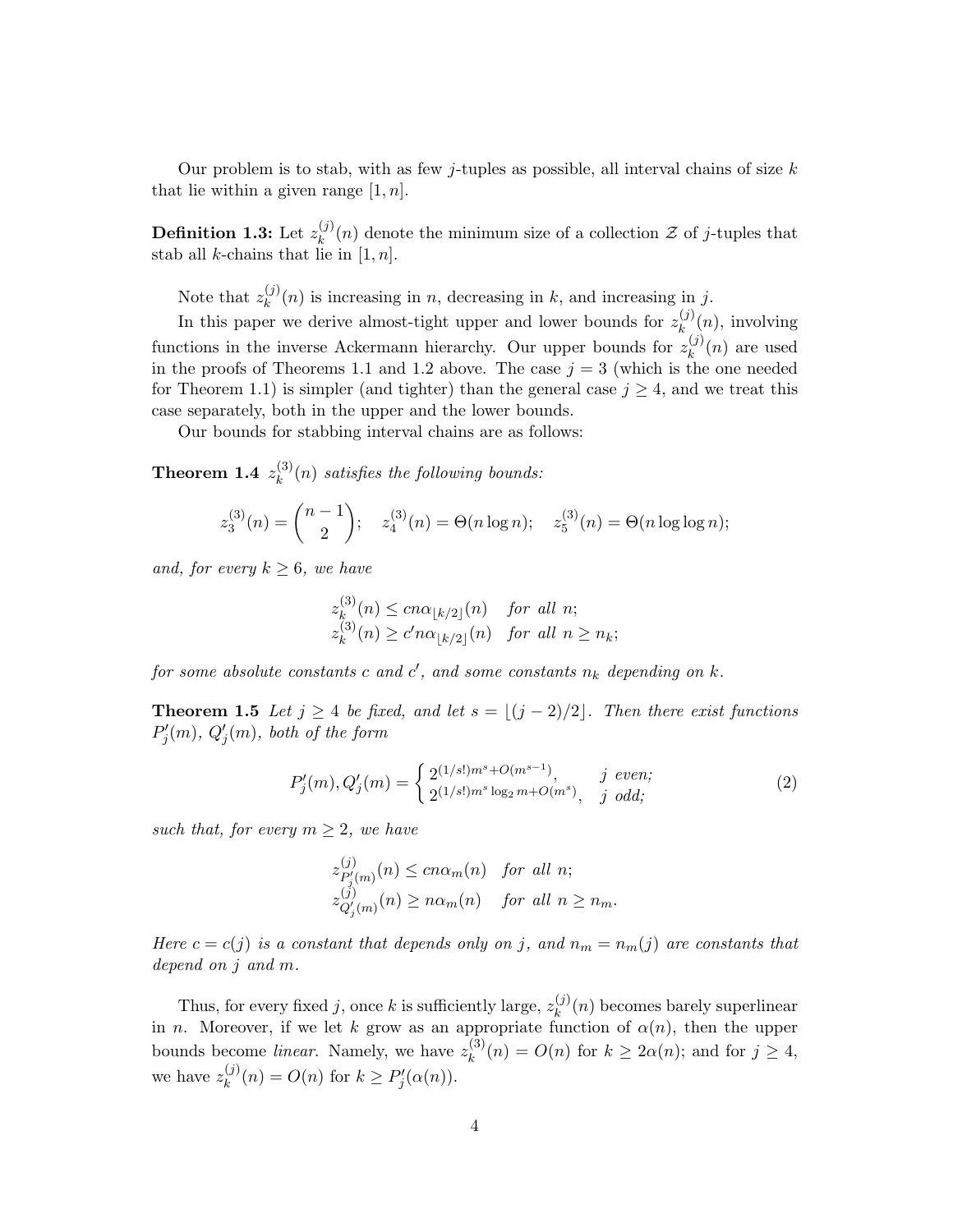

Figure 2: The case of planar point sets in convex position: (a) "Separator" points  $p_i$ between consecutive blocks.  $(b)$  The intersection between two chords joining pairs of points from four different intervals falls inside  $\mathcal{CH}(S')$ .

The rest of this paper is organized as follows. In Section 2 we reduce the problem of building weak  $\epsilon$ -nets for our special point sets to problems of stabbing interval chains with j-tuples. In Section 3 we derive our upper bounds for stabbing interval chains, as asserted in Theorems 1.4 and 1.5, thus completing the proofs of Theorems 1.1 and 1.2 on the size of the weak  $\epsilon$ -nets. At the end of Section 3 we address the issue of constructing our weak  $\epsilon$ -nets efficiently.

In Section 4 we derive our almost-matching lower bounds for stabbing interval chains, as provided in Theorems 1.4 and 1.5. We end with a discussion of some open and related problems in Section 5.

Appendix A addresses the case  $j = 2$  of the interval-chain stabbing problem (stabbing with pairs). Finally, Appendix B contains a technical lemma, used in bounding the difference between variants of the inverse Ackermann functions.

## 2 From weak  $\epsilon$ -nets to interval chains

In this section we present constructions of weak  $\epsilon$ -nets that reduce to problems of stabbing interval chains with j-tuples. We first address the case when  $S$  is planar and in convex position, and then we tackle the case where S lies on the moment curve in  $\mathbb{R}^d$ (as well as some related cases).

**Lemma 2.1** Let S be a set of n points in convex position in the plane, and let  $r > 1$ . Then S has a weak  $\frac{1}{r}$ -net of size  $z_{\ell/r}^{(3)}$  $\ell_{\ell,r-1}^{(3)}(\ell)$ , where  $\ell$  is a free parameter with  $4r \leq \ell < n$ .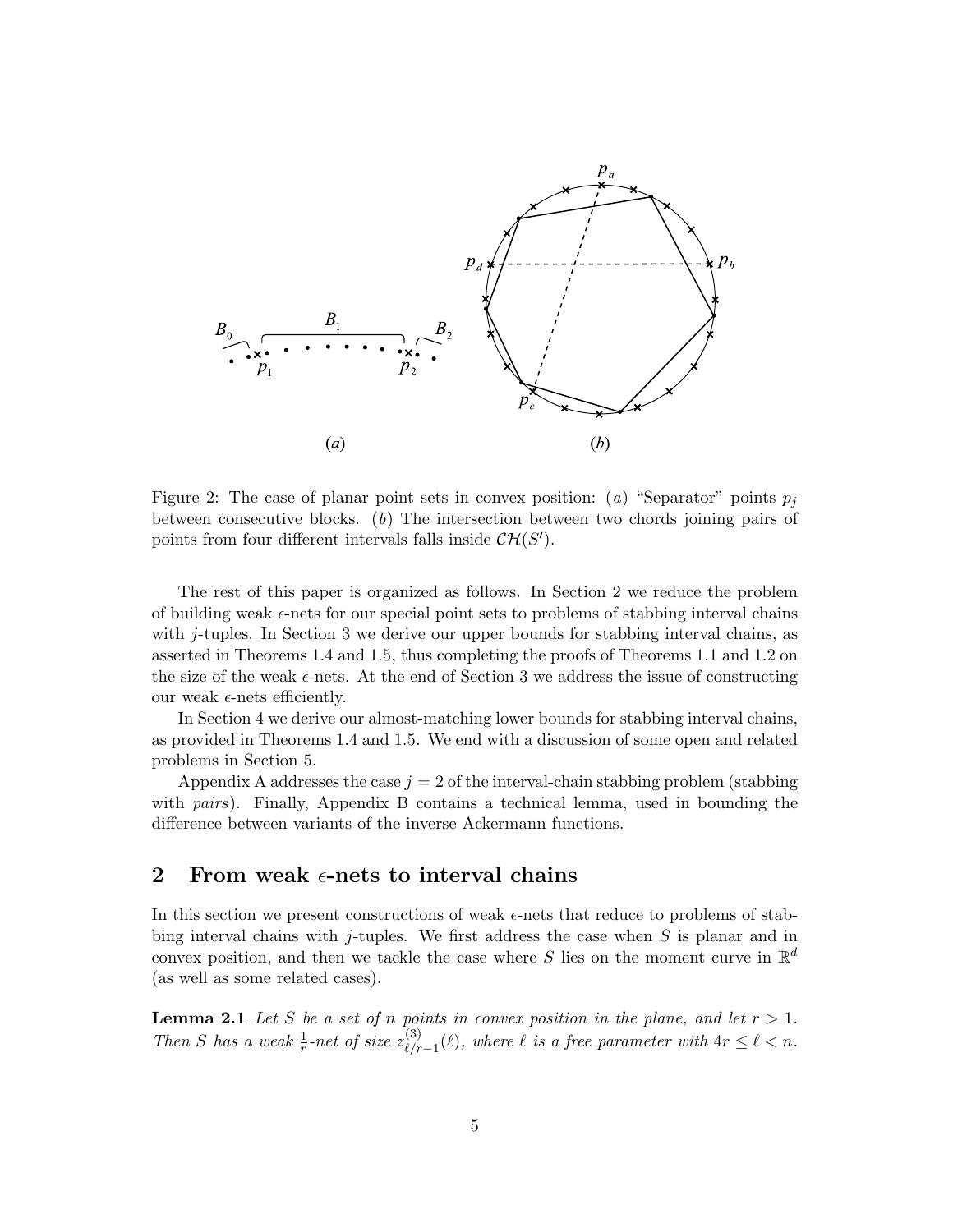**Proof:** Partition the points of S into  $\ell$  "blocks"  $B_0, B_1, \ldots, B_{\ell-1}$  of  $n/\ell$  consecutive points, clockwise along the boundary of  $\mathcal{CH}(S)$  (we ignore the rounding to integers). Construct a set of points  $P = \{p_0, p_1, \ldots, p_{\ell-1}\}\$ , where each  $p_j$  lies on the boundary of  $\mathcal{CH}(S)$  between the last point of  $B_{j-1}$  and the first point of  $B_j$ . (Indices are modulo  $\ell$ . See Figure  $2(a)$ .)

Consider a subset  $S' \subset S$  of size at least  $n/r$ . S' must contain  $m = \ell/r$  points  $q_0, q_1, \ldots, q_{m-1}$  lying on m distinct blocks. Note that  $m \geq 4$ .

Let  $B_{j_k}$  be the block containing  $q_k$ ; assume without loss of generality that  $0 \leq j_0$  $j_1 < \cdots < j_{m-1} < \ell$ . The blocks  $B_{j_k}$  partition P cyclically into m nonempty intervals

$$
I_k = \{p_{j_k+1}, p_{j_k+2}, \dots, p_{j_{k+1}}\},
$$
 for  $0 \le k < m$ .

(Indices are modulo  $\ell$  or modulo m as appropriate.) Let  $p_a, p_b, p_c, p_d \in P$  be four points belonging to four different intervals  $I_k$ , listed in cyclic order. Then the intersection between the segments  $p_a p_c$  and  $p_b p_d$  must lie inside  $\mathcal{CH}(q_0, \ldots, q_{m-1}) \subseteq \mathcal{CH}(S')$ . See Figure  $2(b)$ .<sup>6</sup>

Thus, it is enough to construct a set of quadruples of points of  $P$ , such that, no matter how P is cyclically partitioned into m intervals  $I_0I_1\cdots I_{m-1}$ , some quadruple will "stab" four different intervals. The set of chord-intersection points corresponding to these quadruples is our desired weak  $\frac{1}{r}$ -net.

We take point  $p_0$  as the first point for all the quadruples; by construction,  $p_0$  lies in the last interval  $I_{m-1}$ . Thus, it only remains to build a family  $\mathcal Z$  of triples of the form  $(p_a, p_b, p_c)$ , with  $1 \le a < b < c < \ell$ , such that some triple is guaranteed to fall on three distinct intervals among  $I_0, \ldots, I_{m-2}$ , in any given cyclic chain  $I_0, \ldots, I_{m-1}$ .

But this is isomorphic to the problem of stabbing all  $(m-1)$ -chains in  $[1, \ell-1]$  with triples. Thus, there exists a family  $\mathcal Z$  of size at most  $z_{m-}^{(3)}$  $z_{m-1}^{(3)}(\ell)=z_{\ell/r}^{(3)}$  $\frac{(\delta)}{\ell/r-1}(\ell).$ 

**Remark:** Including point  $p_0$  in all the quadruples entails a penalty of at most a factor of 2 in the number of quadruples. Indeed, given an optimal family  $\mathcal Z$  of quadruples that stab all cyclic partitions into m intervals, we can replace each quadruple  $\overline{q} = (p_a, p_b, p_c, p_d) \in$ Z, with  $0 < a < b < c < d < \ell$ , by the two quadruples  $\overline{q}_1 = (p_0, p_b, p_c, p_d), \overline{q}_2 =$  $(p_0, p_a, p_b, p_c)$ . If  $\overline{q}$  stabs four different intervals in such a partition, then one of  $\overline{q}_1$ ,  $\overline{q}_2$ must also do so.

#### Proof of Theorem 1.1: By Theorem 1.4 we have

$$
z_{\ell/r-1}^{(3)}(\ell) = O(\ell \alpha_{\ell/(2r)-1}(\ell)). \tag{3}
$$

We take  $\ell = 2r(1 + \alpha(r))$ , so  $\ell/(2r) - 1 = \alpha(r)$ .<sup>7</sup> We claim that  $\alpha_{\alpha(r)}(\ell) \leq 4$  for all large enough r. Indeed, for all  $k \geq 3$  and  $r \geq 0$  we have  $\alpha_k(r^2) \leq 1 + \alpha_k(r)$ . Thus, once r is large enough, we have

$$
\alpha_{\alpha(r)}(\ell) = \alpha_{\alpha(r)}(2r(1+\alpha(r))) \leq \alpha_{\alpha(r)}(r^2)
$$
  
\n
$$
\leq 1 + \alpha_{\alpha(r)}(r)
$$
  
\n
$$
= 1 + 3 = 4,
$$

 ${}^{6}$ This basic idea, initially observed by Emo Welzl, already appears in [8].

<sup>&</sup>lt;sup>7</sup>This choice of  $\ell$  is asymptotically optimal; we omit the proof.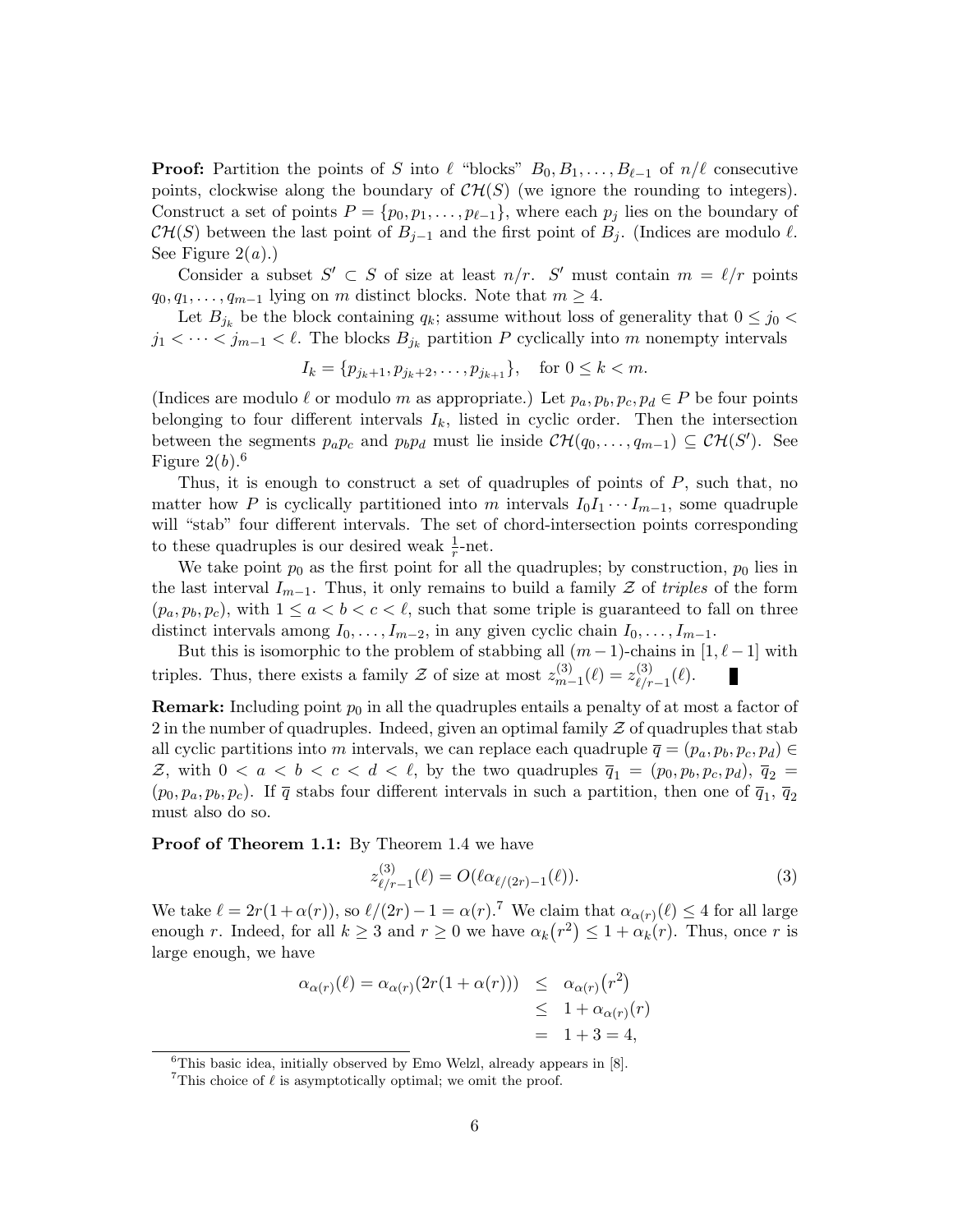since  $\alpha_{\alpha(r)}(r) \leq 3$  by definition. Hence, the expression (3) becomes  $O(r\alpha(r))$ .

#### 2.1 Point sets along the moment curve

A similar reduction applies to the case when  $S$  is a set of  $n$  points along the moment curve  $\mu_d$  (1). This curve has the property that every hyperplane intersects it in at most d points. (For a point  $p = (t, \ldots, t^d) \in \mu_d$  to lie on a given hyperplane h, t must be the root of a degree-d polynomial.) In fact, our analysis applies to any curve that satisfies this property.

П

We can consider points along the moment curve to be ordered by increasing parameter t. If A and B are two finite sets of points along  $\mu_d$ , we say that A and B are interleaving if between every two points of  $A$  there is a point of  $B$  and vice versa. In such a case, we must have  $||A| - |B|| \leq 1$ .

**Lemma 2.2** Let  $s = \lfloor (d+1)/2 \rfloor$ , and let  $j = (s-1)(d+1)+1$ . (Thus,  $j = (d^2+d+2)/2$ for d even, and  $j = (d^2 + 1)/2$  for d odd.)

Let A be a set of j points along the moment curve  $\mu_d \subset \mathbb{R}^d$ . Then there exists a point  $x \in \mathcal{CH}(A)$  with the following property: For every point set  $B \subset \mu_d$  interleaving with A, with

$$
|B| = \begin{cases} j, & d \text{ even,} \\ j+1, & d \text{ odd,} \end{cases}
$$

we have  $x \in \mathcal{CH}(B)$ .

**Proof:** By Tverberg's Theorem (see, e.g., [13, p. 200]),  $A$  can be partitioned into  $s$ pairwise disjoint subsets  $A_1, \ldots, A_s$ , whose convex hulls all contain some common point x. This point x satisfies the assertion of the lemma, for if  $x \notin \mathcal{CH}(B)$ , then there would exist a hyperplane h that separates x from  $B$ . But there must be at least s points of A in the same side of h as x (at least one from each part  $A_i$ ). By continuity, and since A and B are interleaving, it follows that the curve  $\mu_d$  must intersect h at least  $2s - 1$ times if d is even, or 2s times if d is odd. In either case, this quantity equals  $d+1$ .

This is a contradiction, since no hyperplane can intersect the moment curve more than  $d$  times.<sup>8</sup>

Remark: We can derive a slightly weaker version of Lemma 2.2 more simply, by applying the Centerpoint Theorem [13, p. 14], instead of Tverberg's Theorem. Let  $j = (d^2 + d +$ 2)/2, let A be a j-point set along  $\mu_d$ , and let  $x \in \mathbb{R}^d$  be a centerpoint of A. If  $x \in h^+$ for some hyperplane h, then there must be at least  $\left[\frac{j}{d + 1}\right] = \left[\frac{d + 1}{2}\right]$  points of  $A$  in  $h<sup>+</sup>$ . Proceed as above. The resulting bound is slightly weaker than the one given above when d is odd.

Using Lemma 2.2, the reduction from weak  $\epsilon$ -nets to stabbing interval chains with j-tuples is straightforward:

 ${}^{8}$ The above argument is very similar to the one used by Matoušek and Wagner [14], applied to a different construction.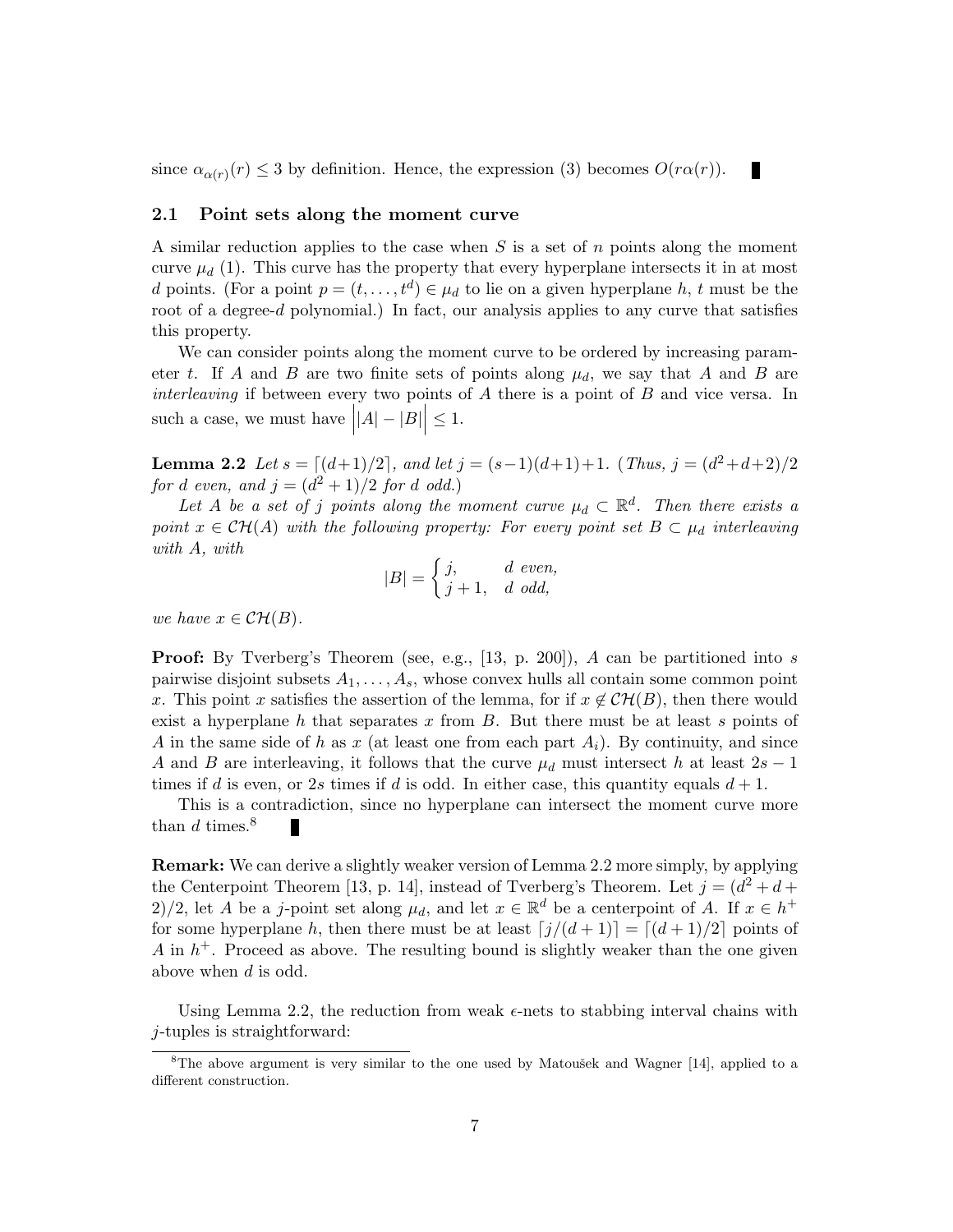**Lemma 2.3** Let S be a set of n points along the moment curve  $\mu_d$ , and let  $r > 1$ . Let

$$
j' = \begin{cases} (d^2 + d)/2, & d \text{ even}; \\ (d^2 + 1)/2, & d \text{ odd}. \end{cases}
$$

Then S has a weak  $\frac{1}{r}$ -net of size at most  $z_{\ell/r}^{(j')}$ .  $\overset{(J)}{\ell/r-1}(\ell)$ , where  $\ell$  is a free parameter with  $(j'+1)r \leq \ell < n$ .

**Proof:** Partition S into  $\ell$  blocks  $B_0, B_1, \ldots, B_{\ell-1}$  of  $n/\ell$  consecutive points. Construct a set of points  $P = \{p_1, \ldots, p_{\ell-1}\} \subset \mu_d$ , where each  $p_i$  lies between the last point of  $B_{i-1}$  and the first point of  $B_i$ . Take also a point  $p_\ell \in \mu_d$  lying after  $B_{\ell-1}$ .

Consider a set  $S' \subset S$  of size at least  $n/r$ . S' must contain  $m = \ell/r$  points  $q_1, \ldots, q_m$ lying on m different blocks  $B_{i_1}, \ldots, B_{i_m}$ . These points define on P an  $(m-1)$ -chain  $C = I_1 \cdots I_{m-1}$ , where

$$
I_k = \{p_{i_k+1}, p_{i_k+2}, \dots, p_{i_{k+1}}\}, \quad \text{for } 1 \le k \le m-1.
$$

Note that  $m-1 \geq j'$ . Construct an optimal family  $\mathcal{Z}'$  of j'-tuples of points in P that stab all  $(m-1)$ -chains in P. Append the point  $p_\ell$  to every j'-tuple in  $\mathcal{Z}'$ , obtaining a family  $\mathcal Z$  of  $(j' + 1)$ -tuples (actually, this is necessary only for d even). We have  $|\mathcal{Z}| = z_{m-}^{(j')}$  $_{m-1}^{(J')}(\ell-1).$ 

There must exist some  $\bar{p} \in \mathcal{Z}$  whose first j' points stab the chain C. Thus, the  $j' + 1$ points of  $\bar{p}$  are interleaving with some  $(j'+1)$ -point subset of  $\{q_1, \ldots, q_m\}$ . By the choice of j', Lemma 2.2 applies, so the point  $x = x(\overline{p})$  guaranteed by the lemma lies in  $\mathcal{CH}(S')$ . Therefore, the set of all points  $x(\overline{p}), \overline{p} \in \mathcal{Z}$ , is our desired weak  $\frac{1}{r}$ -net.

**Proof of Theorem 1.2:** Take  $\ell = r(1 + P'_{j'}(\alpha(r)))$ , with  $P'_{j'}(m)$  as given in Theorem 1.5. Then, arguing as in the proof of Theorem 1.1,

$$
z_{\ell/r-1}^{(j')}(\ell) = z_{P'_{j'}(\alpha(r))}^{(j')}(\ell) \leq c\ell \alpha_{\alpha(r)}(\ell) \leq 4c\ell.
$$

The claim follows.

П

**Remark:** The results in this section can be generalized to curves  $\gamma \subset \mathbb{R}^d$  with the property that every hyperplane intersects  $\gamma$  at most q times, for some integer q. (We must have  $q \geq d$ , since we can always pass a hyperplane through d given points.) In Lemma 2.2, we take instead  $s = \lfloor (q + 1)/2 \rfloor$ , and we let  $|B| = j$  for q even and  $|B| = j + 1$  for q odd. Lemma 2.3 is also modified accordingly. We obtain weak  $\frac{1}{r}$ -nets of size  $r \cdot 2^{\text{poly}(\alpha(r))}$  for point sets along these curves  $\gamma$ . (Note that the methods of [14] yield weak  $\frac{1}{r}$ -nets of size  $O(r \text{ polylog}(r))$  for these point sets.)

## 3 Upper bounds for stabbing interval chains

In this section we derive upper bounds on  $z_k^{(j)}$  $_{k}^{(j)}(n)$ , the minimum number of j-tuples needed to stab all k-interval chains contained in the range  $[1, n]$ . We will always take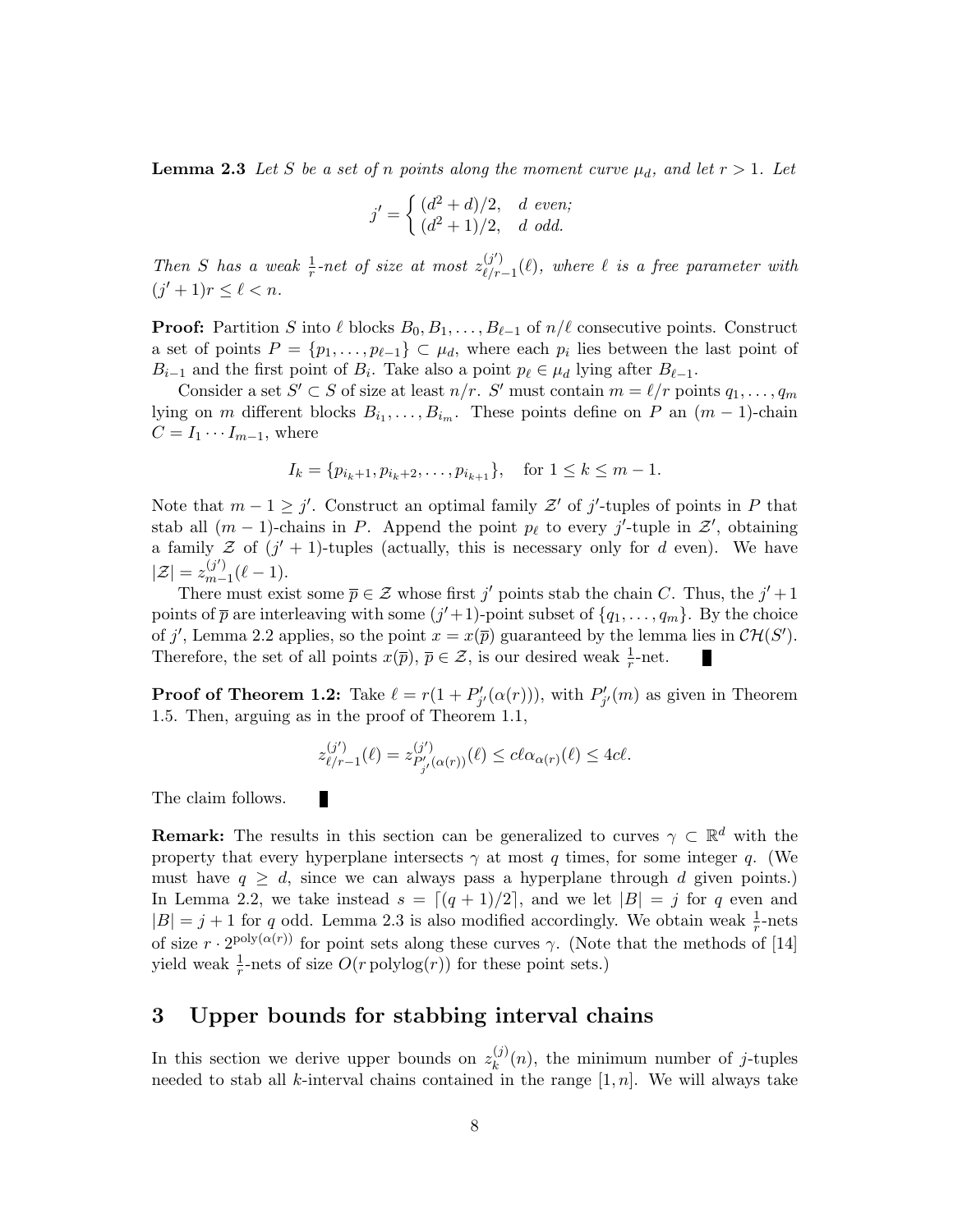$j$  to be a constant, noting that the constants implicit in the asymptotic notations do depend on j (though neither on k nor on n).

We start with the easy case  $k = j$ , for which we have an exact bound.

Lemma 3.1 We have

$$
z_j^{(j)}(n) = \binom{n - \lfloor j/2 \rfloor}{\lceil j/2 \rceil} = \Theta\left(n^{\lceil j/2 \rceil}\right)
$$

for all  $j \geq 2$ .

**Proof:** Suppose first that  $j$  is odd. Consider all  $j$ -chains of the form

$$
[a_1][a_1+1, a_2-1][a_2][a_2+1, a_3-1][a_3]\cdots [a_{(j+1)/2}],
$$

where  $1 \leq a_i \leq n$  and  $a_i + 2 \leq a_{i+1}$  for all i. There are  $\binom{n-(j-1)/2}{(j+1)/2}$  such chains, each of which must be stabbed by a different j-tuple. On the other hand, we can stab all j-chains by taking all j-tuples of the form

$$
(b_1, b_1 + 1, b_2, b_2 + 1, b_3, \ldots, b_{(j+1)/2}),
$$

where  $1 \leq b_i \leq n$  and  $b_i + 2 \leq b_{i+1}$  for all i. There are  $\binom{n-(j-1)/2}{(j+1)/2}$  such j-tuples. Therefore, for j odd we have  $z_i^{(j)}$  $j^{(j)}(n) = \binom{n-(j-1)/2}{(j+1)/2} = \binom{n-[j/2]}{[j/2]}$ .

The case where  $j$  is even is similar. For the lower bound, we consider all  $j$ -chains of the form

$$
[a_1][a_1+1, a_2-1][a_2]\cdots [a_{j/2}][a_{j/2+1}, n],
$$

and, for the upper bound, we take all  $j$ -tuples of the form

$$
(b_1, b_1 + 1, \ldots, b_{j/2}, b_{j/2} + 1).
$$

We get  $z_i^{(j)}$  $j^{(j)}(n) = \binom{n-j/2}{j/2}.$ П

Once k is large enough with respect to j, the number of j-tuples required to stab all k-chains becomes  $O(n \text{ polylog}(n))$ :

**Lemma 3.2** For every fixed  $j \geq 2$  we have<sup>9</sup>

$$
z_{2^{j-1}}^{(j)}(n) = O(n \log^{j-2} n).
$$

**Proof:** By induction on j. The base case  $j = 2$  is given by Lemma 3.1, so let  $j \geq 3$ , and put  $k = 2^{j-1}$ .

Divide the range  $[1, n]$  into two blocks  $B_1$ ,  $B_2$ , each of size at most  $n/2$ , leaving between them the element  $y = \lfloor n/2 \rfloor$ .

<sup>&</sup>lt;sup>9</sup>A more careful analysis shows that the constant of proportionality actually decreases exponentially with  $i$ .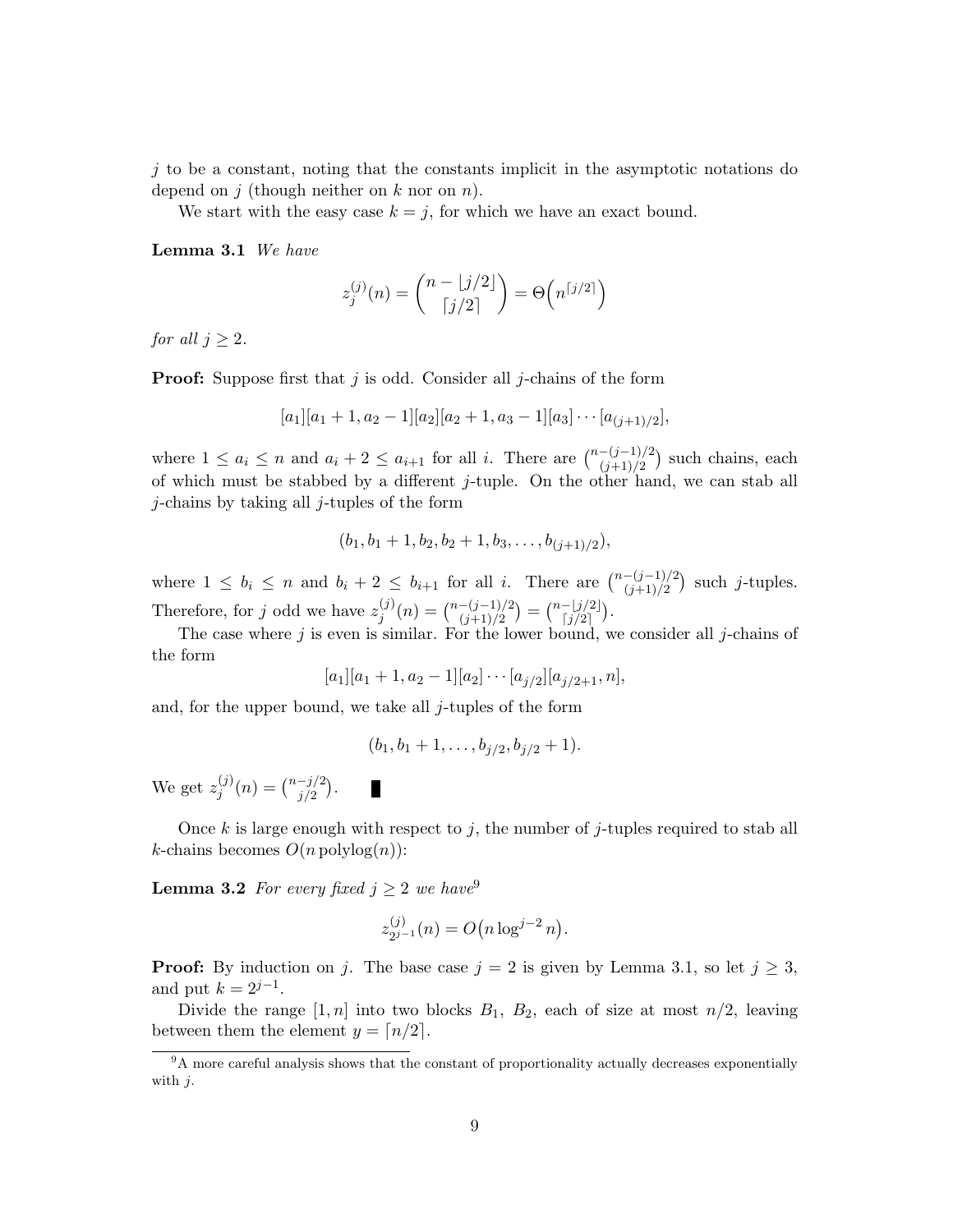

Figure 3: Range  $[1, n]$  partitioned into blocks and separators.

For each block  $B_i$  we build an optimal family of j-tuples that stab all k-chains entirely contained in  $B_i$ . This requires at most  $2z_k^{(j)}$  $\binom{U}{k}(n/2)$  *j*-tuples in total.

It remains to stab those  $k$ -chains that contain the element  $y$ . Every such chain  $C$ must have  $k/2 = 2^{j-2}$  intervals entirely contained in either  $B_1$  or  $B_2$ . Thus, it suffices to build on each  $B_i$  an optimal family of  $(j-1)$ -tuples that stab all k/2-chains in  $B_i$ , and append the element y to each  $(j - 1)$ -tuple. The number of resulting j-tuples is at most  $2z_{k/2}^{(j-1)}$  $\frac{(j-1)}{k/2}(n/2)$ , which is  $O(n \log^{j-3} n)$  by the induction hypothesis.

We obtain the recurrence relation

$$
z_k^{(j)}(n) \le 2z_k^{(j)}\left(\frac{n}{2}\right) + O\big(n \log^{j-3} n\big),\,
$$

П

which implies  $z_k^{(j)}$  $k^{(j)}(n) = O(n \log^{j-2} n).$ 

We now derive upper bounds for  $z_k^{(j)}$  $\binom{y}{k}(n)$  for all k. We first tackle the case  $j = 3$ (which is the one used in the proof of Theorem 1.1), and then we address the general case  $j \geq 4$ . For completeness, we address the case  $j = 2$  in Appendix A.

Our derivations below (and of the lower bounds in Section 4) follow a recurring pattern: We first derive a recurrence relation for  $z_k^{(j)}$  $\binom{N}{k}(n)$ , and then we apply it with appropriately chosen parameters. For added clarity, we identify the lemmas stating the recurrence relations by the name Recurrence.

#### 3.1 Upper bounds for triples

We have already established that  $z_3^{(3)}$  $\binom{3}{3}(n) = \binom{n-1}{2}$  $\binom{-1}{2}$  (Lemma 3.1) and  $z_4^{(3)}$  $\binom{3}{4}(n) = O(n \log n)$ (Lemma 3.2). Our bounds for stabbing k-chains with triples,  $k \geq 5$ , are based on the following recurrence relation.

**Recurrence 3.3** Let t be an integer parameter, with  $1 \le t \le \sqrt{n/2} - 1$ . Then,

$$
z_k^{(3)}(n) \le \frac{n}{t} z_k^{(3)}(t) + z_{k-2}^{(3)}\left(\frac{n}{t}\right) + 2n.
$$

**Proof:** Partition the range  $[1, n]$  into blocks  $B_1, B_2, \ldots, B_b$  of size t (except for the last block, which might be smaller), leaving between each pair of adjacent blocks, as well as before the first block and after the last one, a single "separator" element. Let the set of separators be  $Y = \{y_0, \ldots, y_b\}$ , such that block  $B_i$  lies between separators  $y_{i-1}$  and  $y_i$ (see Figure 3).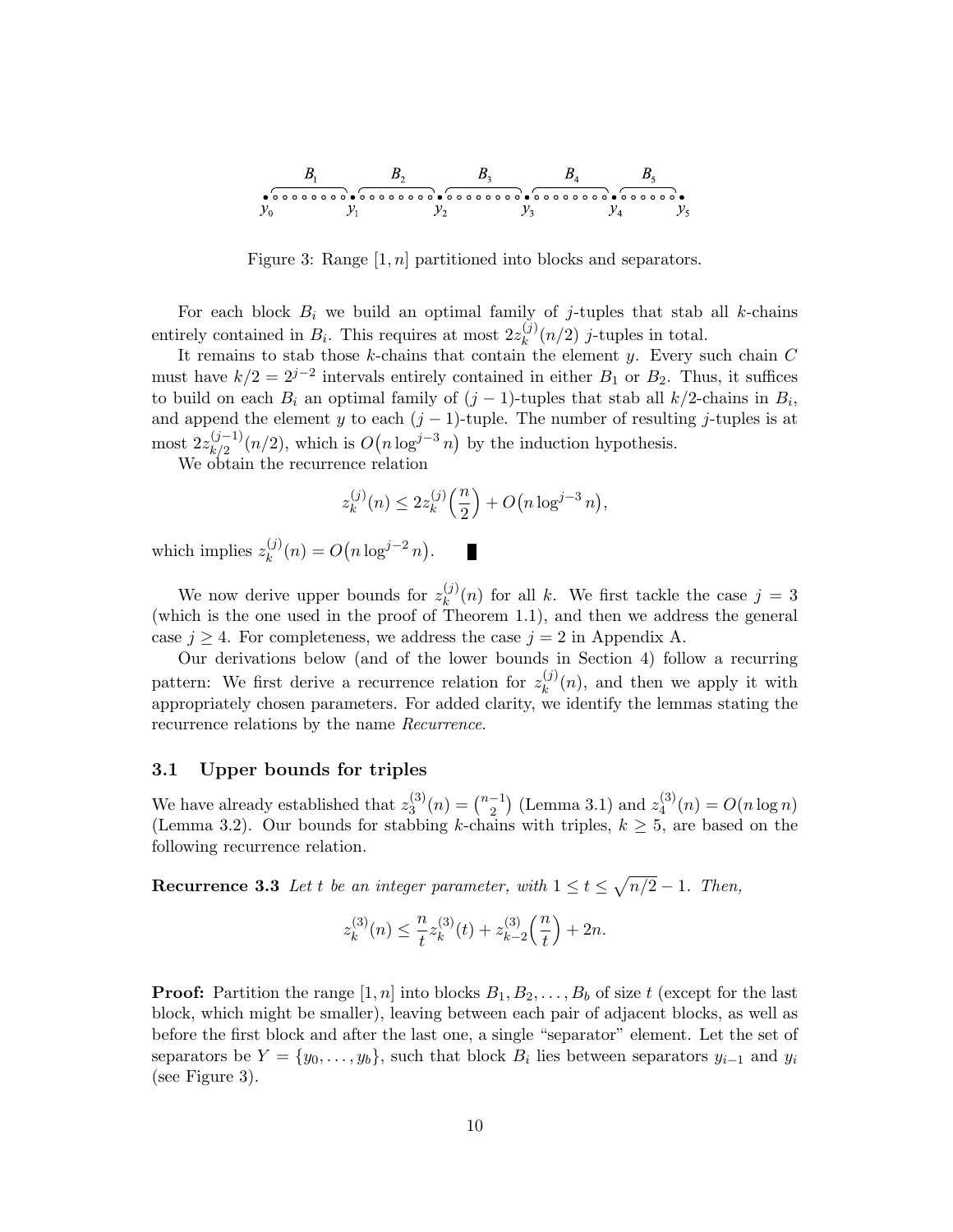$$
(a) \qquad \qquad \frac{C}{y_{i-1}} \qquad \qquad \frac{C}{y_{i-1}} \qquad \qquad \frac{C}{y_i}
$$
\n
$$
(b) \qquad \qquad \frac{C}{\sqrt{C}} \qquad \qquad \frac{C}{\sqrt{C}} \qquad \qquad \frac{C}{y_i} \qquad \qquad \frac{C}{y_{i-1}} \qquad \qquad \frac{C}{y_{i-1}} \qquad \qquad \frac{C}{y_{i-1}} \qquad \qquad \frac{C}{y_{i-1}} \qquad \qquad \frac{C}{y_{i-1}} \qquad \qquad \frac{C}{y_{i-1}} \qquad \qquad \frac{C}{y_{i-1}} \qquad \qquad \frac{C}{y_{i-1}} \qquad \qquad \frac{C}{y_{i-1}} \qquad \qquad \frac{C}{y_{i-1}} \qquad \qquad \frac{C}{y_{i-1}} \qquad \qquad \frac{C}{y_{i-1}} \qquad \qquad \frac{C}{y_{i-1}} \qquad \qquad \frac{C}{y_{i-1}} \qquad \qquad \frac{C}{y_{i-1}} \qquad \qquad \frac{C}{y_{i-1}} \qquad \qquad \frac{C}{y_{i-1}} \qquad \qquad \frac{C}{y_{i-1}} \qquad \qquad \frac{C}{y_{i-1}} \qquad \qquad \frac{C}{y_{i-1}} \qquad \qquad \frac{C}{y_{i-1}} \qquad \qquad \frac{C}{y_{i-1}} \qquad \qquad \frac{C}{y_{i-1}} \qquad \qquad \frac{C}{y_{i-1}} \qquad \qquad \frac{C}{y_{i-1}} \qquad \qquad \frac{C}{y_{i-1}} \qquad \qquad \frac{C}{y_{i-1}} \qquad \qquad \frac{C}{y_{i-1}} \qquad \qquad \frac{C}{y_{i-1}} \qquad \qquad \frac{C}{y_{i-1}} \qquad \qquad \frac{C}{y_{i-1}} \qquad \qquad \frac{C}{y_{i-1}} \qquad \qquad \frac{C}{y_{i-1}} \qquad \qquad \frac{C}{y_{i-1}} \qquad \qquad \frac{C}{y_{i-1}} \qquad \qquad \frac{C}{y_{i-1}} \qquad \qquad \frac{C}{y_{i-1}} \qquad \qquad \frac{C}{y_{i-1}} \qquad \qquad
$$

Figure 4: A k-chain C must satisfy exactly one of these properties: Either C is contained within a block  $(a)$ ; or every interval of C, except possibly the first and last, contains a separator  $(b)$ ; or some interval of C, besides the first and last, falls entirely within a block, and another interval contains an adjacent separator  $(c)$ .

The number of blocks is  $b = \left\lceil \frac{n-1}{t+1} \right\rceil$ . We have  $b \leq n/t-1$ , since  $n \geq 2(t+1)^2 \geq 2t^2+t$ . Consider an arbitrary k-chain  $C = I_1 \cdots I_k$ . C must satisfy exactly one of the following properties (see Figure 4):

- 1. C is entirely contained within a block  $B_i$ .
- 2. Every interval of C, except possibly the first and the last, contains a separator.
- 3. Some interval  $I_j$  of  $C, 2 \leq j \leq k-1$ , falls entirely within a block  $B_i$ , but not all of C is contained in the block. Thus, some other interval of C contains either  $y_{i-1}$ or y<sup>i</sup> .

We can take care of the first case by constructing within each block  $B_i$  an optimal family of triples that stab all k-chains. This requires at most  $bz_k^{(3)}(t) \leq (n/t)z_k^{(3)}$  $\binom{(\mathsf{a})}{k}(t)$ triples.

The second case is handled by constructing on the separators  $Y$  an optimal family of triples that stab all  $(k-2)$ -chains. This requires at most  $z_{k-}^{(3)}$  $\binom{(3)}{k-2}(b+1) \leq z_{k-1}^{(3)}$  $\binom{5}{k-2}(n/t)$ triples.

Finally, the third case is handled by taking all triples of the forms

$$
(a, a + 1, y_i)
$$
, for  $y_{i-1} \le a \le y_i - 2$ ,  
\n $(y_{i-1}, a, a + 1)$ , for  $y_{i-1} < a \le y_i - 1$ ,

ш

for all  $y_i$ . There are at most  $2n$  such triples.

**Lemma 3.4** We have  $z_5^{(3)}$  $S_5^{(3)}(n) = O(n \log \log n).$ 

**Proof:** Apply Recurrence 3.3 with  $k = 5$  and  $t = \sqrt{n/3}$ , and use Lemma 3.1.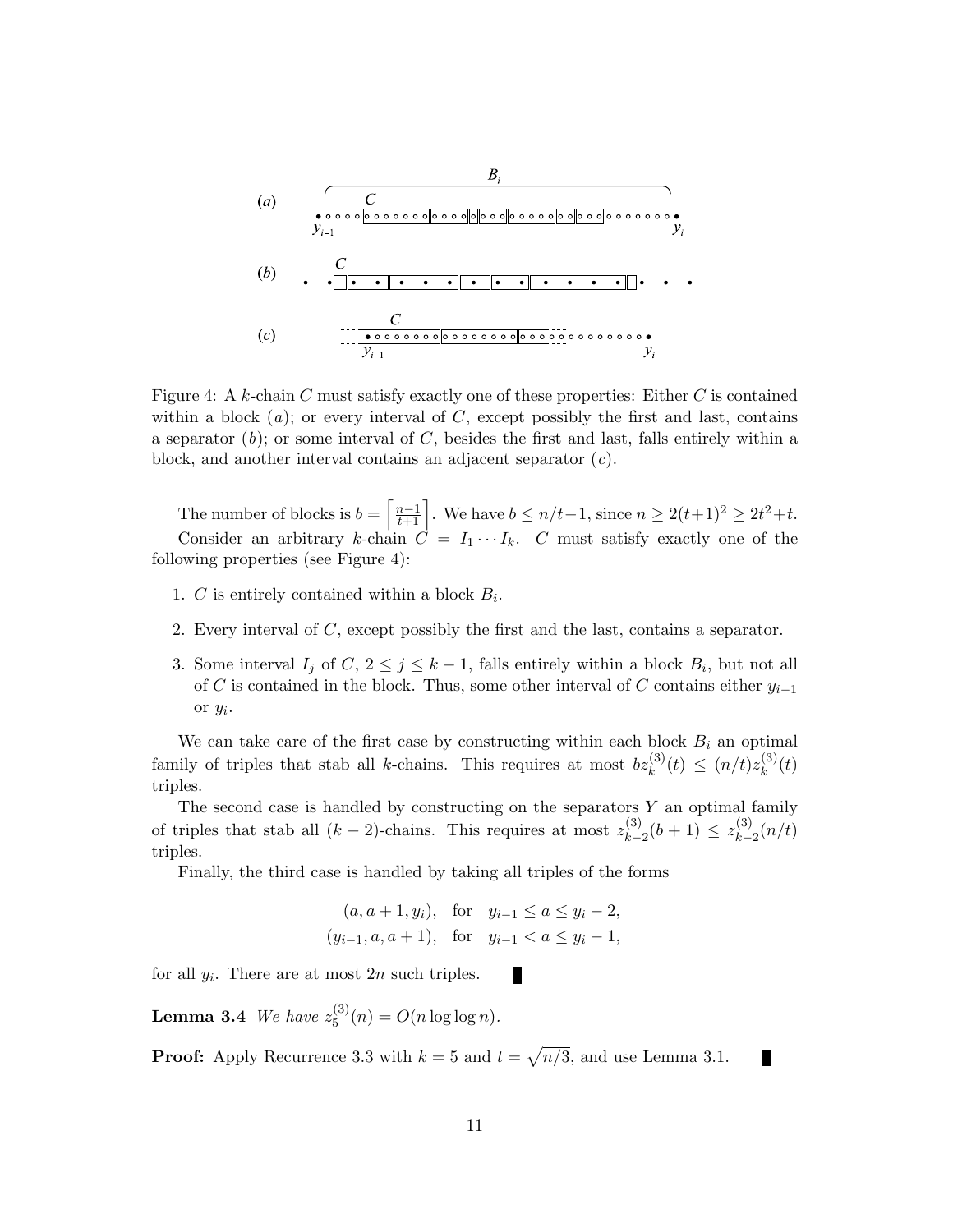**Lemma 3.5** There exists an absolute constant c such that, for every  $k \geq 6$ , we have

$$
z_k^{(3)}(n) \le c n \alpha_{\lfloor k/2 \rfloor}(n) \quad \text{for all } n.
$$

**Proof:** Here it is convenient to work with a slight variant of the inverse Ackermann function. Let  $n_0 = 2000$ . For this proof, let  $\widehat{\alpha}_m(x)$ ,  $m \geq 2$ , be given by  $\widehat{\alpha}_2(x) = \alpha_2(x) = 2000$ .  $\lceil \log_2 x \rceil$ , and, for  $m \geq 3$ , by the recurrence

$$
\widehat{\alpha}_m(x) = \begin{cases} 1, & \text{if } x \le n_0; \\ 1 + \widehat{\alpha}_m(2\widehat{\alpha}_{m-1}(x)), & \text{otherwise.} \end{cases}
$$

There exists a constant  $c_0$  such that  $|\widehat{\alpha}_m(x)-\alpha_m(x)| \leq c_0$  for all m and x (see Appendix B).

Let  $k \geq 4$ , and let  $m = \lfloor k/2 \rfloor$ . We prove, by induction on k, that

$$
z_k^{(3)}(n) \le c_1 n \widehat{\alpha}_m(n) \quad \text{for all } n,
$$

for some absolute constant  $c_1$ . The base cases of the induction are  $z_4^{(3)}$  $\binom{(3)}{4}(n), z_5^{(3)}$  $5^{(5)}(n) =$  $O(n \log n)$ , by Lemmas 3.2 and 3.4, respectively. Without loss of generality, assume that  $c_1 \geq 4$  and that  $c_1 \geq z_4^{(3)}$  $\binom{3}{4}(n)/n$  for all  $n \leq n_0$ .

Let now  $k \geq 6$ , and assume that the bound holds for  $k - 2$ . To establish the bound for k, assume first that  $n \leq n_0$ . Then, we have

$$
z_k^{(3)}(n) \le z_4^{(3)}(n) \le c_1 n = c_1 n \widehat{\alpha}_m(n).
$$

Thus, let  $n > n_0$ . We apply Recurrence 3.3 with  $t = 2\hat{\alpha}_{m-1}(n)$ . (Note that  $t \le \sqrt{n/2}-1$ for  $n > n_0$ .) Letting  $z_k^{(3)}$  $k_k^{(3)}(n) = n g(n)$ , and using the fact that  $c_1 \geq 4$ , we obtain

$$
g(n) \le g(t) + \frac{c_1}{t} \hat{\alpha}_{m-1} \left(\frac{n}{t}\right) + 2 \le g(t) + \frac{c_1}{t} \hat{\alpha}_{m-1}(n) + 2
$$
  
=  $g(t) + \frac{c_1}{2} + 2$   
 $\le g(t) + c_1.$ 

Since  $\hat{\alpha}_m(t) = \hat{\alpha}_m(n) - 1$ , it follows by induction on n (with base case  $n \leq n_0$ ) that

$$
g(n) \leq c_1 \widehat{\alpha}_m(n)
$$
 for all *n*.

Therefore,

$$
z_k^{(3)}(n) \le c_1 n \widehat{\alpha}_m(n) \quad \text{for all } n.
$$

This proves the upper bounds of Theorem 1.4.

**Remark:** Had we not been careful to add the factor 2 in the definition of  $\widehat{\alpha}_m(x)$  and in the choice of t, we would have got a weaker bound of  $z_k^{(3)}$  $k^{(5)}(n) = O(nk\alpha_{\lfloor k/2\rfloor}(n)).$  Then, the bound of Theorem 1.1 would have deteriorated to  $O(r\alpha^2(r))$ .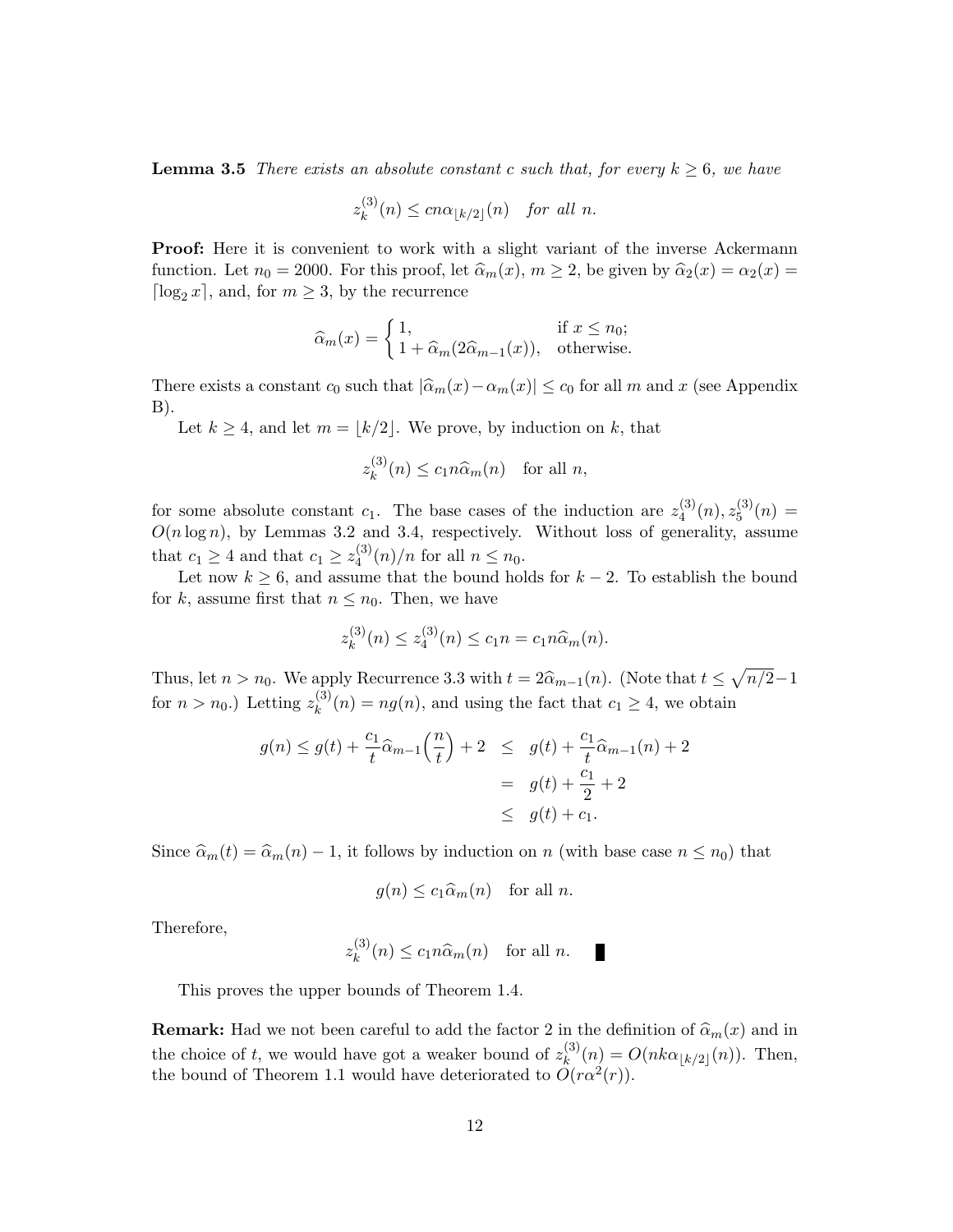

Figure 5: A chain which violates all three properties, like the one shown, can have at most  $k-1$  intervals.

#### 3.2 From triples to j-tuples

We now extend our techniques of the previous section and derive upper bounds for  $z_k^{(j)}$  $_{k}^{(j)}(n)$ , the minimum number of j-tuples needed to stab all k-chains in [1, n], for  $j \geq 4$ . Our bounds are based on the following recurrence relation.

**Recurrence 3.6** Let  $j \geq 4$  be fixed. Let t be a parameter,  $1 \leq t \leq \sqrt{n/2} - 1$ , and let  $k_1, k_2, k_3$  be integers. Put  $k = 2k_1 + k_2(k_3 - 2)$ . Then,

$$
z_k^{(j)}(n) \leq \frac{n}{t} \left( z_k^{(j)}(t) + 2 z_{k_1}^{(j-1)}(t) + z_{k_2}^{(j-2)}(t) \right) + z_{k_3}^{(j)}\left(\frac{n}{t}\right).
$$

**Proof:** As before, partition the range  $[1, n]$  into blocks  $B_1, \ldots, B_b$  of size t (except for the last block, which might be smaller), such that each block  $B_i$  is surrounded by separator elements  $y_{i-1}, y_i$ . Denote the set of separators by  $Y = \{y_0, \ldots, y_b\}$ . Again, since  $t \leq \sqrt{n/2} - 1$ , we have  $b \leq n/t - 1$ .

Let  $k_1, k_2, k_3$  be given, and put  $k = 2k_1+k_2(k_3-2)$ . Then, every k-chain  $C = I_1 \cdots I_k$ satisfies at least one of the following properties:

- 1. C is entirely contained within a block  $B_i$ .
- 2. The first  $k_1$  intervals of C, or the last  $k_1$  intervals of C, fall entirely within a block  $B_i$ , and some other interval of C contains the separator  $y_i$  or  $y_{i-1}$ , respectively.
- 3. Some  $k_2$  consecutive intervals of C fall within a block  $B_i$ , and two other intervals contain the separators  $y_{i-1}$  and  $y_i$ .
- 4. At least  $k_3$  distinct intervals of C contain separators.

Indeed, the largest number of intervals for which a chain might possibly violate all the above properties is

$$
(k_3 - 1) + (k_3 - 2)(k_2 - 1) + 2(k_1 - 1) = k - 1.
$$

(See Figure 5.) Hence, by our choice of  $k$ , one of the above properties must hold.

Thus, we can stab all k-chains by building the following family of  $j$ -tuples. Within each block  $B_i$  we build

• an optimal family of  $j$ -tuples that stab all  $k$ -chains;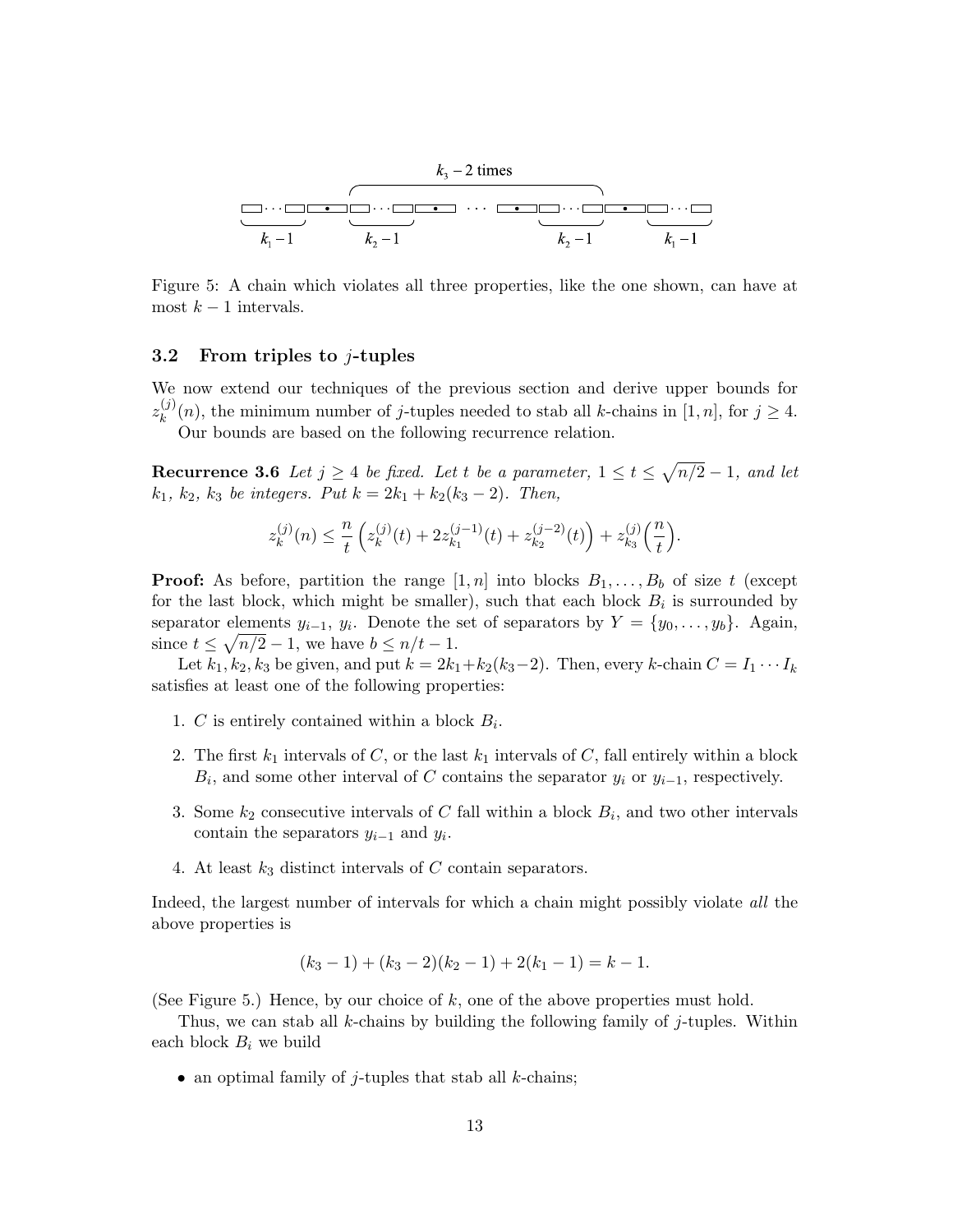| $m = 2 \qquad 3$                                  |  | 4                       | 5                           | 6                           |               |
|---------------------------------------------------|--|-------------------------|-----------------------------|-----------------------------|---------------|
| $P_2(m) = 2 2$                                    |  | $\overline{\mathbf{2}}$ | $\mathcal{D}_{\mathcal{L}}$ | $\mathcal{D}_{\mathcal{L}}$ | $\mathcal{D}$ |
| $P_3(m) = 4 6$                                    |  | 8 <sup>8</sup>          | 10                          | - 12                        | 14            |
| $P_4(m) = 8$ 24 60 136                            |  |                         |                             | 292                         | 608           |
| $P_5(m) = 16$ 132 1160 11852 142784 2000164       |  |                         |                             |                             |               |
| $P_6(m) = 32 \quad 984 \quad 61240 \quad 8352072$ |  |                         |                             | $\cdots$                    |               |

Table 1: Values of  $P_j(m)$  for small j and m.

- an optimal family of  $(j-1)$ -tuples that stab all  $k_1$ -chains, where each of these tuples is extended into a  $j$ -tuple in two ways, by appending either of the surrounding separators  $y_{i-1}, y_i$ ;
- an optimal family of  $(j 2)$ -tuples that stab all  $k_2$ -chains, where each of these tuples is extended into a j-tuple by appending both separators  $y_{i-1}, y_i$ .

In addition, we construct on the set of separators  $Y$  an optimal family of j-tuples that stab all  $k_3$ -chains. Every k-chain C must be stabbed by some j-tuple in this family. The claimed recurrence relation follows.

Define integer-valued functions  $P_j(m)$ ,  $j, m \geq 2$ , by

$$
P_2(m) = 2; \quad P_3(m) = 2m;
$$
  
\n
$$
P_j(m) = \begin{cases} 2^{j-1}, & m = 2; \\ 2P_{j-1}(m) + P_{j-2}(m) (P_j(m-1) - 2), & m \ge 3; \end{cases}
$$
 for  $j \ge 4$ .

See Table 1. We can give an explicit formula for  $P_4(m)$ :

$$
P_4(m) = 5 \cdot 2^m - 4m - 4.
$$

**Lemma 3.7** Let  $j \geq 3$  be fixed, and let  $s = \lfloor (j - 2)/2 \rfloor$ . Then,

$$
P_j(m) = \begin{cases} 2^{(1/s!)m^s + O(m^{s-1})}, & \text{for } j \text{ even}; \\ 2^{(1/s!)m^s \log_2 m + O(m^s)}, & \text{for } j \text{ odd}. \end{cases}
$$

**Proof:** By induction on j. The base cases  $j = 3, 4$  are clear, so let  $j \geq 5$ . Let  $p_j(m) = \log_2 P_j(m)$ . Using the bounds

$$
\log_2 x \le \log_2(x+y) \le \frac{1}{\ln 2} \cdot \frac{y}{x} + \log_2 x, \quad \text{for } y \ge 0,
$$

we obtain

$$
p_{j-2}(m) + p_j(m-1) \le p_j(m) \le R_j(m) + p_{j-2}(m) + p_j(m-1),
$$
\n(4)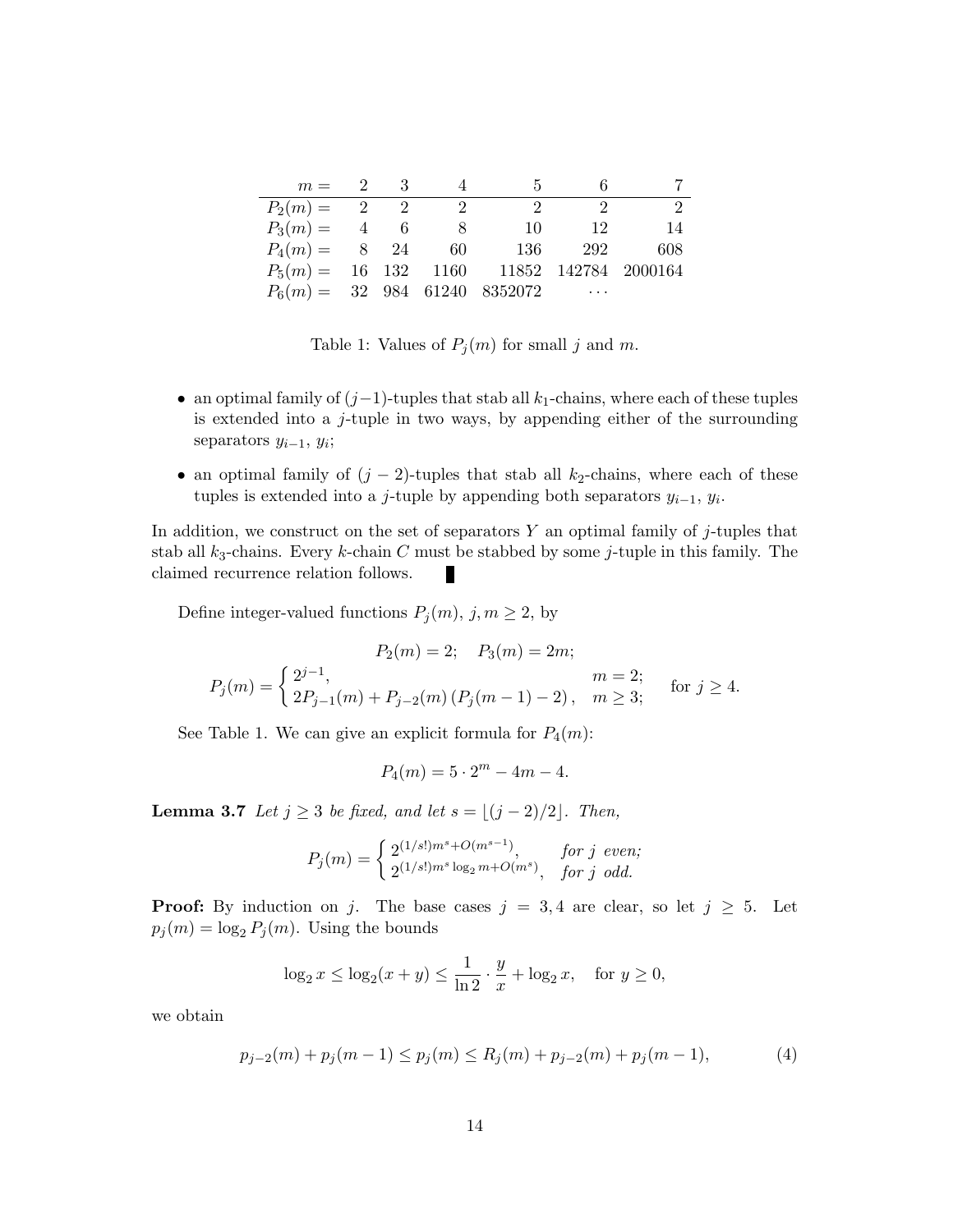where

$$
R_j(m) = \frac{2P_{j-1}(m)}{\ln 2 \cdot P_{j-2}(m)P_j(m-1)}.
$$

Thus, by the left-hand side of (4), we have

$$
p_j(m) \ge \sum_{i=3}^m p_{j-2}(i).
$$

The lower bound for  $P_j(m)$  follows by bounding this sum by an integral, since

$$
\int \left( \frac{1}{(s-1)!} x^{s-1} \log_2 x + c x^{s-1} \right) dx = \frac{1}{s!} x^s \log_2 x + O(x^s), \text{ for } s \ge 1;
$$
  

$$
\int \left( \frac{1}{(s-1)!} x^{s-1} + c x^{s-2} \right) dx = \frac{1}{s!} x^s + O(x^{s-1}), \text{ for } s \ge 2.
$$

Thus, applying the lower bound for  $P_j(m)$ , and assuming by induction the upper bound for  $P_{j-1}(m)$ , it follows that  $\lim_{m\to\infty} P_{j-1}(m)/P_j(m-1) = 0$ , so  $R_j(m)$  tends to zero with m. Therefore, by the right-hand side of  $(4)$ ,

$$
p_j(m) = o(m) + \sum_{i=3}^{m} p_{j-2}(i),
$$

and the upper bound for  $P_j(m)$  follows similarly.

**Lemma 3.8** Let  $j \geq 2$  be fixed. Then, there exists a constant  $c = c(j)$  such that, for every  $m \geq 2$ , we have

$$
z_{P_j(m)}^{(j)}(n) \le c n \alpha_m(n)^{j-2} \quad \text{for all } n. \tag{5}
$$

П

**Proof:** We proceed along the lines of the proof of Lemma 3.5, except that now we also use induction on j. The case  $j = 3$  was proven already (Lemmas 3.2 and 3.5), so let  $j \geq 4$  be fixed.

We again work with a slight variant of the inverse Ackermann function. Let  $n_0 = j^{4j}$ . For this proof, let  $\widehat{\alpha}_m(x)$ ,  $m \ge 2$ , be given by  $\widehat{\alpha}_2(x) = \alpha_2(x) = \lceil \log_2 x \rceil$ , and for  $m \ge 3$ by the recurrence

$$
\widehat{\alpha}_m(x) = \begin{cases} 1, & \text{if } x \le n_0; \\ 1 + \widehat{\alpha}_m(4\widehat{\alpha}_{m-1}(x)^{j-2}), & \text{otherwise.} \end{cases}
$$

Again, there exists a constant  $c_0$  (depending only on j) such that  $|\hat{\alpha}_k(x) - \alpha_k(x)| \leq c_0$ for all k and x (see Appendix B).

We will show, by induction on  $m$ , that there exists a constant  $c_1$  (depending only on  $j$ ) such that

$$
z_{P_j(m)}^{(j)}(n) \le c_1 n \left(2\hat{\alpha}_m(n)^{j-2} + \hat{\alpha}_m(n)^{j-3} + \hat{\alpha}_m(n)\right) \tag{6}
$$

for all  $m \geq 2$  and all n. This is easily seen to imply the claim.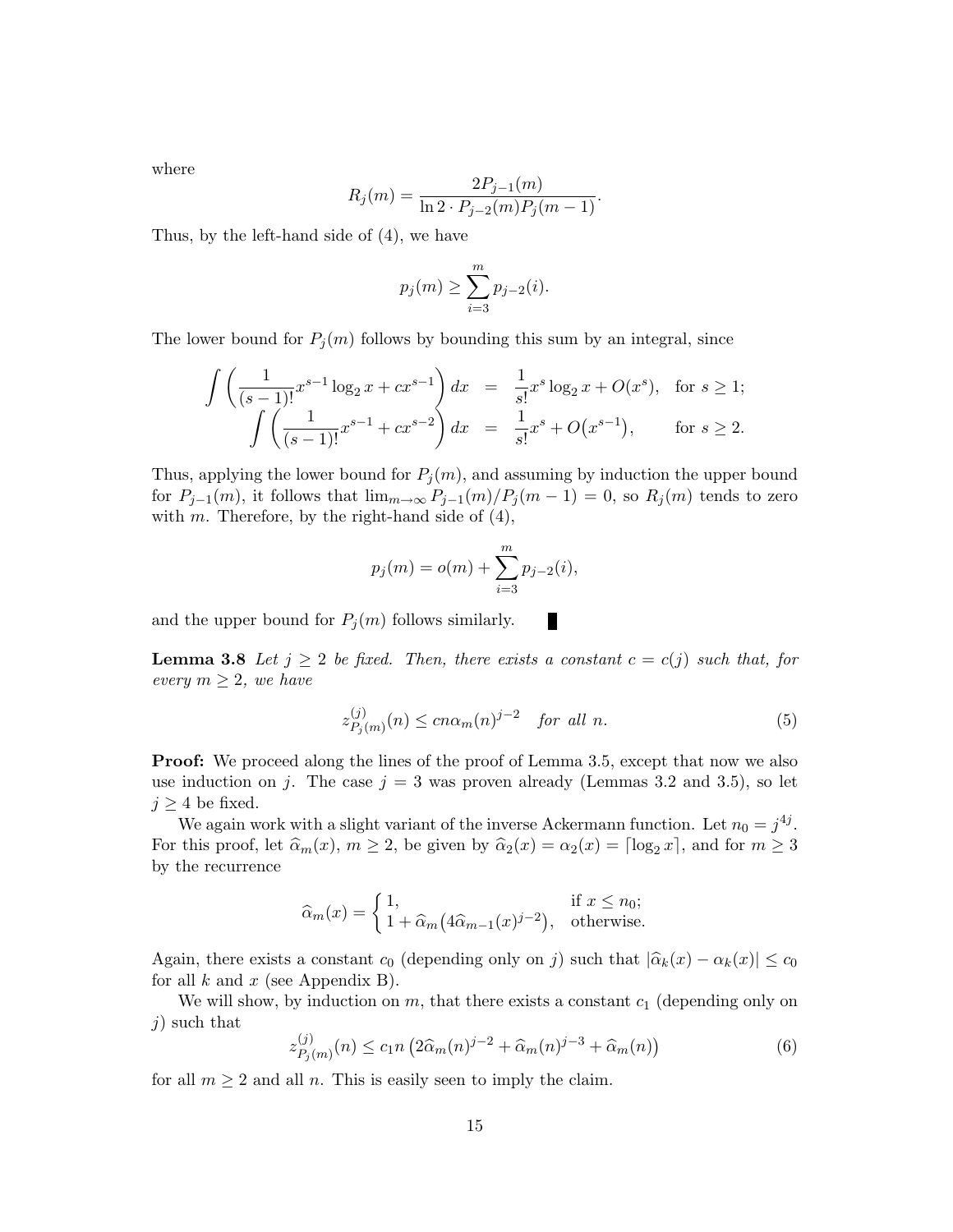The base case  $m = 2$  is given by Lemma 3.2, so assume  $c_1$  is large enough that (6) holds for  $m = 2$ . Assume further that

$$
c_1 \ge z_{P_j(3)}^{(j)}(n)/(4n), \quad \text{for } n \le n_0. \tag{7}
$$

By induction on j, we know there exist constants  $c_2$ ,  $c_3$  (depending on j), such that

$$
z_{P_{j-1}(m)}^{(j-1)}(n) \leq c_2 n \widehat{\alpha}_m(n)^{j-3},
$$
  

$$
z_{P_{j-2}(m)}^{(j-2)}(n) \leq c_3 n \widehat{\alpha}_m(n)^{j-4},
$$

for all  $m \geq 3$  and all n. Without loss of generality, assume  $c_1 \geq c_2, c_3$ .

Now, let  $m \geq 3$ , and suppose (6) holds for  $m-1$ . To establish (6) for m, assume first that  $n \leq n_0$ . Then, by (7), we have

$$
z_{P_j(m)}^{(j)}(n) \le z_{P_j(3)}^{(j)}(n) \le 4c_1n
$$
  
=  $c_1n (2\hat{\alpha}_m(n)^{j-2} + \hat{\alpha}_m(n)^{j-3} + \hat{\alpha}_m(n)).$ 

Thus, let  $n > n_0$ . Apply Recurrence 3.6 with the following parameters:

$$
k_1 = P_{j-1}(m), \quad k_2 = P_{j-2}(m), \quad k_3 = P_j(m-1),
$$
  

$$
k = P_j(m), \quad t = 4\hat{\alpha}_{m-1}(n)^{j-2}.
$$

(By our choice of  $n_0$ , we have  $t \leq \sqrt{n/2} - 1$  for  $n > n_0$ .) Using  $t \leq n$  and  $n/t \leq n$ , we have

$$
2z_{k_1}^{(j-1)}(t) \leq 2c_1 t \widehat{\alpha}_m(n)^{j-3};
$$
  
\n
$$
z_{k_2}^{(j-2)}(t) \leq c_1 t \widehat{\alpha}_m(n)^{j-4};
$$
  
\n
$$
z_{k_3}^{(j)}\left(\frac{n}{t}\right) \leq \frac{c_1 n}{t} \left(2\widehat{\alpha}_{m-1}(n)^{j-2} + \widehat{\alpha}_{m-1}(n)^{j-3} + \widehat{\alpha}_{m-1}(n)\right)
$$
  
\n
$$
= \frac{c_1 n}{4} \left(2 + \widehat{\alpha}_{m-1}(n)^{-1} + \widehat{\alpha}_{m-1}(n)^{-j+3}\right) \leq c_1 n.
$$

Plugging these expressions into Recurrence 3.6 and letting  $z_k^{(j)}$  $k^{(j)}(n) = n g(n)$ , we get

$$
g(n) \le g(t) + 2c_1 \widehat{\alpha}_m(n)^{j-3} + c_1 \widehat{\alpha}_m(n)^{j-4} + c_1.
$$

Since  $\hat{\alpha}_m(t) = \hat{\alpha}_m(n) - 1$ , it follows by induction on n that

$$
g(n) \leq c_1 \left( 2\widehat{\alpha}_m(n)^{j-2} + \widehat{\alpha}_m(n)^{j-3} + \widehat{\alpha}_m(n) \right).
$$

(The base case  $n \leq n_0$  follows from (7), and for the induction on n we apply

$$
(\widehat{\alpha}_m(n)-1)^{j-x} \leq (\widehat{\alpha}_m(n)-1)\widehat{\alpha}_m(n)^{j-x-1}
$$

for  $x = 2, 3$ .) Thus,

П

$$
z_{P_j(m)}^{(j)}(n) \le c_1 n \left( 2 \widehat{\alpha}_m(n)^{j-2} + \widehat{\alpha}_m(n)^{j-3} + \widehat{\alpha}_m(n) \right),
$$

as claimed.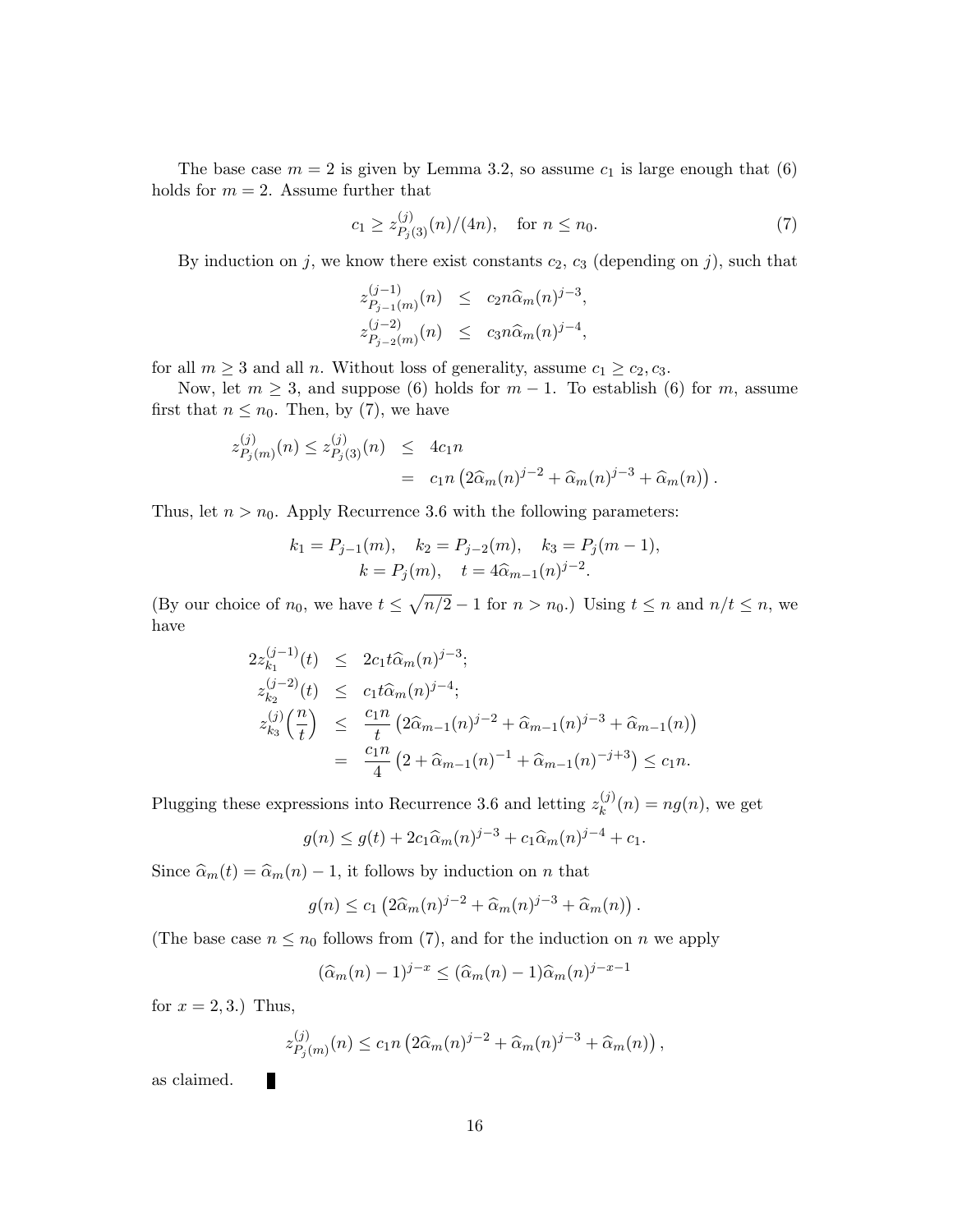Let  $P'_{j}(m) = P_{j}(m+1)$  for  $j \geq 4, m \geq 2$ . Clearly,  $P'_{j}(m)$  satisfies (2). There exists a constant c', depending only on j, such that  $\alpha_{m+1}(n)^{j-2} \leq c' \alpha_m(n)$  for all m and n. Therefore,

$$
z_{P'_{j}(m)}^{(j)}(n) \le c'' n \alpha_{m}(n) \quad \text{for all } n,
$$

for some constant  $c'' = c''(j)$ . This proves the upper bounds of Theorem 1.5.

Computational aspects. The upper bound constructions given in this section yield algorithms for building stabbing families of j-tuples in linear time in the size of the output.

Thus, the weak  $\frac{1}{r}$ -nets of Theorems 1.1 and 1.2 can be easily built in time  $O(n \log r)$ , for a given n-point set  $S$  with the appropriate properties. Consider first the planar case (of Theorem 1.1):

Let  $S = (q_0, \ldots, q_{n-1})$  be a given list of n points in the plane in convex position (listed in no particular order). We arbitrarily fix  $q_0$  as the first point of S around the boundary of  $\mathcal{CH}(S)$ . Then, we can determine the relative order of any two other points  $q_a, q_b, a, b \geq 1$ , around this boundary, by testing whether  $q_0q_aq_b$  makes a right or a left turn. With this comparison predicate, we can build the  $\ell$ -point list  $P = (p_0, \ldots, p_{\ell-1}),$ as given in the proof of Lemma 2.1, in time  $O(n \log \ell)$ ; we do this by divide and conquer. applying linear-time selection in each step.

From the list P, we can obtain our desired weak  $\frac{1}{r}$ -net, of size  $O(\ell) = O(r\alpha(r))$ , in time  $O(\ell)$ . Thus, the total running time is  $O(\ell + n \log \ell) = O(n \log r)$ . (We may assume that  $\ell \leq n$ , for otherwise we can just return S itself as the desired weak  $\frac{1}{r}$ -net.)

The case of the moment curve is analogous. (Finding the point  $x$  of Lemma 2.2 involves examining a finite number of partitions—a constant-time operation, since d is constant.)

## 4 Lower bounds for stabbing interval chains

We now derive asymptotic lower bounds for  $z_k^{(j)}$  $\binom{N}{k}(n)$ . As before, we take j to be fixed, recalling that the implicit constants do depend on  $j$ .

As a warm-up, we first derive lower bounds of the form  $z_k^{(j)}$  $\Omega_n^{(J)}(n) = \Omega(n \log n)$  for appropriate k, for each  $j \geq 3$ . (We do not use these bounds in our later arguments, but we are interested in the case  $j = 3$ , since it yields  $z_4^{(3)}$  $\mathcal{A}_{4}^{(0)}(n) = \Theta(n \log n).$ 

**Lemma 4.1** For every fixed  $j \geq 3$  we have

$$
z_{(j-1)^2}^{(j)}(n) = \Omega(n \log n),
$$

where the constant of proportionality depends on j.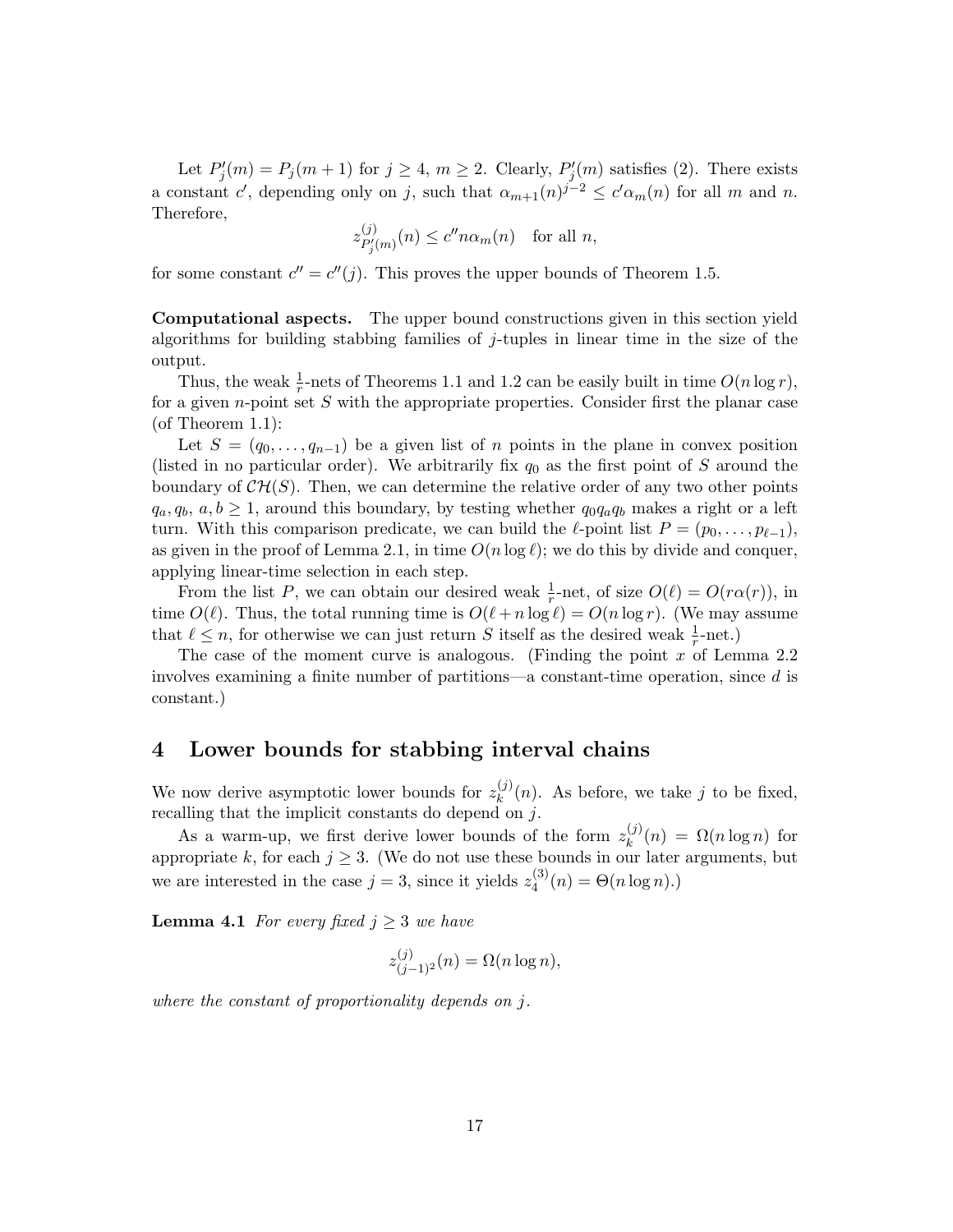

Figure 6: Blocks and contracted blocks defined on the range  $[1, n]$ .

**Proof:** Let  $t = \lfloor n/j \rfloor$ . We define on the range  $[1, n]$  a sequence of j blocks of size t, in which every two consecutive blocks overlap at exactly one element. For this, let  $y_i = 1 + i(t - 1)$  for  $0 \le i \le j$ . Note that  $y_0 = 1$  and  $y_j \le n$ . Then let

 $B_i = [y_{i-1}, y_i], \text{ for } 1 \le i \le j.$ 

We also define "contracted blocks" that do not contain the elements  $y_i$ :

$$
B_i' = [y_{i-1} + 1, y_i - 1], \text{ for } 1 \le i \le j.
$$

(See Figure 6.) We have  $|B'_i| = t - 2$  for all *i*.

Let  $k = (j-1)^2$ , and let Z be a family of j-tuples that stab all k-chains in [1, n]. Z must contain families  $\mathcal{Z}_1, \ldots, \mathcal{Z}_j$  of "local" *j*-tuples that stab all *k*-chains in  $B_1, \ldots, B_j$ , respectively. Further, these local families must be disjoint, since every two blocks overlap on at most one element. Thus,

$$
|\mathcal{Z}_1 \cup \cdots \cup \mathcal{Z}_j| \geq j z_k^{(j)}(t) \geq j z_k^{(j)}\bigg(\frac{n}{j}\bigg).
$$

Now, consider the "global" *j*-tuples of  $\mathcal{Z}$ —those that are not contained in any block  $B_i$ . Consider the elements of the contracted blocks  $B_i'$  that are not contained in any global j-tuple. Call these elements "unused".

Suppose each of the blocks  $B'_1$ ,  $B'_j$  contains a run of  $j-2$  consecutive unused elements, and each of the intermediate blocks  $B'_2, \ldots, B'_{j-1}$  contains a run of  $j-3$  consecutive unused elements. Construct an interval chain C that has these  $j^2 - 3j + 2$  unused elements as singleton intervals, plus  $j-1$  "long" intervals between the runs of singletons. (If  $j = 3$  then the two long intervals meet at an arbitrary place in  $B'_2$ .) Note that each long interval is nonempty, since it contains an element  $y_i$ .

The chain C has  $j^2 - 2j + 1 = k$  intervals, but it cannot be stabbed by any j-tuple in Z: It cannot be stabbed by a local j-tuple, since each block  $B_i$  contains at most j – 1 intervals or parts thereof; and it cannot be stabbed by a global  $j$ -tuple, since the global j-tuples can only stab the long intervals, and there are only  $j - 1$  long intervals.

Therefore, there cannot exist such runs of unused elements. This implies that there are  $\Omega(n)$  global *j*-tuples: At the very least, there must exist some  $B_i'$  in which every  $(j-2)$ -nd element is "used" by some global j-tuple.

We obtain the following recurrence relation:

П

$$
z_k^{(j)}(n) \ge j z_k^{(j)}\left(\frac{n}{j}\right) + \Omega(n).
$$

Thus,  $z_k^{(j)}$  $\mathcal{L}_{k}^{(J)}(n) = \Omega(n \log n).$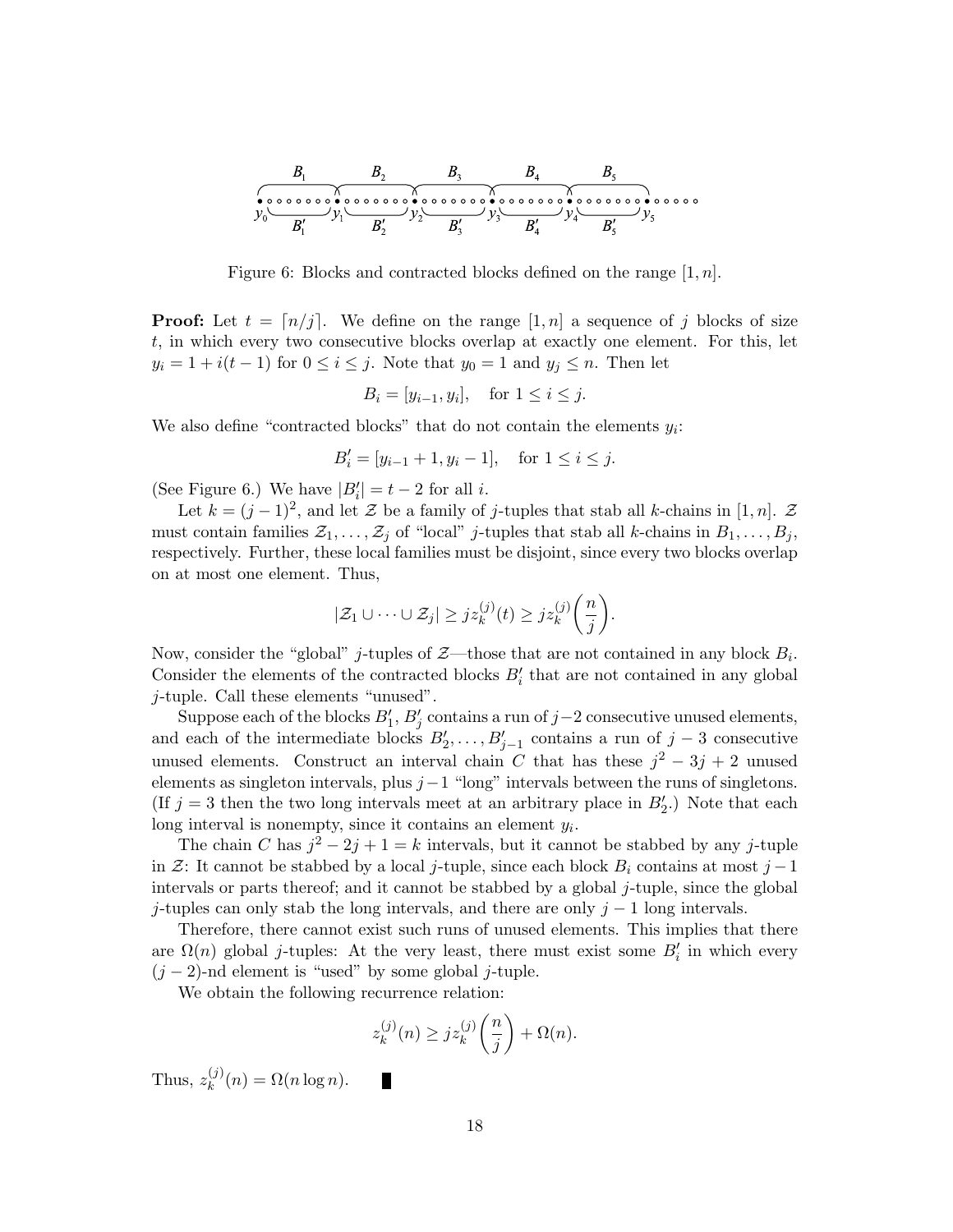

Figure 7: The m unused elements  $x_1, \ldots, x_m$ , from m distinct blocks, define  $m-1$ nonempty "links"  $L_1, \ldots, L_{m-1}$ .

We now derive lower bounds for  $z_k^{(j)}$  $\binom{1}{k}(n)$  for all k. As in the case of the upper bounds, we first deal with  $j = 3$ , and then with  $j \geq 4$ .

#### 4.1 Lower bounds for triples

Our asymptotically tight lower bounds for triples are based on the following recurrence relation.

**Recurrence 4.2** Let t be an integer parameter, with  $3 \le t \le \sqrt{n}$ . Then,

$$
z_{k+2}^{(3)}(n) \geq \frac{n}{t} z_{k+2}^{(3)}(t) + \min\left\{\frac{n}{18}, z_k^{(3)}\left(\frac{n}{3t}\right)\right\}
$$

for all  $n \geq 36$ .

**Proof:** Let  $b = \lfloor n/t \rfloor$ . We define on the range  $\lfloor 1, n \rfloor$  a sequence of b blocks of size t, in which every two consecutive blocks overlap at exactly one element: Let  $y_i = 1 + i(t - 1)$ for  $0 \le i \le b$ . Note that  $y_0 = 1$ ; and it can be checked that  $y_b \le n$ , since  $n \ge t^2$ . Then let

$$
B_i = [y_{i-1}, y_i],
$$

for  $1 \leq i \leq b$ . As before, we also let

$$
B_i' = [y_{i-1} + 1, y_i - 1],
$$

for  $1 \leq i \leq b$  (refer again to Figure 6). Then,  $|B_i| = t$  and  $|B'_i| = t - 2$  for all *i*.

Let Z be a family of triples that stab all  $(k+2)$ -chains in [1, n]. As before, Z must contain b disjoint families of "local" triples that stab all chains in each block  $B_i$ . The total size of these families is at least  $bz_{k+2}^{(3)}(t) \ge (n/t)z_{k+2}^{(3)}(t)$ .

Now consider the "global" triples of  $\mathcal{Z}-$  those that are not contained in any block  $B_i$ . As before, consider the elements of the contracted blocks  $B_i'$  that are not contained in any global triple, and call them "unused".

Suppose that at most half the blocks  $B_i'$  contain unused elements. Then there must be  $\Omega(n)$  global triples. More precisely, the number of global triples must be at least

$$
\frac{1}{3} \cdot \frac{b}{2}(t-2) \ge \frac{n}{6} \left(1 - \frac{2}{t}\right) \ge \frac{n}{18},
$$

since  $t \geq 3$ . In this case we are done.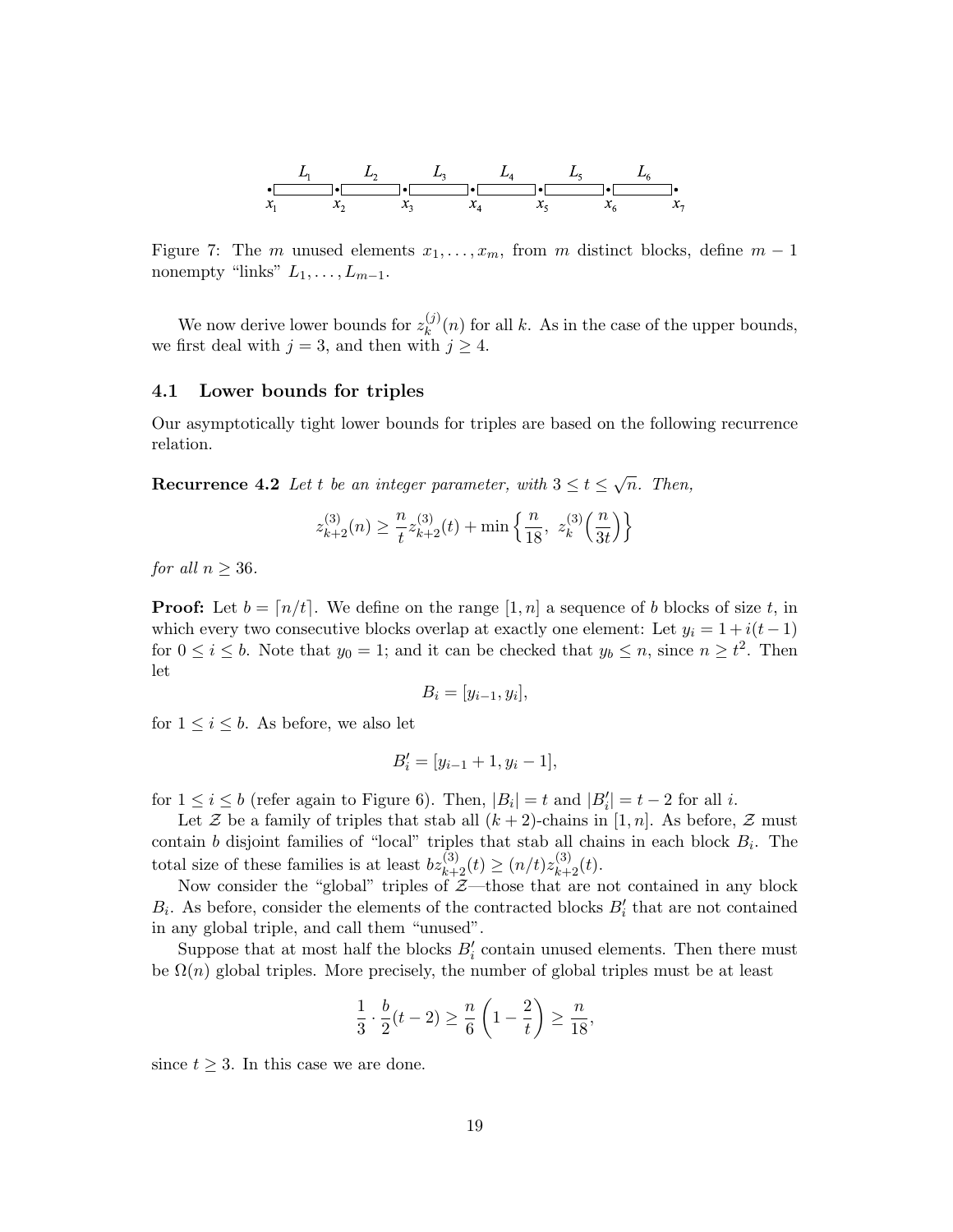

Figure 8: Every k-chain  $C'$  on the links (a) can be translated into a  $(k+2)$ -chain C on  $[1, n]$  (b). A global triple (marked by x's) must stab C on three distinct links. We can translate this triple back into a triple of links that stabs  $C'$  (c).

Thus, suppose that at least half the blocks  $B_i'$  contain unused elements. Let  $x_1, \ldots, x_m$ be m unused elements from m distinct blocks, with  $m \geq b/2$ . These elements define a sequence of  $m-1$  intervals  $L_i = [x_i + 1, x_{i+1} - 1]$  for  $1 \leq i \leq m-1$ , which we call "links" (see Figure 7). Each link  $L_i$  contains at least one element  $y_{i'}$ , so the links are nonempty.

Consider a k-chain  $C' = I'_1 \cdots I'_k$  on the links, where  $I'_i = [L_{a_i}, L_{a_{i+1}-1}]$  for some integers  $a_i$ ,  $1 \le i \le k+1$ . We can translate C' into a  $(k+2)$ -chain  $C = I_0I_1 \cdots I_{k+1}$ on [1, n], as follows: We make the unused elements right before  $I'_1$  and after  $I'_k$  into singleton intervals, and we append each intermediate unused element to the link at its right. Then we fuse the links in each  $I'_i$  into one interval. See Figure 8(a,b).

This chain C cannot be stabbed by any local triple, since each block  $B_i$  contains parts of at most two intervals of C. Thus, C must be stabbed by a global triple  $\tau$ . Since  $\tau$  does not contain any unused elements, it cannot stab the singleton intervals  $I_0$ or  $I_{k+1}$ . Therefore,  $\tau$  must stab three links on three different intervals among  $I_1, \ldots, I_k$ . Thus, we can translate  $\tau$  back into a triple of links  $\tau'$  that stabs C'. See Figure 8(c).

Hence, we have enough triples of links  $\tau'$  to stab all k-chains on the  $m-1$  links. The number of original global triples  $\tau$  must be at least as large. Thus, there are at least  $z_k^{(3)}$ (3)(m – 1) global triples. Finally, note that  $m-1 \ge n/(3t)$ , since  $n \ge 6\sqrt{n}$  for  $n \ge 36$ .

Lemma 4.3 We have

$$
z_5^{(3)}(n) = \Omega(n \log \log n).
$$

**Proof:** Apply Recurrence 4.2 with  $k = 3$  and  $t = \sqrt{n}$ , and use Lemma 3.1.

**Lemma 4.4** There exists an absolute constant  $c_1$  such that, for all  $k \geq 6$ , we have

$$
z_k^{(3)}(n) \ge c_1 n \alpha_{\lfloor k/2 \rfloor}(n) \quad \text{for all } n \ge n_k,
$$
\n
$$
(8)
$$

for some integers  $n_k$  that depend on k.

**Proof:** By induction from k to  $k + 2$ . The base cases are  $k = 6, 7$ , which we derive from Recurrence 4.2 with  $k = 4$  and  $t = \log n$ , and with  $k = 5$  and  $t = \log \log n$ , respectively.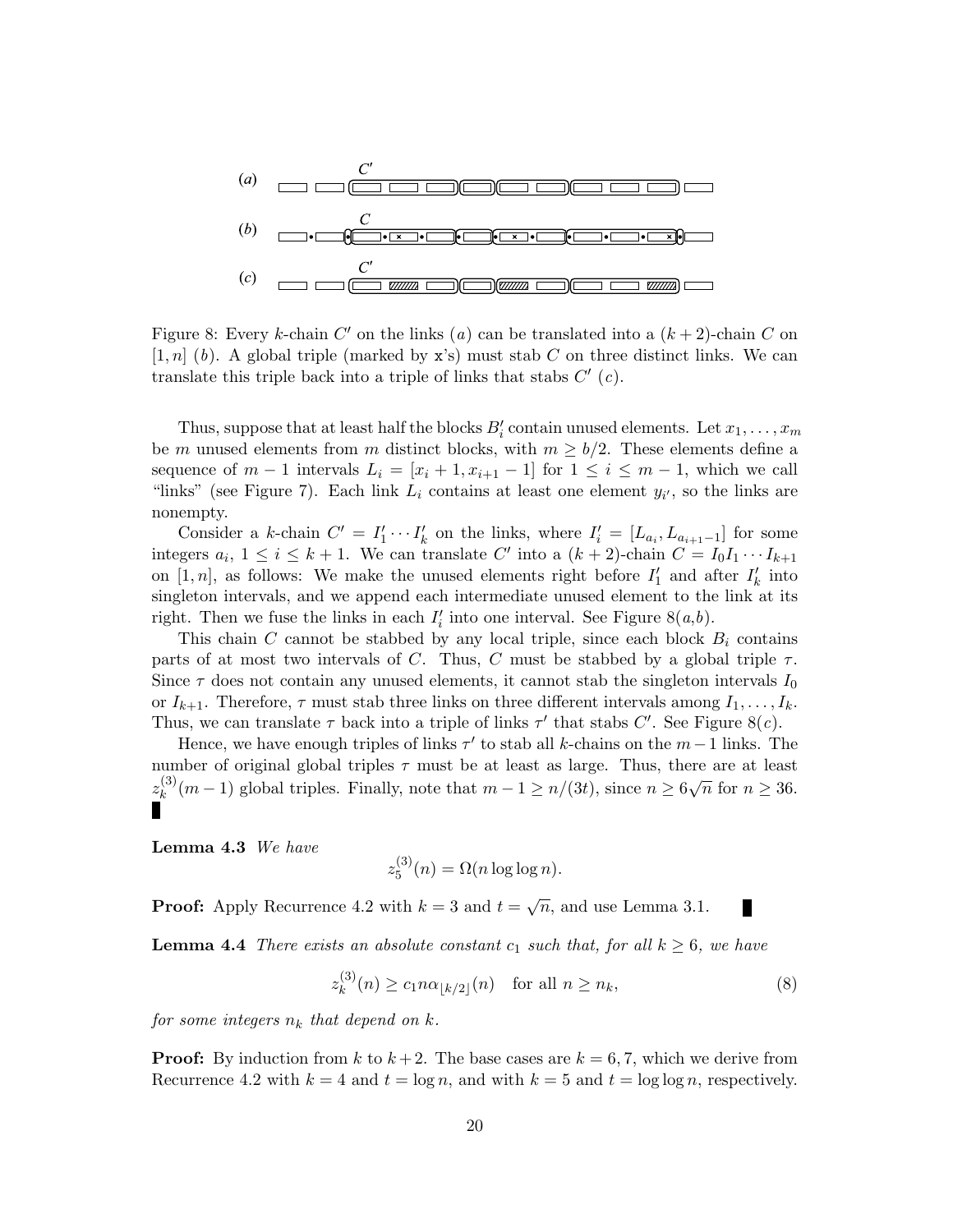We use the lower bounds for  $z_4^{(3)}$  $z_4^{(3)}(n)$  and  $z_5^{(3)}$  $^{(5)}_{5}(n)$  of Lemmas 4.1 and 4.3, respectively, and we obtain  $\langle 3 \rangle$  $\langle 2 \rangle$ 

$$
z_6^{(3)}(n), z_7^{(3)}(n) = \Omega(n \log^* n) = \Omega(n \alpha_3(n)).
$$

(The recursion depth is  $\log^* n$  for  $z_6^{(3)}$ )  $_{6}^{(3)}(n)$  and  $\frac{1}{2}$  log<sup>\*</sup> *n* for  $z_7^{(3)}$  $\binom{5}{7}(n)$ .)

Now, let  $k \geq 6$ , and let  $m = \lfloor k/2 \rfloor$ . Assume by induction that

$$
z_k^{(3)}(n) \ge c_1 n \alpha_m(n), \quad \text{for all } n \ge n_k,
$$
\n
$$
(9)
$$

for some constants  $c_1$  and  $n_k$ . Assume without loss of generality that  $2c_1 \leq 1/18$ . We apply Recurrence 4.2 with

$$
t = \frac{1}{6}(\alpha_m(n) - 1).
$$

Note that  $\alpha_m(n)$  grows slowly enough that  $\alpha_m(n/(3t)) \geq \alpha_m(n) - 1$  for all large enough n. Thus, let n' be a large enough constant (depending on k) such that this holds for all  $n \geq n'$ . Assume further that n' is large enough so that  $3 \leq t \leq \sqrt{n}$  and  $n/(3t) \geq n_k$  for all  $n \geq n'$ .

Then, by (9), for all  $n \geq n'$  we have

$$
z_k^{(3)}\left(\frac{n}{3t}\right) \ge c_1 \frac{n}{3t} \alpha_m\left(\frac{n}{3t}\right) \ge c_1 \frac{n}{3t} (\alpha_m(n)-1) = 2c_1 n.
$$

Plugging this into Recurrence 4.2 and letting  $z_{k+2}^{(3)}(n) = ng(n)$ , we obtain

П

 $g(n) \ge g(t) + 2c_1$ , for all  $n \ge n'$ .

It follows by Lemma B.1, given in Appendix B, that

$$
g(n) \ge 2c_1 \alpha_{m+1}(n) - O(1).
$$

Thus, there exists an integer  $n_{k+2} \geq n'$ , such that  $g(n) \geq c_1 \alpha_{m+1}(n)$  for all  $n \geq n_{k+2}$ . We conclude that  $(9)$ 

$$
z_{k+2}^{(3)}(n) \ge c_1 n \alpha_{m+1}(n)
$$
, for all  $n \ge n_{k+2}$ ,

completing our induction on k.

**Remark:** We cannot expect (8) to hold for all n, since  $z_k^{(3)}$  $\binom{S}{k}(k) = 1$ . The integers  $n_k$ provided by the proof above actually grow very fast with k; the condition  $t \geq 3$  for  $n \geq n'$ , together with  $n_{k+2} \geq n'$ , implies that  $\alpha_{\lfloor k/2 \rfloor}(n_{k+2}) \geq 19$ .

This proves the lower bounds of Theorem 1.4.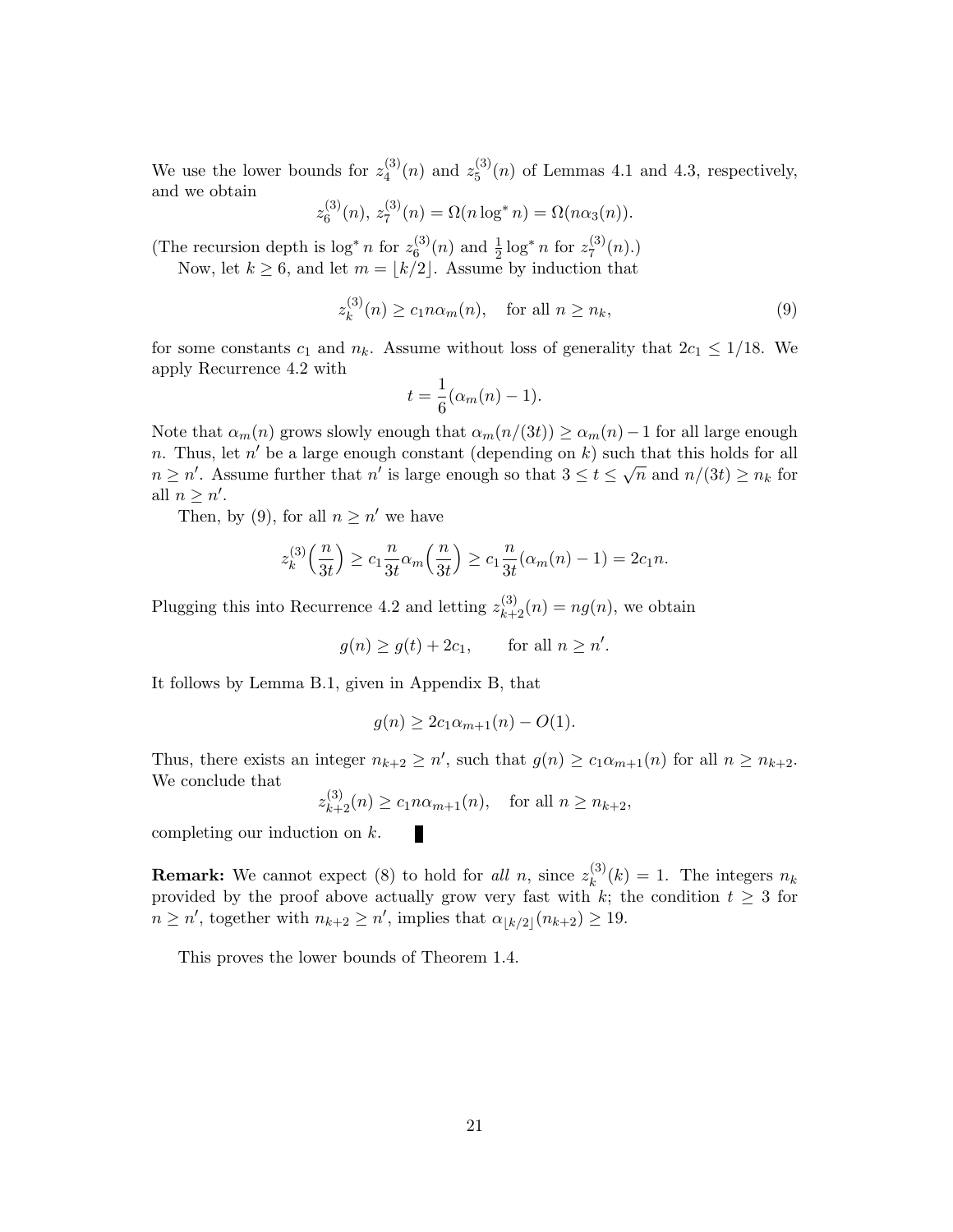

Figure 9: Sub-blocks defined within a contracted block  $B'_i$ .

## 4.2 Lower bounds for j-tuples,  $j \geq 4$

We now derive general lower bounds for  $z_k^{(j)}$  $_k^{\mathcal{O}}(n), j \geq 4$ . We will construct a sequence of integer-valued functions  $Q_i(m)$ ,  $m \geq 2$ , such that

$$
z_{Q_j(2)}^{(j)}(n) = \Omega\Big(n \log^{(j-1)} n\Big); \tag{10}
$$

$$
z_{Q_j(m)}^{(j)}(n) = \Omega\left(n\alpha_m^{(j-2)}(n)\right) = \omega(n\alpha_{m+1}(n)), \quad m \ge 3; \tag{11}
$$

for all  $j \geq 4$ . (Recall that  $f^{(j)}$  denotes the j-fold composition of f.) Our arguments become more involved, because we now divide each block into sub-blocks. Let us start with the case  $m = 2$  given by (10).

Recurrence 4.5 Let  $j \geq 3$  be fixed. Let q be a parameter, with  $q \leq n/(3j) - 2$ . Let  $k_1$ ,  $k_2$  be integers, and put  $k = 2k_1 + (j - 2)k_2 + j - 1$ . Then,

$$
z_k^{(j)}(n) \ge \min\left\{\frac{n}{3jq}z_{k_1}^{(j-1)}(q), \ \frac{n}{3jq}z_{k_2}^{(j-2)}(q), \ jz_k^{(j)}\left(\frac{n}{j}\right) + \frac{n}{3j^2q}\right\}
$$

for all  $n > 6$ *j*.

**Proof:** Let  $t = \lfloor n/j \rfloor$ . Define the elements  $y_0, \ldots, y_j$ , the blocks  $B_1, \ldots, B_j$ , and the contracted blocks  $B'_1, \ldots, B'_j$ , as in the proof of Lemma 4.1. We have  $|B_i| = t$  and  $|B'_i| = t - 2$  for all *i*.

Define on each contracted block  $B_i'$  a sequence  $D_{i1}, \ldots, D_{id}$  of  $d = \lfloor (t-2)/q \rfloor$  disjoint sub-blocks of size  $q$  (these sub-blocks do not necessarily cover  $B_i'$  completely; see Figure 9). Note that  $d \geq 2n/(3jq)$ , since  $q \leq n/(3j) - 2$ .

Let Z be a family of j-tuples that stab all k-chains in [1, n]. For each i, let  $\mathcal{Z}_i$  contain those j-tuples of  $\mathcal Z$  that lie entirely inside  $B_i$ . Note that the families  $\mathcal Z_i$  are pairwise disjoint.

Let  $\mathcal{Z}'_1$  (resp.,  $\mathcal{Z}'_j$ ) be the family of  $(j-1)$ -tuples obtained by deleting the last (resp., first) element of each j-tuple in  $\mathcal{Z}_1$  (resp.,  $\mathcal{Z}_j$ ). For each  $2 \leq i \leq j-1$ , let  $\mathcal{Z}'_i$  be the family of  $(j-2)$ -tuples obtained by deleting the first and last elements of each j-tuple in  $\mathcal{Z}_i$ .

We say that a sub-block  $D_{i\ell}, i \in \{1, j\}$ , is *cleared* if the  $(j - 1)$ -tuples in  $\mathcal{Z}'_i$  stab all the k<sub>1</sub>-chains in  $D_{i\ell}$ . And a sub-block  $D_{i\ell}$ ,  $2 \leq i \leq j-1$  is *cleared* if the  $(j-2)$ -tuples in  $\mathcal{Z}'_i$  stab all the  $k_2$ -chains in  $D_{i\ell}$ .

A block  $B_i$  is *cleared* if at least *half* of its sub-blocks are cleared.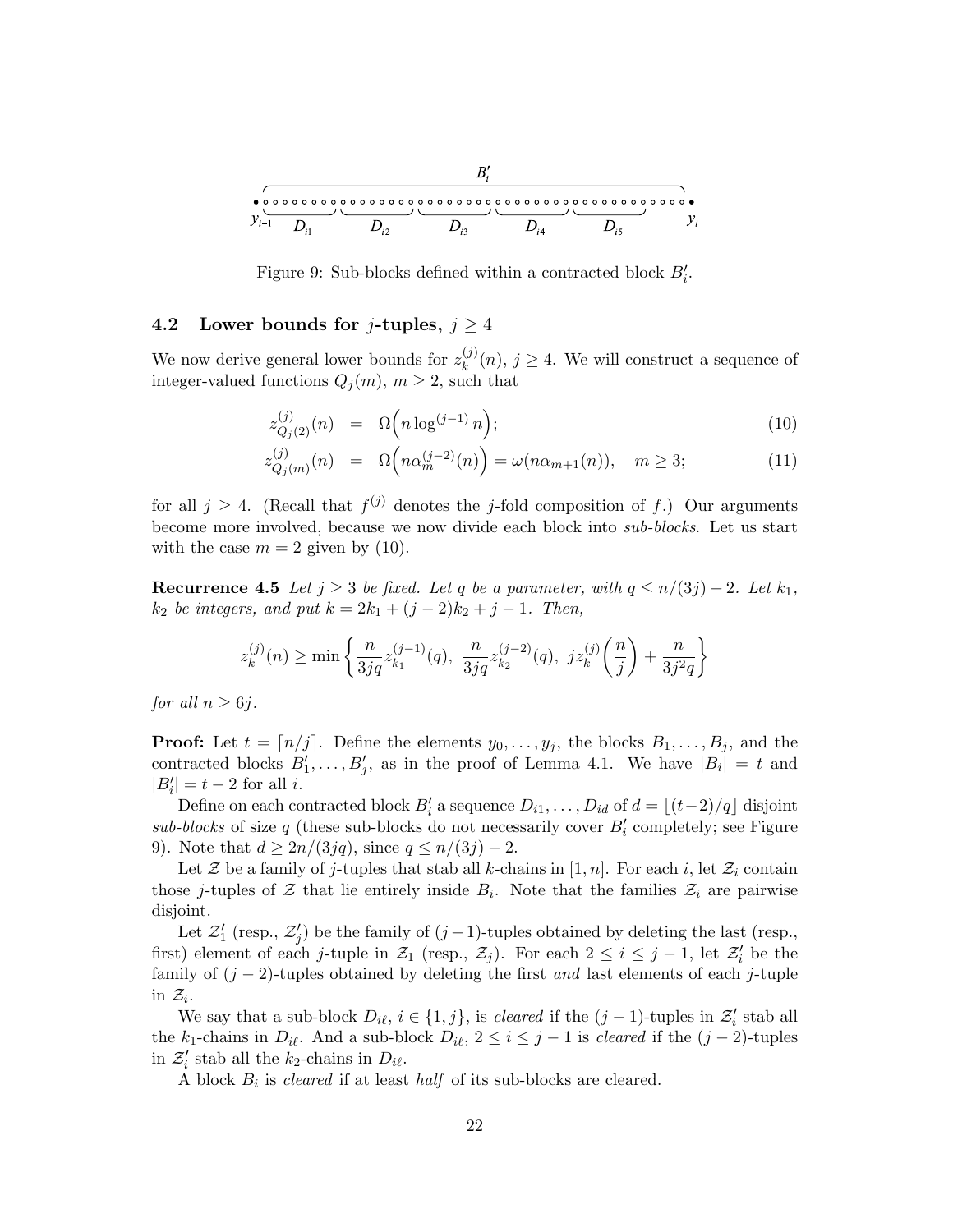

Figure 10: A k-chain which cannot be stabbed by any *j*-tuple, local or global.

Now consider the "global" *j*-tuples of  $\mathcal{Z}$ —those that are not contained in any  $\mathcal{Z}_i$ . Let  $B_i'$  be an uncleared block. We say that  $B_i'$  is safe if every uncleared sub-block  $D_{i\ell}$ within  $B_i'$  (of which there are at least  $d/2$ ) contains some point of a global j-tuple.

Suppose all the blocks are uncleared and unsafe. Then we can build a  $k$ -chain  $C$ that cannot be stabbed by any j-tuple in  $\mathcal{Z}$ : For each  $1 \leq i \leq j$ , we take an uncleared sub-block  $D_{i\ell_i}$  of block  $B'_i$  that is not "touched" by any global j-tuple. We take a "hardy"  $k_1$ -chain from each of the sub-blocks  $D_{1\ell_1}$ ,  $D_{j\ell_j}$ , and a "hardy"  $k_2$ -chain from each intermediate block  $D_{i\ell_i}$ ,  $2 \leq i \leq j-1$ . These "hardy" chains are chains that are not stabbed by any tuple in the respective families  $\mathcal{Z}'_i$ , and are also not touched any global j-tuple.

We connect the hardy chains together with  $j - 1$  "long intervals" (see Figure 10). As before, the long intervals are nonempty, since each one contains an element  $y_i$ . The total length of  $C$  is

$$
2k_1 + (j-2)k_2 + j - 1 = k.
$$

Now, C cannot be stabbed by a local j-tuple, because then the corresponding  $(j-1)$ or  $(j-2)$ -tuple in  $\mathcal{Z}'_i$  would stab a hardy chain. And C cannot be stabbed by a global j-tuple, since the global j-tuples can only stab the long intervals, and there are only  $j-1$  long intervals.

Therefore, there are two possibilities. The first one is that all the blocks are uncleared, but at least one of them is safe. This implies that there are at least

$$
\frac{1}{j}\cdot\frac{d}{2}\geq\frac{n}{3j^2q}
$$

global *j*-tuples. There must also be at least  $jz_k^{(j)}(t)$  local *j*-tuples.<sup>10</sup>

The second possibility is that some block  $B_i'$  is cleared. If  $i \in \{1, j\}$ , this implies that

$$
|\mathcal{Z}_i| \geq |\mathcal{Z}'_i| \geq \frac{d}{2} z_{k_1}^{(j-1)}(q) \geq \frac{n}{3jq} z_{k_1}^{(j-1)}(q).
$$

And if  $2 \leq i \leq j-1$ , this implies that

$$
|\mathcal{Z}_i|\geq |\mathcal{Z}_i'|\geq \frac{n}{3jq}z_{k_2}^{(j-2)}(q).\quad \blacksquare
$$

<sup>10</sup>This of course holds in any case.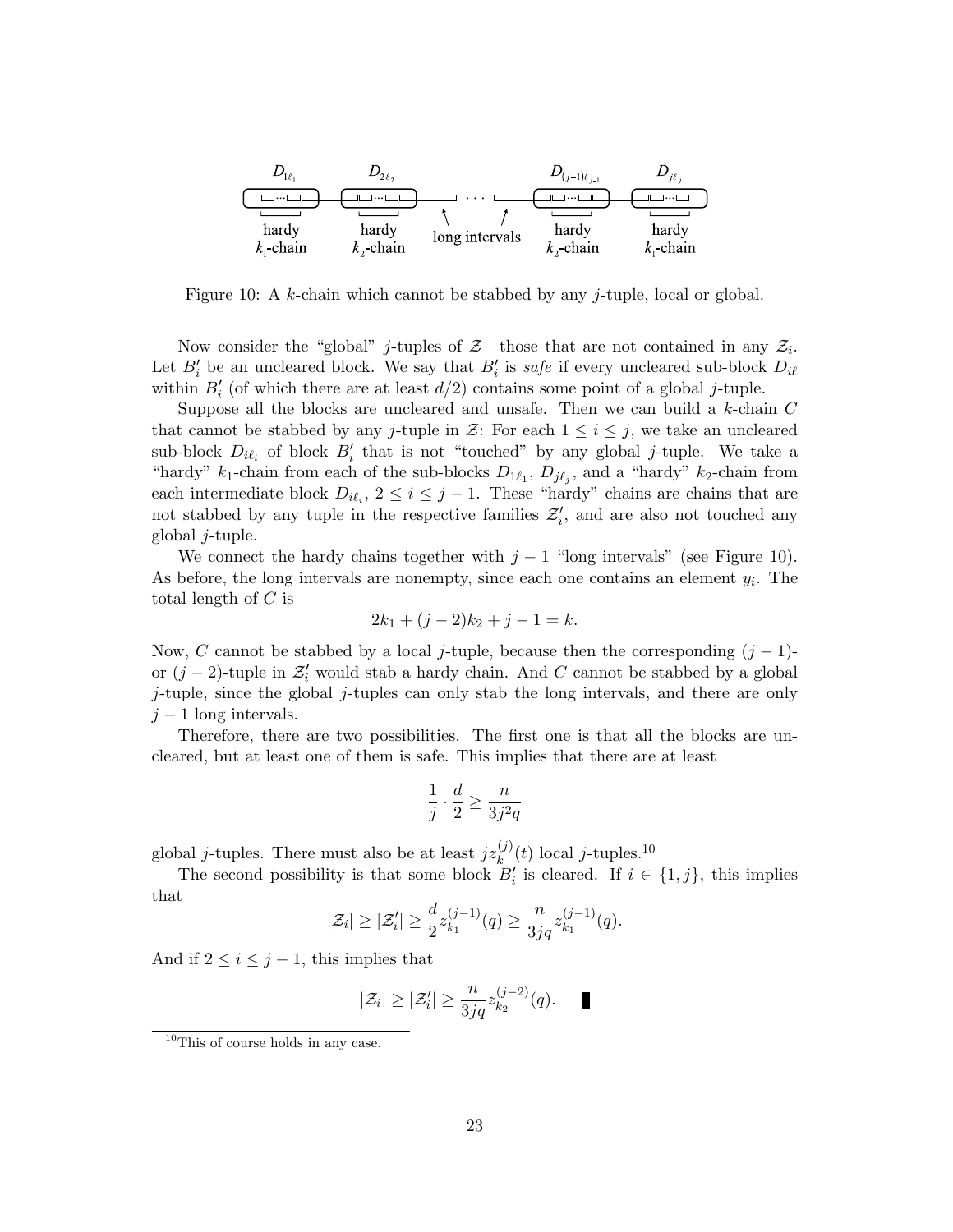Now, let

$$
Q_2(2) = 1;
$$
  $Q_3(2) = 5;$   
\n $Q_j(2) = 2Q_{j-1}(2) + (j-2)Q_{j-2}(2) + j - 1,$   $j \ge 4.$ 

For  $j \geq 4$  we have  $Q_j(2) = 15, 49, 163, 577, 2139, \ldots$ 

**Lemma 4.6** For every fixed  $j \geq 2$  we have

$$
z_{Q_j(2)}^{(j)}(n) = \Omega\Big(n \log^{(j-1)} n\Big),\,
$$

where the constant of proportionality depends on j.

**Proof:** By induction on j. The case  $j = 2$  is trivial, since it is impossible to stab a 1-chain with a pair, so  $z_1^{(2)}$  $1^{(2)}(n) = \infty$ . And the case  $j = 3$  is given by Lemma 4.3. So let  $j \geq 4$ . Apply Recurrence 4.5 with

$$
k_1 = Q_{j-1}(2)
$$
,  $k_2 = Q_{j-2}(2)$ ,  $k = Q_j(2)$ ,  $q = \log n$ .

By induction, we have

$$
\frac{n}{3jq} z_{k_1}^{(j-1)}(q) = \Omega\left(n \log^{(j-1)} n\right);
$$
  

$$
\frac{n}{3jq} z_{k_2}^{(j-2)}(q) = \Omega\left(n \log^{(j-2)} n\right) = \omega\left(n \log^{(j-1)} n\right).
$$

Now, consider the recurrence relation $11$ 

$$
f(n) \geq jf\left(\frac{n}{j}\right) + \frac{n}{\log n}.
$$

This recurrence has solution  $f(n) = \Omega(n \log \log n) = \omega(n \log^{(j-1)} n)$ . Therefore, substituting into Recurrence 4.5, we get  $z_{Q_j(2)}^{(j)}(n) = \Omega\left(n \log^{(j-1)} n\right)$ , as desired. П

We now derive the bounds (11). We use the following recurrence.

**Recurrence 4.7** Let j be fixed. Let t and q be parameters, with  $t \leq \sqrt{n}$  and  $q \leq t/9-2$ . Let  $k_1, k_2, k_3$  be integers, and put  $k = 2k_1 + (k_2 + 1)(k_3 - 1) + 1$ . Then,

$$
z_k^{(j)}(n) \ge \min\left\{\frac{n}{9q}z_{k_1}^{(j-1)}(q), \ \frac{n}{9q}z_{k_2}^{(j-2)}(q), \ \frac{n}{t}z_k^{(j)}(t) + \min\left\{\frac{n}{9jq}, \ z_{k_3}^{(j)}\left(\frac{n}{3t}\right)\right\}\right\}
$$

for all  $n \geq 36$ .

 $11$ <sup>It</sup> is correct, in a recurrence like Recurrence 4.5, to consider each case separately and then take the minimum.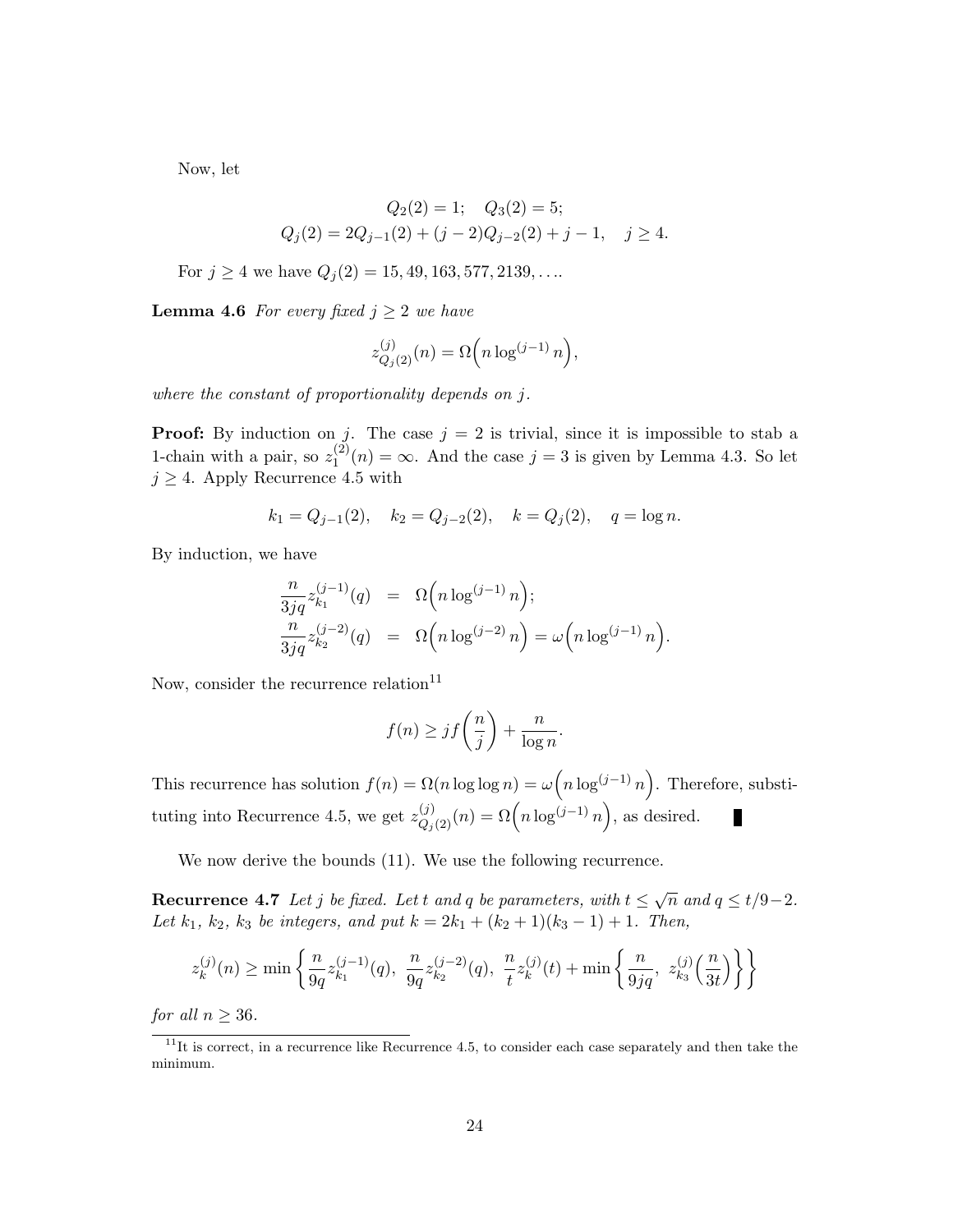**Proof:** Let  $b = [n/t]$ , and define the elements  $y_0, \ldots, y_b$ , the blocks  $B_1, \ldots, B_b$ , and the contracted blocks  $B'_1, \ldots, B'_b$  as in the proof of Recurrence 4.2. We have  $|B_i| = t$  and  $|B'_i| = t - 2$  for all *i*.

As in the proof of Recurrence 4.5, define on each contracted block  $B_i'$  a sequence  $D_{i1}, \ldots, D_{id}$  of  $d = |(t - 2)/q|$  disjoint "sub-blocks" of size q.

Let Z be a family of j-tuples that stab all k-chains in [1, n]. For each i, let  $\mathcal{Z}_i$  be the family of j-tuples of  $\mathcal Z$  that are entirely contained in block  $B_i$ . The families  $\mathcal Z_i$  are pairwise disjoint, and each one has size at least  $z_k^{(j)}$  $_k^{(J)}(t)$ .

For each *i*, let  $\mathcal{Z}_i^{(1)}$  $i^{(1)}$  be the family of  $(j-1)$ -tuples obtained by removing the *last* element of each *j*-tuple in  $\mathcal{Z}_i$ . Let  $\mathcal{Z}_i^{(2)}$  $i^{(2)}$  be the family of  $(j-2)$ -tuples obtained by removing the *first and last* elements of each *j*-tuple in  $\mathcal{Z}_i$ . And let  $\mathcal{Z}_i^{(3)}$  $i^{(5)}$  be the family of  $(j-1)$ -tuples obtained by removing the *first* element of each j-tuple in  $\mathcal{Z}_i$ .

Let  $D_{i\ell}$  be a sub-block within block  $B'_i$ . We say that  $D_{i\ell}$  is *left-cleared* (resp., *rightcleared*) if the  $(j-1)$ -tuples of  $\mathcal{Z}_i^{(1)}$  $i^{(1)}$  (resp.,  $\mathcal{Z}_i^{(3)}$  $i^{(5)}$ ) stab all the  $k_1$ -chains in  $D_{i\ell}$ . And we say that  $D_{i\ell}$  is middle-cleared if the  $(j-2)$ -tuples of  $\mathcal{Z}_i^{(2)}$  $i^{(2)}$  stab all the  $k_2$ -chains in  $D_{i\ell}$ . Now consider the "global" j-tuples of  $Z$ —those that are not contained in any block

 $B_i$ . We say that a sub-block  $D_{i\ell}$  is *visited* if it contains some point of a global j-tuple.

If a sub-block  $D_{i\ell}$  is neither left-, middle-, nor right-cleared, nor is it visited, then  $D_{i\ell}$  is hot; otherwise, it is cold. A hot sub-block contains three hardy chains  $H^{(1)}$ ,  $H^{(2)}$ ,  $H^{(3)}$  (not necessarily disjoint), of lengths  $k_1$ ,  $k_2$ , and  $k_1$ , respectively, which are not stabbed by any tuple in  $\mathcal{Z}_i^{(1)}$  $\widetilde{\varepsilon}_i^{(1)},\ {\mathcal{Z}}_i^{(2)}$  $\widetilde{\varepsilon}_i^{(2)},\ {\mathcal{Z}}_i^{(3)}$  $i^{(5)}$ , respectively, and are not "touched" by any global  $i$ -tuple.

A block  $B_i'$  is *hot* if it contains some hot sub-block  $D_{i\ell}$ ; otherwise, it is cold.

Now, suppose that at least half the blocks  $B_i'$  are cold. Then, there is a total of at least bd/2 cold sub-blocks. Therefore, there must be at least

$$
\frac{1}{4} \cdot \frac{bd}{2} \ge \frac{n}{9q}
$$

sub-blocks which are either all left-cleared, or all middle-cleared, or all right-cleared, or all visited. (Note that  $d \geq 8t/(9q)$ , since  $q \leq t/9 - 2$ .)

The first or third case implies

$$
|\mathcal{Z}|\geq \frac{n}{9q}z_{k_1}^{(j-1)}(q);
$$

while the second case implies

$$
|\mathcal{Z}| \ge \frac{n}{9q} z_{k_2}^{(j-2)}(q).
$$

Finally, the fourth case implies that  $\mathcal Z$  contains at least  $n/(9jq)$  global j-tuples, plus at least  $(n/t)z_k^{(j)}$  $\int_k^{(j)}(t) \text{ local } j$ -tuples.

Suppose, then, that there are  $m \ge n/(2t)$  hot blocks  $B'_i$ . Let  $K_1, \ldots, K_m$  be m hot sub-blocks from m distinct such blocks. These sub-blocks define a sequence of  $m-1$ nonempty "links"  $L_1, \ldots, L_{m-1}$  between them, as in the proof of Recurrence 4.2. Each sub-block  $K_i$  contains the hardy chains  $H_i^{(1)}$  $\binom{1}{i}$ ,  $H_i^{(2)}$  $i^{(2)}$ ,  $H_i^{(3)}$  mentioned above.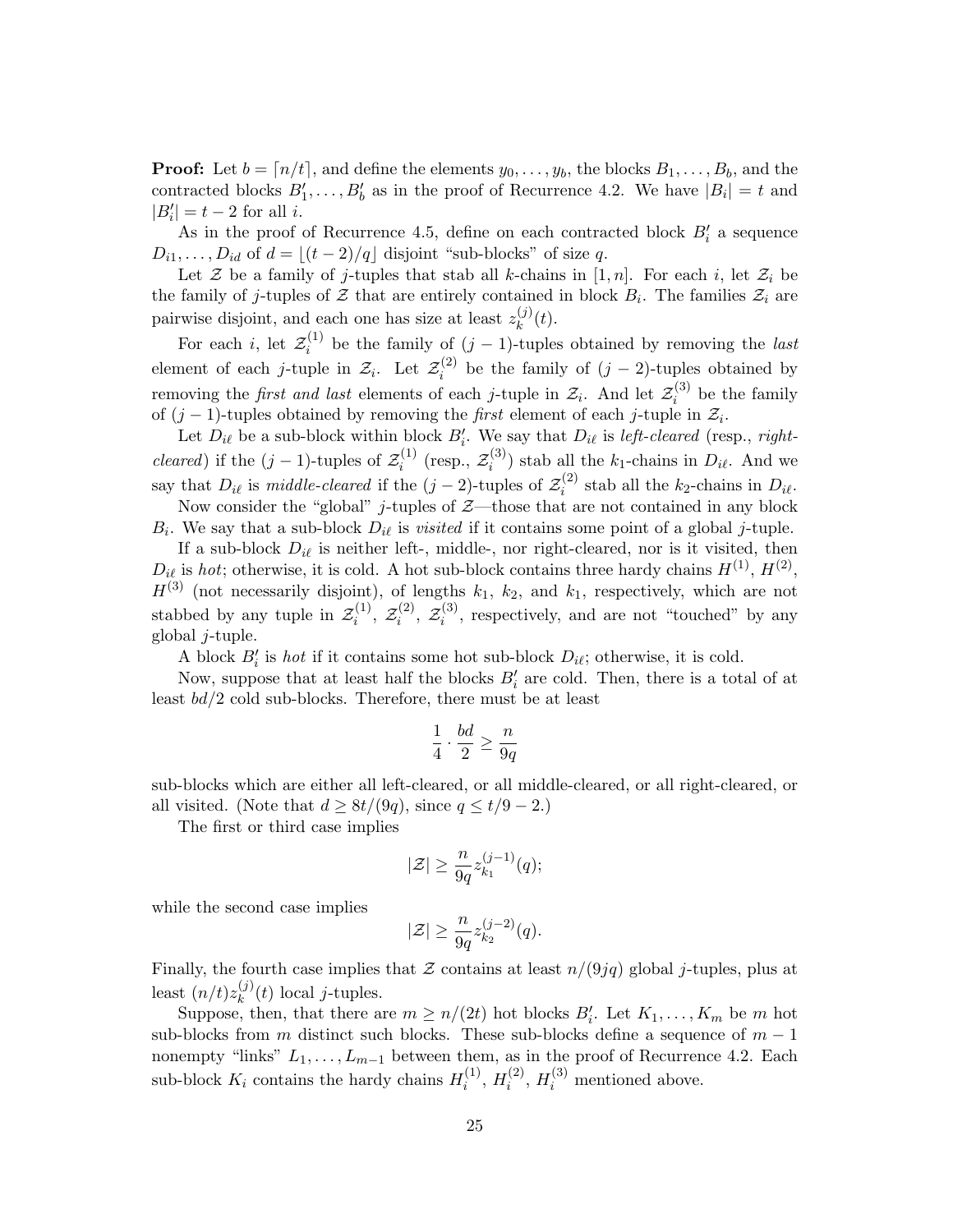Consider a  $k_3$ -chain  $C' = I'_1 \dots I'_{k_3}$  on the links. This chain is uniquely determined by a sequence of  $k_3 + 1$  sub-blocks

$$
K_{a_1}, K_{a_2}, \dots, K_{a_{k_3+1}}, \tag{12}
$$

where each interval  $I'_i$  contains those links that lie between  $K_{a_i}$  and  $K_{a_{i+1}}$ .

We can translate  $C'$  into the k-chain

$$
C = H_{a_1}^{(1)} I_1 H_{a_2}^{(2)} I_2 \cdots I_{k_3-1} H_{a_{k_3}}^{(2)} I_{k_3} H_{a_{k_3+1}}^{(3)},
$$

on  $[1, n]$ , where each interval  $I_i$  extends from the end of one hardy chain to the beginning of the next. The number of intervals in C is

$$
2k_1 + (k_3 - 1)k_2 + k_3 = k.
$$

Now, C cannot be stabbed by any local *j*-tuple from a block  $K_{a_i}$ , since then the corresponding hardy chain  $H_{a_i}^{(x)}$  would be stabbed by a tuple from  $\mathcal{Z}_{a_i}^{(x)}$  (for an appropriate  $x \in \{1,2,3\}$ . Therefore, C must be stabbed by a global j-tuple  $\tau \in \mathcal{Z}$ . Further,  $\tau$  must stab j links from j different intervals  $I_i$  (since none of the chains  $H_{a_i}^{(x)}$  is touched by  $\tau$ ). Thus, we can translate  $\tau$  back into a *j*-tuple of links  $\tau'$  that stabs  $C'$ .

Hence, there are at least  $z_{k_2}^{(j)}$  $\binom{(j)}{k_3}(m-1) \geq z_{k_3}^{(j)}$  $\binom{[j]}{k_3}(n/(3t))$  global *j*-tuples, plus at least  $(n/t)z_k^{(j)}$  $\int_k^{(j)}(t) \text{ local } j$ -tuples.

Define integer-valued functions  $Q_i(m)$ , for  $j, m \geq 2$ , by

$$
Q_2(m) = 1; \quad Q_3(m) = 2m + 1;
$$

and for  $j \geq 4$ ,

$$
Q_j(m) = 2Q_{j-1}(m) + \left(1 + Q_{j-2}(m)\right)\left(Q_j(m-1) - 1\right) + 1, \quad m \ge 3;
$$

with  $Q_i(2)$  as defined above. See Table 2.

We have  $Q_4(m) = 8 \cdot 2^m - 4m - 9$ , and in general, letting  $s = \lfloor (j - 2)/2 \rfloor$ ,

$$
Q_j(m) = \begin{cases} 2^{(1/s!)m^s + O(m^{s-1})}, & \text{for } j \ge 4 \text{ even}; \\ 2^{(1/s!)m^s \log_2 m + O(m^s)}, & \text{for } j \ge 3 \text{ odd}; \end{cases}
$$

just as in the case of  $P_i(m)$ .

**Lemma 4.8** For every  $j \geq 2$  and  $m \geq 3$  we have

$$
z_{Q_j(m)}^{(j)}(n) = \Omega\left(n\alpha_m^{(j-2)}(n)\right)
$$

(where the implicit constants might depend on both  $m$  and  $j$ ).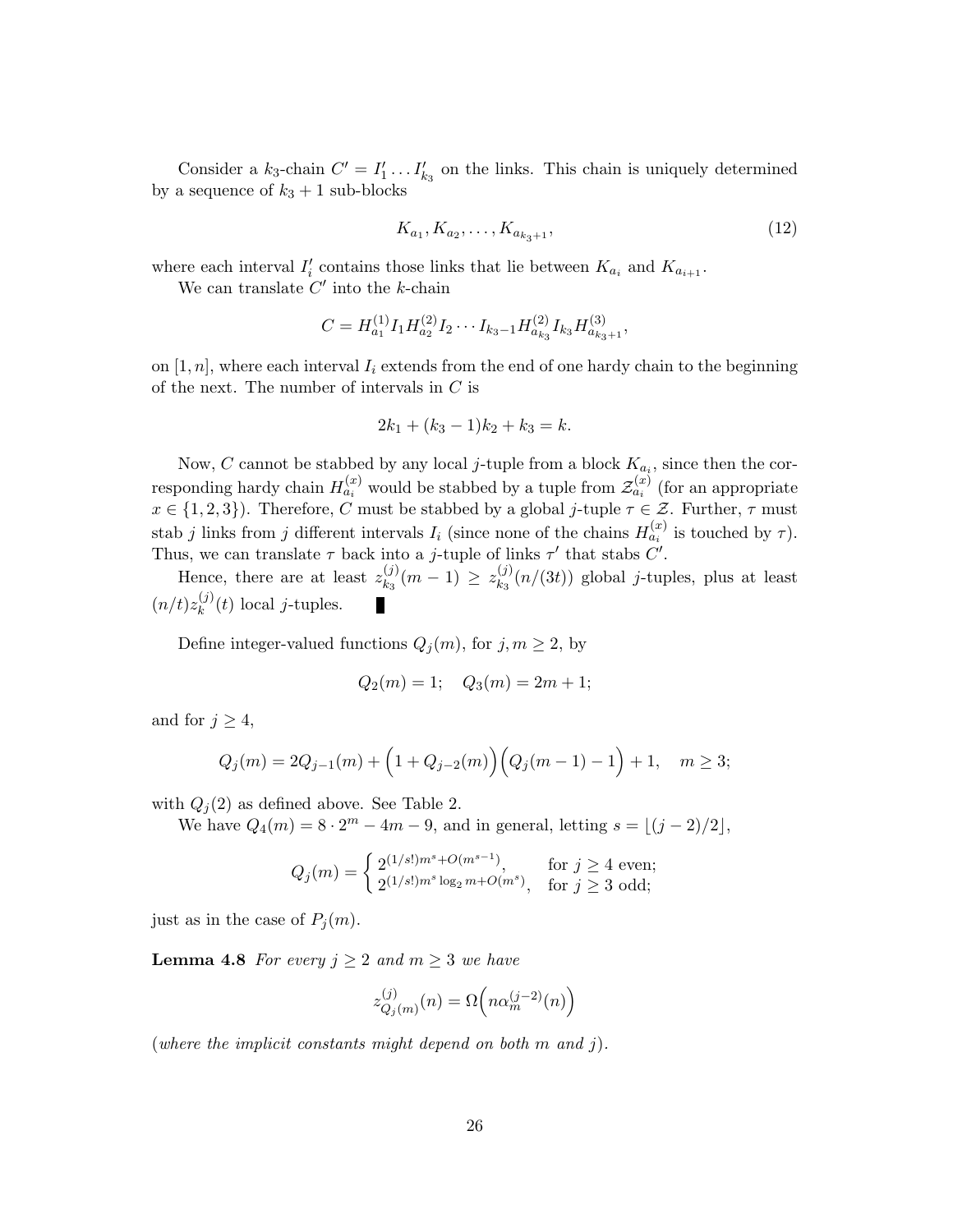| $m =$      |                                   |       |             |                                      |          |                       |
|------------|-----------------------------------|-------|-------------|--------------------------------------|----------|-----------------------|
| $Q_2(m) =$ | $\begin{array}{cc} 1 \end{array}$ |       |             |                                      |          |                       |
| $Q_3(m) =$ | $5\degree$                        |       |             | 11                                   | 13       | -15                   |
| $Q_4(m) =$ |                                   | 15 43 | - 103       | 227                                  | 479      | 987                   |
| $Q_5(m) =$ |                                   |       | 49 471 4907 |                                      |          | 59327 831523 13306327 |
|            |                                   |       |             | $Q_6(m) = 163$ 8071 849095 193712087 | $\cdots$ |                       |

Table 2: Values of  $Q_j(m)$  for small j and m.

**Proof:** The case  $j = 2$  is trivial, and the case  $j = 3$  is given by Lemma 4.4. So let  $j \geq 4$ .

We apply Recurrence 4.7 with the following parameters:

$$
k_1 = Q_{j-1}(m)
$$
,  $k_2 = Q_{j-2}(m)$ ,  $k_3 = Q_j(m-1)$ ,  $k = Q_j(m)$ .

We first handle the case  $m = 3$ , by induction on j. For this, let  $t = \log^{(j-1)} n$  and  $q = \alpha_3(n)$ . Then, by induction we have

$$
\begin{array}{rcl} \frac{n}{9q}z_{k_1}^{(j-1)}(q) &=& \Omega\Big(n\alpha_3^{(j-2)}(n)\Big), \\ \frac{n}{9q}z_{k_2}^{(j-2)}(q) &=& \Omega\Big(n\alpha_3^{(j-3)}(n)\Big) = \omega\Big(n\alpha_3^{(j-2)}(n)\Big). \end{array}
$$

Now, consider the recurrence relation

$$
f(n) \ge \frac{n}{t} f(t) + \frac{n}{q}.\tag{13}
$$

We have  $\alpha_3(\log^{(i)} n) = \alpha_3(n) - i$  for every integer  $i \geq 0$ . Hence, (13) expands into an harmonic-like series, which yields  $f(n) = \Omega(n \log \alpha_3(n)) = \omega \left( n \alpha_3^{(j-2)} \right)$  $\binom{(j-2)}{3}(n)$ . Finally, by Lemma 4.6 we have

$$
z_{k_3}^{(j)}\Big(\frac{n}{3t}\Big)=\Omega\Big(\frac{n}{t}\log^{(j-1)}\frac{n}{3t}\Big)=\Omega(n).
$$

The solution of the recurrence  $f(n) \ge (n/t)f(t) + \Omega(n)$  is  $f(n) = \Omega(n\alpha_3(n))$ , which is also  $\omega (n\alpha_3^{(j-2)}$  $\binom{(j-2)}{3}(n)$ . Plugging into Recurrence 4.7, we get  $z_{Q_j(3)}^{(j)}(n) = \Omega\left(n\alpha_3^{(j-2)}\right)$  $\binom{(j-2)}{3}(n)$ , as desired.

Now we handle the general case  $m \geq 4$  by induction. Let  $t = \alpha_{m-1}^{(j-2)}$  $\binom{(J-2)}{m-1}(n)$  and  $q=$  $\alpha_m(n)$ . Then, by induction on j we have

$$
\frac{n}{9q}z_{k_1}^{(j-1)}(q) = \Omega\left(n\alpha_m^{(j-2)}(n)\right),
$$
  
\n
$$
\frac{n}{9q}z_{k_2}^{(j-2)}(q) = \Omega\left(n\alpha_m^{(j-3)}(n)\right) = \omega\left(n\alpha_m^{(j-2)}(n)\right).
$$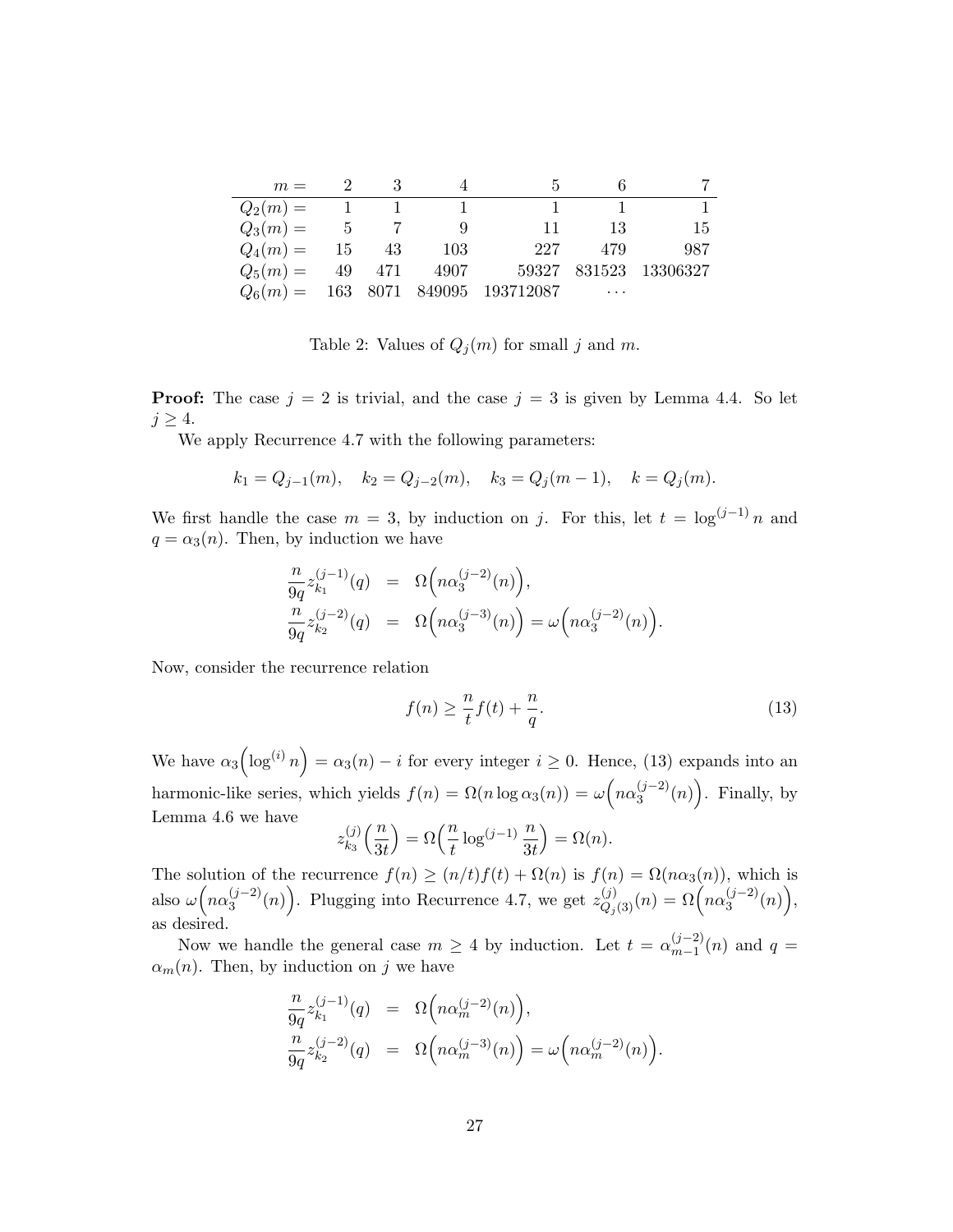Again, consider the recurrence relation (13). This time, we get  $f(n) = \Omega(n \log \alpha_m(n))$  $\omega\left(n\alpha_m^{(j-2)}(n)\right)$ . And by induction on m we have

$$
z_{k_3}^{(j)}\Big(\frac{n}{3t}\Big)=\Omega\Big(\frac{n}{t}\alpha_{m-1}^{(j-2)}\Big(\frac{n}{3t}\Big)\Big)=\Omega(n).
$$

The solution of the recurrence  $f(n) \ge (n/t)f(t) + \Omega(n)$ , for our choice of t, is  $f(n) =$  $\Omega(n\alpha_m(n))$ , which is  $\omega\left(n\alpha_m^{(j-2)}(n)\right)$ . Plugging into Recurrence 4.7, we get  $z_{Q_i}^{(j)}$  $Q_{j}(m)(n) =$  $\Omega\left(n\alpha_m^{(j-2)}(n)\right)$ , as desired.

Define  $Q'_j(m)$  for  $j \geq 4$ ,  $m \geq 2$ , by

$$
Q'_j(2) = j;
$$
  
\n $Q'_j(m) = Q_j(m-1), \quad m \ge 3.$ 

Then, using the fact that  $\alpha_{m-1}^{(j-1)}$  $\omega_{m-1}^{(j-1)}(n) = \omega(\alpha_m(n))$  for  $m \geq 2$ , we conclude by Lemmas 3.1, 4.6, and 4.8 that

$$
z_{Q'_j(m)}^{(j)}(n) = \omega(n\alpha_m(n)), \quad \text{for all } j \ge 4, m \ge 2.
$$

This proves the lower bounds in Theorem 1.5.

Remark: We could have derived the asymptotic lower bounds of Theorem 1.5 somewhat more simply, as follows: We omit Recurrence 4.5 and the resulting Lemma 4.6, and instead we start our induction on m with the  $\Omega(n \log n)$  bound of Lemma 4.1. Further, in Recurrence 4.7 we can omit the role of the  $k_1$ -chains and the families of  $(j-1)$ -tuples  $\mathcal{Z}_i^{(1)}$  $z_i^{(1)}$  and  $\mathcal{Z}_i^{(3)}$  $i<sup>(3)</sup>$ . This would not have affected the asymptotic growth of the sequences  $Q_j(m), Q'_j(m)$ .

However, we chose to present the largest values of  $Q'_{j}(m)$  we were able to obtain with our techniques, especially since the extra effort involved is not significant.

## 5 Discussion

**Open problems.** The most pressing issue is to close the gap between the bounds  $\Omega(r)$ and  $O(r\alpha(r))$  for the size of weak  $\frac{1}{r}$ -nets for planar sets in convex position. A worst-case bound of  $\Theta(r\alpha(r))$  would be a major achievement, since there are no known superlinear lower bounds for weak  $\epsilon$ -nets for any fixed dimension d, even for arbitrary point sets.

Another open issue is to determine how tight the bounds are for the case of point sets along the moment curve  $\mu_d$ . For example, does j really have to be quadratic in d in Lemma 2.2?

It would also be nice to find the exact asymptotic form of  $z_k^{(j)}$  $\binom{1}{k}(n)$  for every fixed j and k.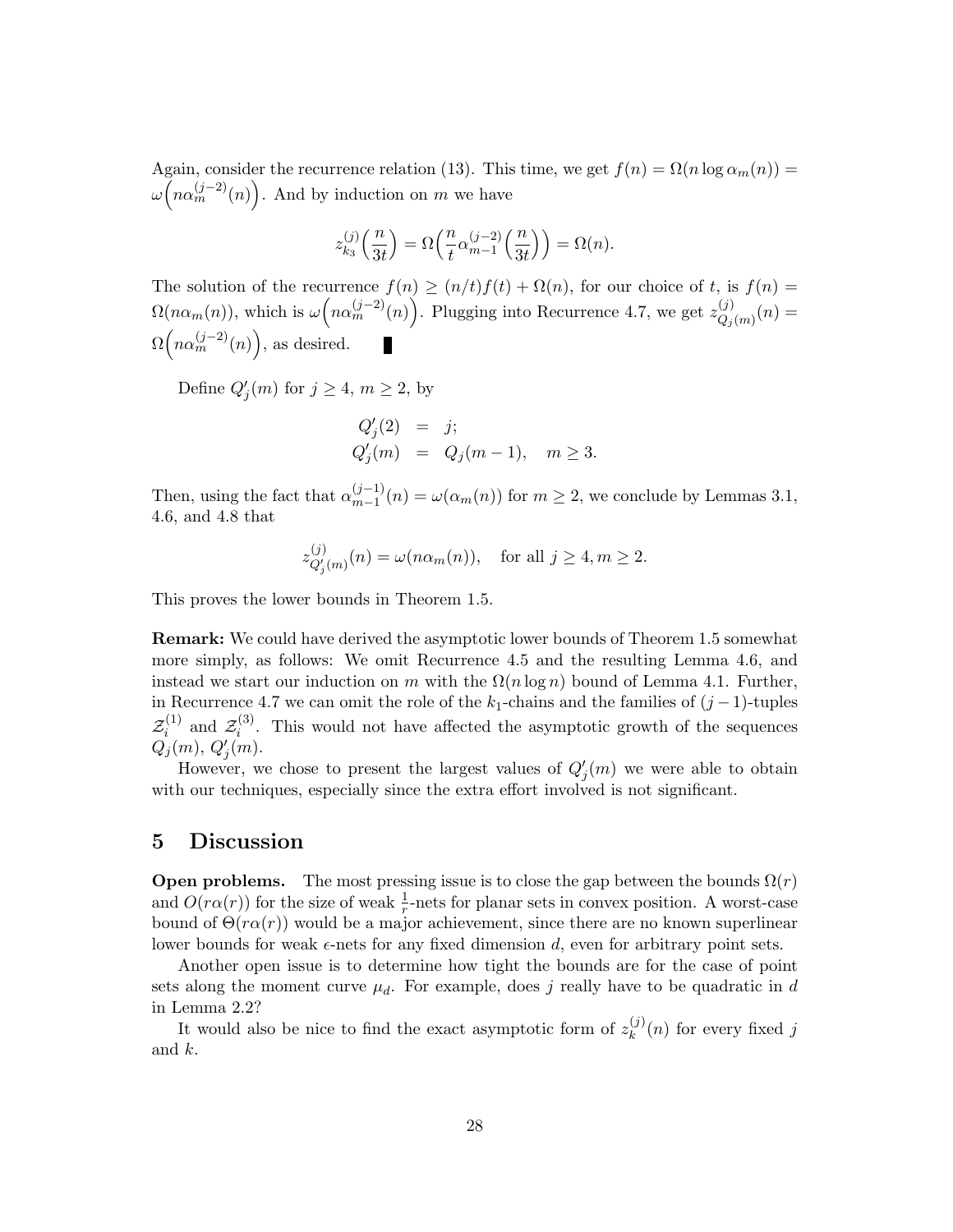Related problems. Our divide-and-conquer approach to the problem of stabbing interval chains with triples  $(j = 3)$  is very similar to the approach of Alon and Schieber [2], for a problem related to offline computation of partial sums in semigroups (see also [9, 20]). The problem there is as follows.

We are given the range  $[1, n]$  and an integer k. We want to construct a family  $\mathcal Y$  of subsets of [1, n], with  $|\mathcal{Y}|$  as small as possible, such that every interval [a, b],  $1 \le a \le$  $b \leq n$ , can be expressed as the union of at most k sets from y. Let  $y_k(n)$  denote the minimum size of such a family  $\mathcal Y$ . Then (cf. Theorem 1.4),

$$
y_1(n) = \binom{n+1}{2}; \quad y_2(n) = \Theta(n \log n); \quad y_3(n) = \Theta(n \log \log n);
$$

$$
y_k(n) = \Theta(n \alpha_{\lfloor k/2 \rfloor + 1}(n)), \quad k \ge 4.
$$

In fact, these upper bounds can be achieved even if we require the sets in  $\mathcal Y$  to be intervals, and we require every  $[a, b]$  to be expressed as a *disjoint* union of such intervals. (We note that, even though the proof techniques are very similar, we are not aware of any explicit reduction between the two problems.)

Bounds similar to these have also been obtained for some problems related to rightrotations in binary search trees (Sundar [19]), and for circuits of bounded depth (see, e.g., [6, 11, 16]).

Davenport–Schinzel sequences. Our bounds for interval chains also bear a remarkable similarity to the bounds on  $\lambda_s(n)$ , the maximum length of a Davenport–Schinzel sequence of order s on n symbols. The current bounds for  $\lambda_s(n)$  are as follows (Sharir and Agarwal [18]). Let  $t = \lfloor (s - 2)/2 \rfloor$ . Then,

$$
\lambda_3(n) = \Theta(n\alpha(n)); \quad \lambda_4(n) = \Theta\left(n \cdot 2^{\alpha(n)}\right).
$$

For  $s \geq 5$  there are upper bounds of

$$
\lambda_s(n) \leq n \cdot 2^{\alpha(n)^t + C_s(n)}, \quad \text{for } s \text{ even};
$$
  

$$
\lambda_s(n) \leq n \cdot 2^{\alpha(n)^t \log_2 \alpha(n) + C_s(n)}, \quad \text{for } s \text{ odd};
$$

where  $C_s(n)$  are functions of  $\alpha(n)$  of lower order than the first term in the exponent. And for  $s \geq 6$  there is a lower bound of

$$
\lambda_s(n) \ge n \cdot 2^{(1/t!) \alpha(n)^t - O(\alpha(n)^{t-1})}.
$$

Note that, for s even, there are gaps in the coefficients of  $\alpha(n)^t$  between the upper and lower bounds, and for s odd there are no lower bounds with the  $log \alpha(n)$  factor in the exponent.

Compare these bounds to our bounds for  $P'_{j}(m)$ ,  $Q'_{j}(m)$  in (2), and to the resulting bounds for weak  $\epsilon$ -nets in Theorems 1.1 and 1.2. The similarity is striking.

There is a significant difference, however. The bounds for  $\lambda_s(n)$  involve the inverse Ackermann function  $\alpha(n)$ , while the bounds for interval chains involve functions  $\alpha_m(n)$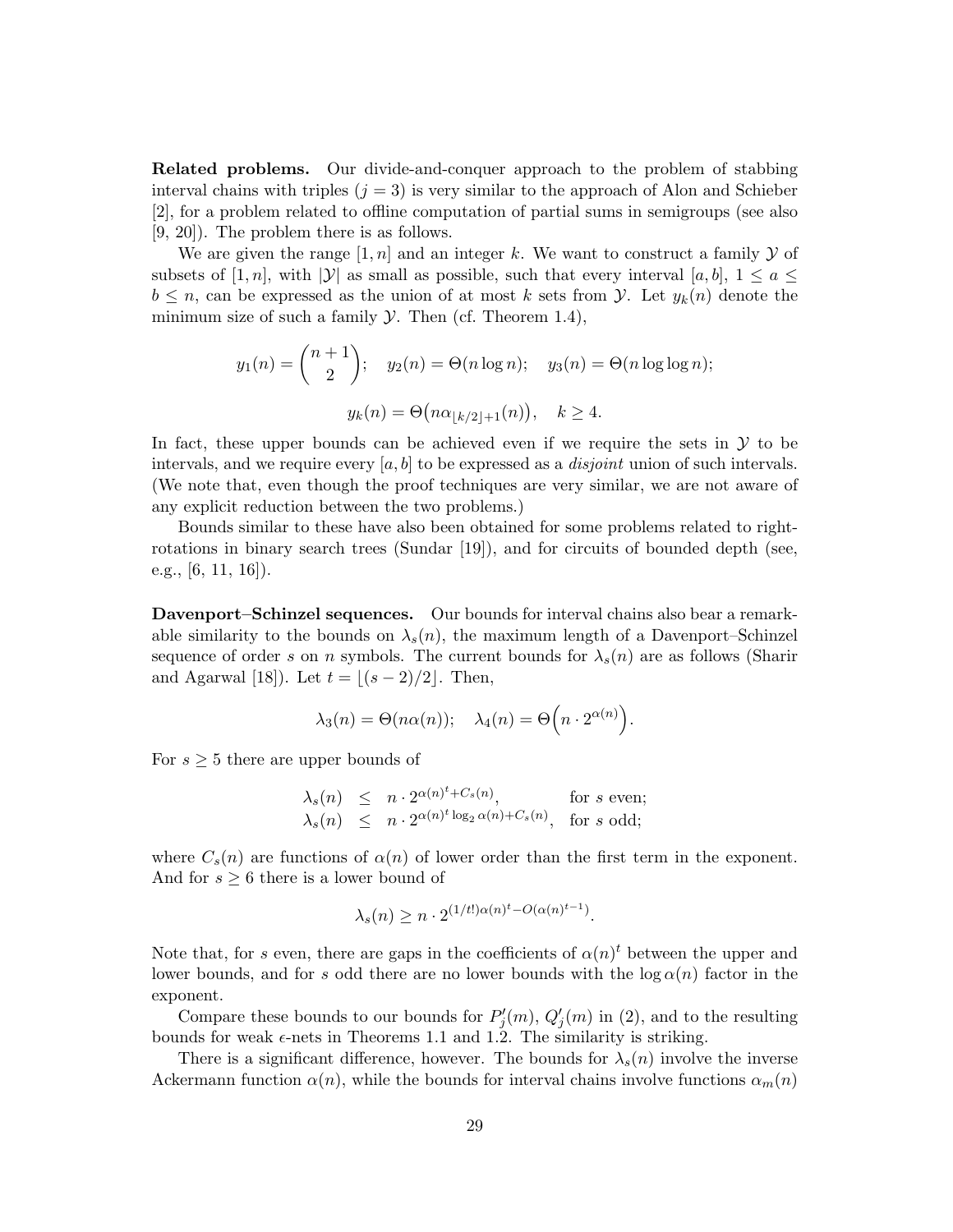of the inverse Ackermann hierarchy. However, once we go from interval chains to weak 1  $\frac{1}{r}$ -nets, we obtain upper bounds involving  $\alpha(r)$ .

In any case, in light of these similarities, the following conjecture suggests itself (and perhaps also a line of attack for proving it):

**Conjecture 5.1** The true bounds for  $\lambda_s(n)$ ,  $s \geq 5$ , are

$$
\lambda_s(n) = n \cdot 2^{(1/t!) \alpha(n)^t \pm O(\alpha(n)^{t-1})}, \quad \text{for } s \text{ even};
$$
  
\n
$$
\lambda_s(n) = n \cdot 2^{(1/t!) \alpha(n)^t \log_2 \alpha(n) \pm O(\alpha(n)^t)}, \quad \text{for } s \text{ odd};
$$

where  $t = |(s - 2)/2|$ .

Acknowledgements. We are grateful to Gil Kalai, who suggested to us the extension to point sets along the moment curve, and provided some ideas on how to implement this extension. We also thank the referees for their helpful comments.

# References

- [1] N. Alon, I. Bárány, Z. Füredi, and D. J. Kleitman, Point selections and weak  $\epsilon$ -nets for convex hulls, Combin. Probab. Comput., 1:189–200, 1992.
- [2] N. Alon and B. Schieber, Optimal preprocessing for answering on-line product queries, Tech. Report 71/87, The Moise and Frida Eskenasy Institute of Computer Science, Tel Aviv University, 1987.
- [3] B. Aronov, F. Aurenhammer, F. Hurtado, S. Langerman, D. Rappaport, S. Smorodinsky, and C. Seara, Small weak epsilon nets, in *Proc. 17th Canadian Conf.* on Comput. Geom., pp. 52–56, 2005.
- [4] M. Babazadeh and H. Zarrabi-Zadeh, Small weak epsilon-nets in three dimensions, in Proc. 18th Canadian Conf. on Comput. Geom., pp. 47–50, 2006.
- [5] P. G. Bradford and V. Capoyleas, Weak  $\epsilon$ -nets for points on a hypersphere, *Discrete* Comput. Geom., 18:83–91, 1997.
- [6] A. K. Chandra, S. Fortune, and R. Lipton, Unbounded fan-in circuits and associative functions, *J. Comput. Syst. Sci.*, 30:222-234, 1985.
- [7] B. Chazelle, H. Edelsbrunner, D. Eppstein, M. Grigni, L. Guibas, M. Sharir, and E. Welzl, Algorithms for weak  $\epsilon$ -nets, unpublished manuscript, 1995. Available at http://citeseer.ist.psu.edu/24190.html.
- [8] B. Chazelle, H. Edelsbrunner, M. Grigni, L. Guibas, M. Sharir, and E. Welzl, Improved bounds on weak  $\epsilon$ -nets for convex sets, *Discrete Comput. Geom.*, 13:1– 15, 1995.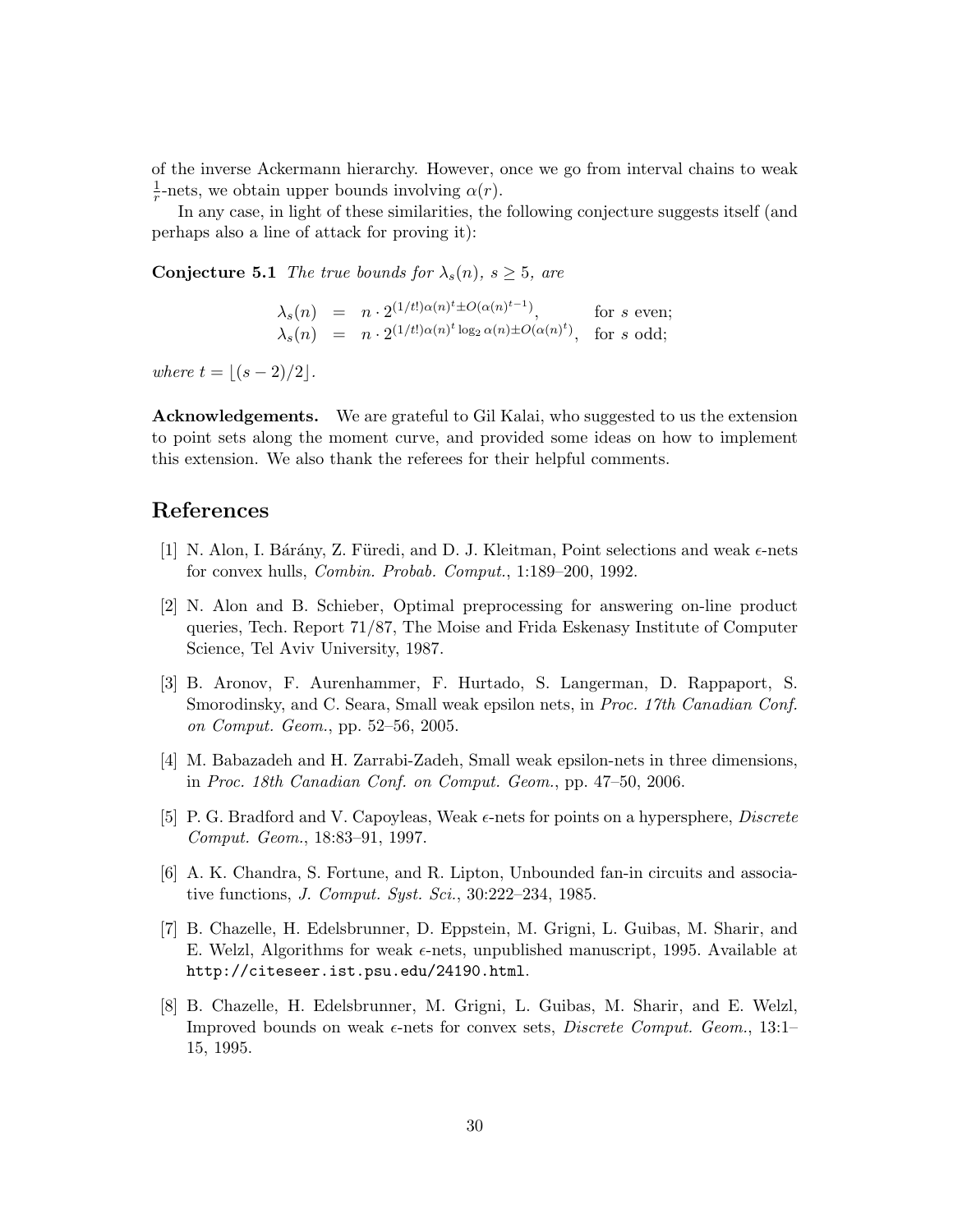- [9] B. Chazelle and B. Rosenberg, The complexity of computing partial sums off-line, Int. J. Comput. Geom. Appl., 1:33–45, 1991.
- [10] A. Condon and M. Saks, A limit theorem for sets of stochastic matrices, Linear Algebra Appl., 381:61–76, 2004.
- [11] D. Dolev, C. Dwork, N. Pippenger, and A. Wigderson, Superconcentrators, generalizers and generalized connectors with limited depth, in Proc. 15th Annu. ACM Sympos. on Theory of Comput., pp. 42–51, 1983.
- [12] J. Matoušek, A lower bound for weak  $\epsilon$ -nets in high dimension, *Discrete Comput.* Geom., 28:45–48, 2002.
- [13] J. Matoušek, *Lectures on Discrete Geometry*, Springer-Verlag, New York, 2002.
- [14] J. Matoušek and U. Wagner, New constructions of weak  $\epsilon$ -nets, *Discrete Comput.* Geom., 32:195–206, 2004.
- [15] N. H. Mustafa and S. Ray, Weak  $\epsilon$ -nets have basis of size  $O(1/\epsilon \log(1/\epsilon))$  in any dimension, in Proc. 23rd Annu. ACM Sympos. on Comput. Geom., pp. 239–244, 2007.
- [16] P. Pudlák, Communication in bounded depth circuits, *Combinatorica*, 14:203–216, 1994.
- [17] R. Seidel, Understanding the inverse Ackermann function, PDF presentation. Available at http://cgi.di.uoa.gr/∼ewcg06/invited/Seidel.pdf.
- [18] M. Sharir and P. K. Agarwal, Davenport-Schinzel Sequences and Their Geometric Applications, Cambridge University Press, Cambridge, 1995.
- [19] R. Sundar, On the deque conjecture for the splay algorithm, Combinatorica, 12:95– 124, 1992.
- [20] A. C. Yao, Space-time tradeoff for answering range queries, in Proc. 14th Annu. ACM Sympos. on Theory of Comput., pp. 128–136, 1982.

## A Bounds for stabbing with pairs

We give almost-tight bounds on the number of *pairs* needed to stab all k-chains in [1, n].

Lemma A.1 We have

$$
\frac{n}{\lfloor k/2 \rfloor} - 3 \le z_k^{(2)}(n) \le \frac{n}{\lfloor k/2 \rfloor} - 1.
$$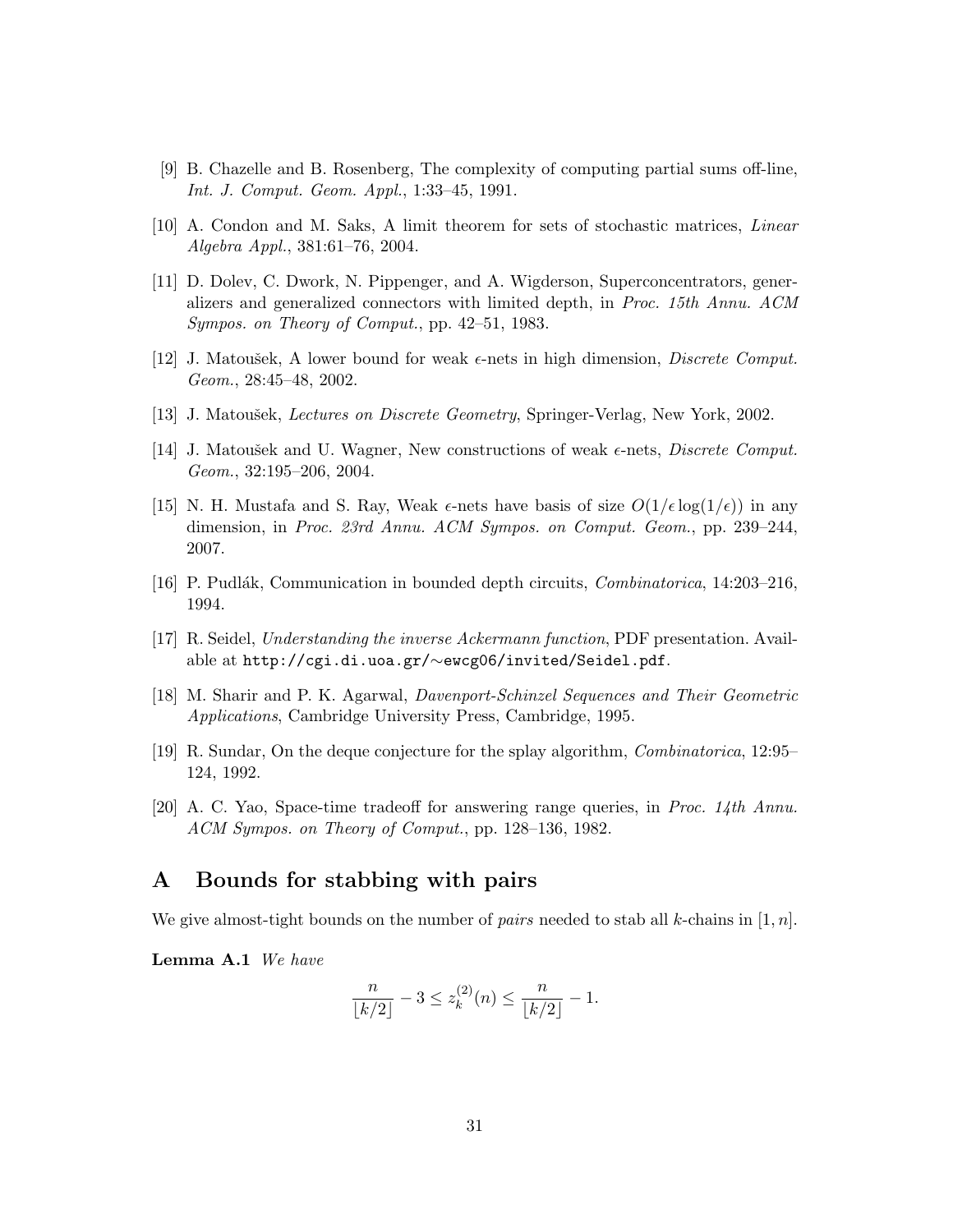**Proof:** For the upper bound, let k be even, and let  $q = k/2$ . Take the family of pairs

$$
\mathcal{Z} = \{ (iq, (i+1)q) \mid 1 \le i \le n/q-1 \}.
$$

It is easily verified that in any  $k$ -chain  $C$ , there must be at least two different intervals that contain elements of the form  $iq$ . Therefore, there must be two adjacent elements  $iq, (i + 1)q$  that fall on two different intervals, so C is stabbed. We have

$$
|\mathcal{Z}| = \left\lfloor \frac{n}{q} - 1 \right\rfloor \le \frac{n}{\lfloor k/2 \rfloor} - 1,
$$

and we are done.

For the lower bound, let k be odd, and let  $q = (k-1)/2$ . Let

$$
\mathcal{Z} = \{(x_i, y_i) \mid 1 \le i \le m\}
$$

be a family of pairs that stabs all k-chains in  $[1, n]$ , with  $x_i \lt y_i$  for all i. Let  $X = \{x_i \mid$  $1 \leq i \leq m$ .

We may assume that there exists an integer  $a_1 \in [1, n - q + 1]$  such that

$$
X\cap [a_1,a_1+q-1]=\emptyset,
$$

for otherwise we have  $|\mathcal{Z}| = |X| \geq |n/q| \geq n/q-1$  and we are done. Let  $a_1$  be the smallest integer with the above property. Partition  $X$  into

$$
X_1 = X \cap [1, a_1 - 1],
$$
  

$$
X_2 = X \cap [a_1, n].
$$

By the minimality of  $a_1$ , we have

$$
|X_1| \ge \left\lfloor \frac{a_1 - 1}{q} \right\rfloor \ge \frac{a_1}{q} - 1.
$$

Let  $Y = \{y_i \mid x_i \in X_2\}$ . Suppose there exists an integer  $a_2 \in [a_1 + q + 1, n - q + 1]$  such that

$$
Y \cap [a_2, a_2 + q - 1] = \emptyset.
$$

Then the k-chain consisting of the q singletons  $[a_1] \cdots [a_1 + q - 1]$ , followed by the interval  $[a_1 + q, a_2 - 1]$ , followed by the q singletons  $[a_2] \cdots [a_2 + q - 1]$ , cannot be stabbed by any pair in  $Z$ , as is easily checked.

Thus, such an integer  $a_2$  cannot exist, so we have

$$
|X_2| = |Y| \ge \left\lfloor \frac{n - a_1 - q}{q} \right\rfloor \ge \frac{n - a_1}{q} - 2,
$$
 so  $|X| = |X_1| + |X_2| \ge n/q - 3$ .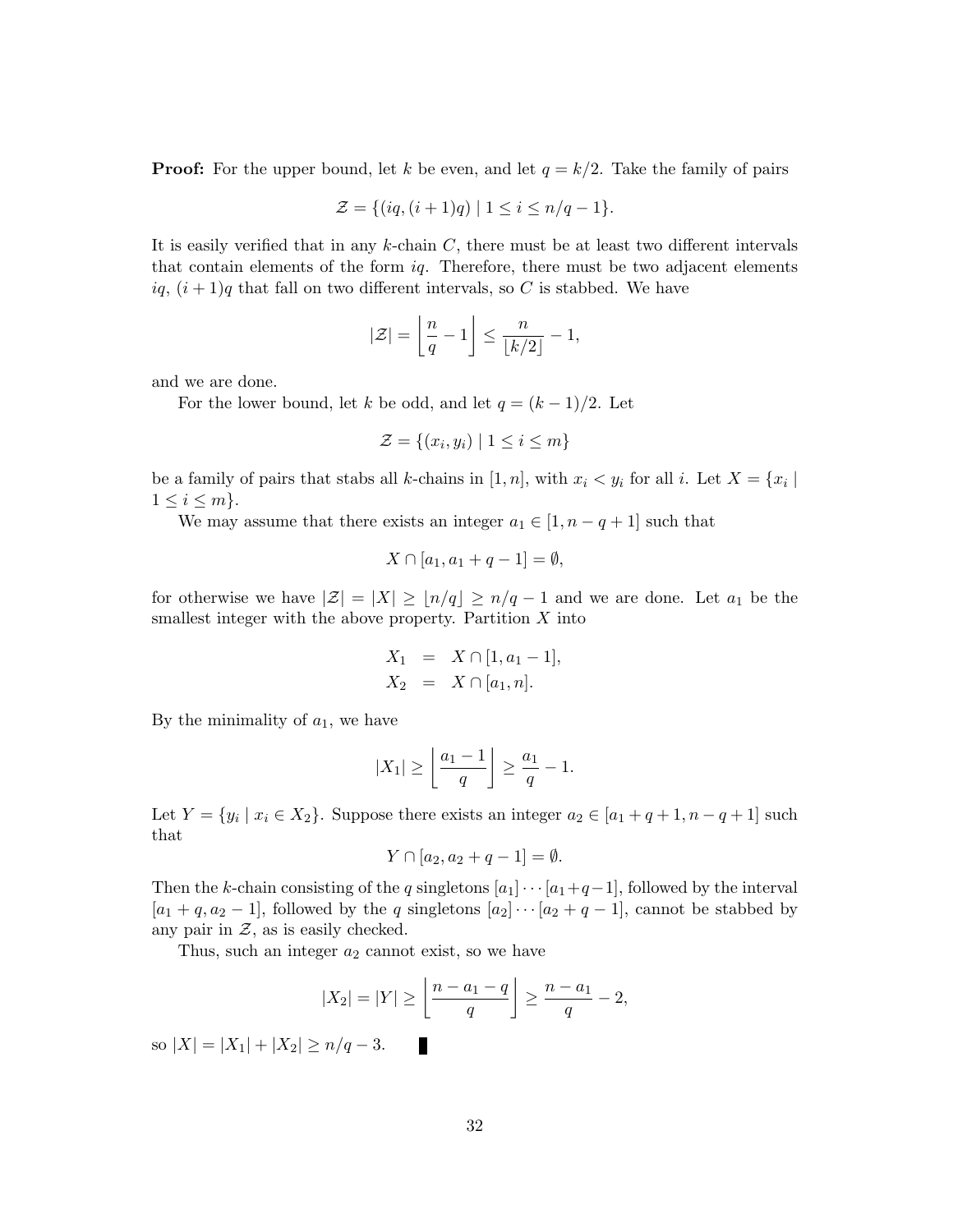## B Comparing functions defined by recurrence relations

Let  $f(x)$  and  $g(x)$  be functions satisfying  $f(x), g(x) < x$  for all large enough x, and let  $f^*(x)$ ,  $g^*(x)$  be given by the recurrence relations

$$
f^*(x) = 1 + f^*(f(x)),
$$
  
\n
$$
g^*(x) = 1 + g^*(g(x)),
$$

with appropriate initial conditions for small enough  $x$ . In this appendix we show a sufficient condition for establishing that

$$
|f^*(x) - g^*(x)| = O(1). \tag{14}
$$

In this paper we make frequent use of bounds of this type.

Let us assume for simplicity that  $g(x) \geq f(x)$  for all large enough x. Then, it is enough to establish an upper bound on  $g^*(x) - f^*(x)$ .

**Lemma B.1** Let  $f(x), g(x), f^*(x), g^*(x)$  be functions as given above. Suppose there exists a function  $\delta(x)$  and a real number  $x_1$  such that

$$
x \le \delta(x), \tag{15}
$$

$$
g(\delta(x)) \leq \delta(f(x)), \tag{16}
$$

for all  $x \geq x_1$ . Then,

$$
g^*(x) - f^*(x) \le 1 + g^*(\delta(x_1)) - f^*(x_1)
$$
\n(17)

for all  $x \geq x_1$ .

**Proof:** Given  $x \ge x_1$ , let  $j = j(x)$  be the smallest integer such that  $f^{(j)}(x) < x_1$ . (Here  $f^{(j)}$  denotes the j-fold composition of f.) Thus,  $f^{(j-1)}(x) \geq x_1$ , so

$$
f^*(x) = (j-1) + f^*\left(f^{(j-1)}(x)\right) \ge (j-1) + f^*(x_1). \tag{18}
$$

П

Then, by (15) and repeated application of (16),

$$
g^{(j)}(x) \le g^{(j)}(\delta(x)) = g^{(j-1)}(g(\delta(x)))
$$
  
\n
$$
\le g^{(j-1)}(\delta(f(x)))
$$
  
\n
$$
\le g(\delta(f^{(j-1)}(x))) \le \delta(f^{(j)}(x)) \le \delta(x_1).
$$

Thus,

$$
g^*(x) = j + g^*\Big(g^{(j)}(x)\Big) \le j + g^*(\delta(x_1)).
$$

This, together with (18), yields (17), as desired.